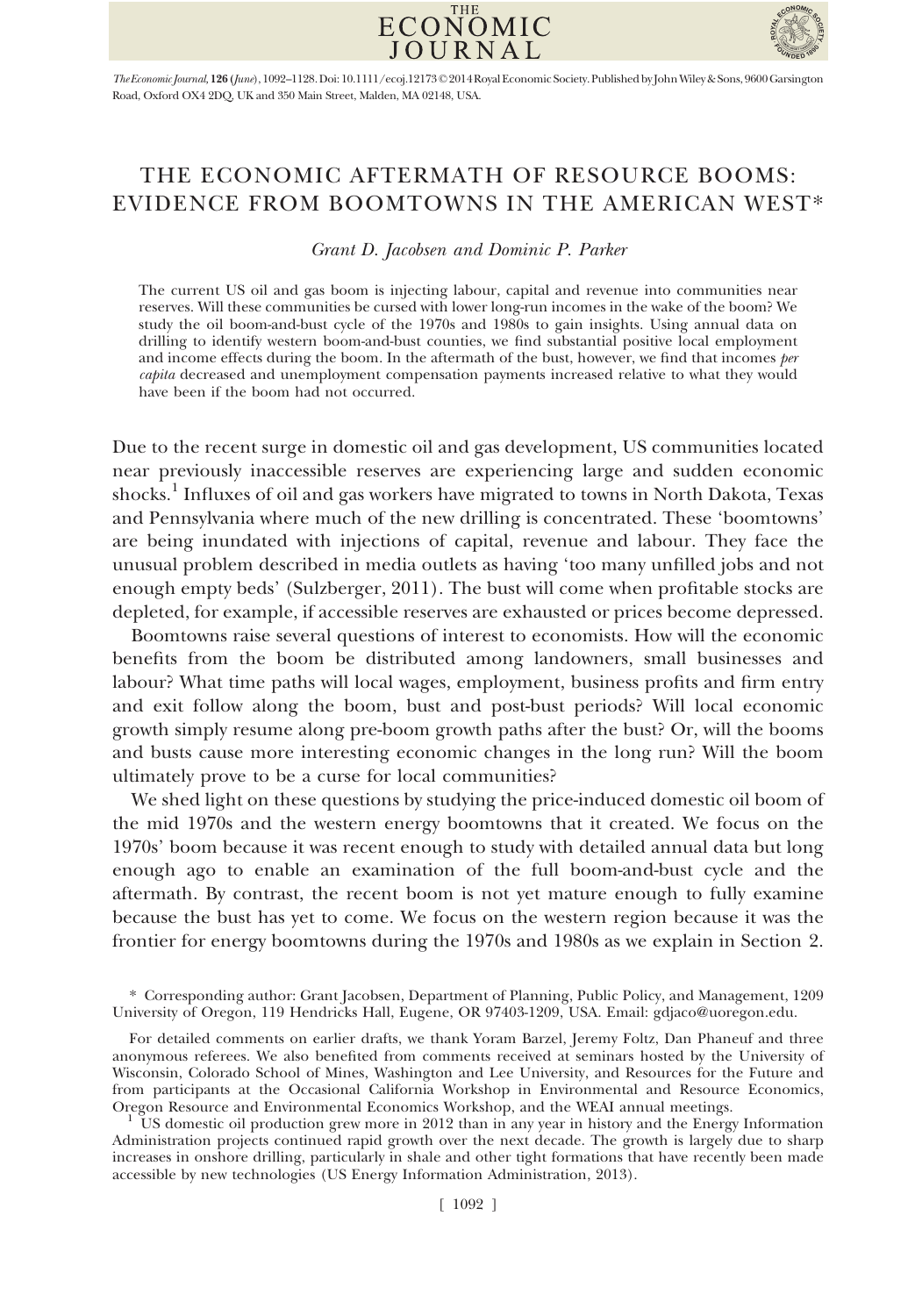We conform to existing literature on energy booms by conducting our econometric analysis at the county level using difference-and-difference techniques (Black  $et al$ , 2005). We define boom counties based on the number of oil and gas wells drilled as a result of the increase in oil prices in the 1970s and early 1980s. To measure the shortand longer-run impacts we employ annual data on county-level outcomes from 1969 to 1998, which covers the pre-boom (1969–74), boom (1975–81), bust (1982–5) and postbust (1986–98) periods. We end in 1998 because a new regional gas boom began around that time and we want to isolate the effect of the much larger boom-and-bust cycle of the 1970s and 1980s. The outcomes we study include various measures of income and employment both in total and by sector (e.g. mining, manufacturing, construction, retail, services) and measures of local business profits.

To preview our main results, we find that the boom created substantial short-term economic benefits, but also longer term hardships that persisted in the form of joblessness and depressed local incomes. In particular, we find positive short-term effects of the boom on local income *per capita*, which increased by more than  $10\%$ above pre-boom levels during the height of the boom. Local employment also increased considerably during the boom, particularly in the extraction and nontradable (e.g. construction, services, retail) sectors, which is consistent with the findings of previous research (Carrington, 1996; Black *et al.*, 2005; Marchand, 2012).<sup>2</sup> In the longer run, after the full boom-and-bust cycle had concluded, we find that local per capita income was about 6% lower than it would have been if the boom had never occurred. Local unemployment compensation payments – which proxy for job loss – increased immediately following the peak of the boom and did not contract back to pre-boom levels during the entire post-bust period.

Our findings contribute to the large literature on the 'natural resource curse', which has debated whether resource booms are a catalyst or hindrance to economic growth. On the one hand, models of agglomeration imply that booms can stimulate complementary investments in local non-extraction sectors and augment growth (Duranton and Puga, 2004; Glaeser and Gottleib, 2009). On the other hand, models of the 'Dutch Disease' imply that local booms can crowd out growth in non-extraction sectors that produce tradable goods, such as manufacturing and commercial agriculture, because the booms raise local wages and these additional input costs cannot be passed on to non-local consumers (Corden and Neary, 1982). The crowd-out reduces long-run growth if the tradable sectors have better long-run growth potential than non-renewable resources (Sachs and Warner, 1995; van der Ploeg, 2011).<sup>3</sup>

Empirically, there is competing evidence about whether resources are a blessing or a curse. Early studies relied on cross-country growth regressions to amass widespread evidence that countries endowed with natural resources were cursed by weak *per capita* income growth (Deacon, 2011; van der Ploeg, 2011). More recent empirical work has shown the early findings to be fragile, by demonstrating their sensitivity to improve-

 $2$  Carrington (1996), Black et al. (2005) and Marchand (2012) examine the effects of the Trans-Alaska pipeline during 1974–7, the Appalachia-region coal boom of the 1970s and Canadian oil and gas booms of

Other theories imply that resource booms can slow growth by corrupting political institutions (Melhum *et al.*, 2006; Deacon, 2011), or by leaving footprints of pollution that repel amenity-driven economic activity (Deller et al., 2001; Power and Barrett, 2001). These mechanisms are not the focus of our study.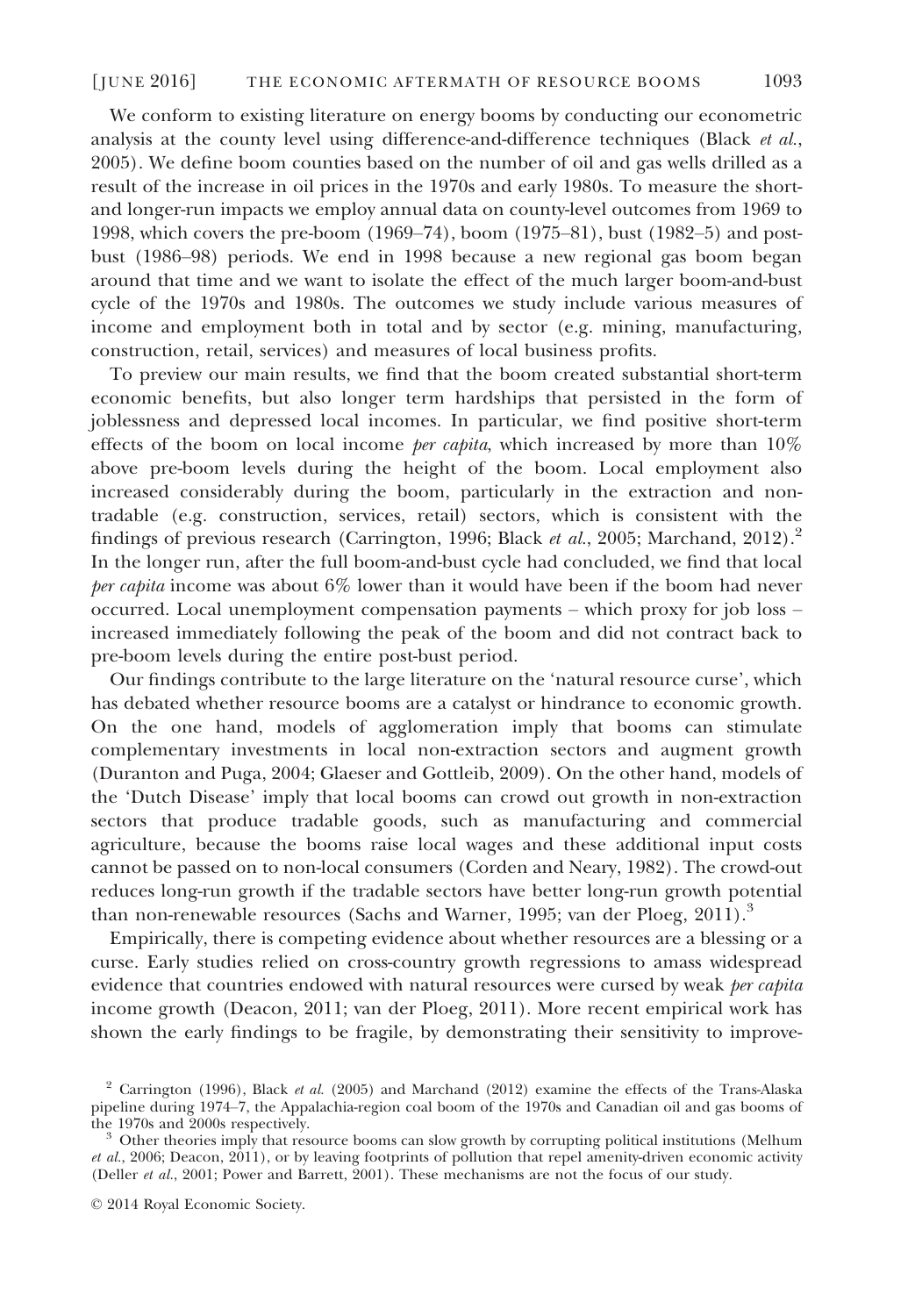ments in regression specifications (Brunnschweiler and Bulte, 2008; Alexeev and Conrad, 2009). In general, resource curse theories have proved difficult to test with cross-country data. For that reason, reviews of the literature recommend that further research instead rely on within-country resource windfalls for identification (Deacon, 2011; van der Ploeg, 2011).

Among the subset of studies that rely on windfalls, ours is the first that we are aware of to find evidence of sustained negative effects on income per capita within a developed country that has well-functioning institutions. Collier and Goderis (2008), for example, use time series data to conclude that increases in commodity prices for metals and fuels reduce long-run GDP per capita in countries with weak institutions but have insignificant (but positive) effects in countries with strong institutions. In all countries, there are generally positive short-run effects that last a couple of years. Caselli and Michaels (2013) find that local, municipal level windfalls from offshore oil revenues within Brazil have minimal effects on living standards, so the windfalls appear to be neither a blessing nor a curse. By contrast, Aragon and Rud (2013) find that the expansion of a mine in a Peruvian city generated significant economic benefits to residents in the surrounding areas, although their study focuses on the short run rather than long-run impacts.

Our methodology and findings also contribute to the literature assessing the presence of the resource curse within the US. These studies have produced mixed evidence regarding whether or not resources have been harmful to local economies. Papyrakis and Gerlagh (2007) and James and Aadland (2011) find negative correlations between resource dependency in the 1980s – at state and county levels respectively – and subsequent *per capita* income growth in the following two decades.<sup>4</sup> However, Michaels (2011) finds that oil endowments stimulated county-level development by augmenting manufacturing and agricultural sectors and increasing *per capita* income in the US South over a long period of time, from 1890 to 1990. Our approach adds context to the negative correlations found in the former set of studies because we highlight the benefits of resource dependency (which peaked during the 1980s) as well as the costs. Our finding of adverse effects provide an interesting contrast with Michaels (2011) and may indicate that certain pre-conditions for agglomeration were not met in the setting we study, which was a short-lived resource boom in a relatively remote and land-locked region endowed with fewer large oil fields.

## 1. Analytical Framework

Although our main question – which is how local economies will be affected in the wake of a resource boom – is largely an empirical one, we present an analytic framework in this Section to frame the issues using insights from Corden and Neary (1982) as the starting point. We consider three sectors within oil-endowed communities: oil and gas extraction,

<sup>4</sup> Papyrakis and Gerlagh (2007) find a negative relationship between a state's share of income from natural resources in 1986 and subsequent growth rates from 1986 to 2000. At the county level, James and Aadland (2011) find a negative relationship between the percentage of 1980 earnings from natural resources and subsequent rates of income growth. Their correlation is economically large, leading them to conclude that 'Wyoming's decision to specialise in natural resource extraction and production appears to have limited its relative potential for economic growth, at least for sample periods since 1980' (James and Aadland, p. 450).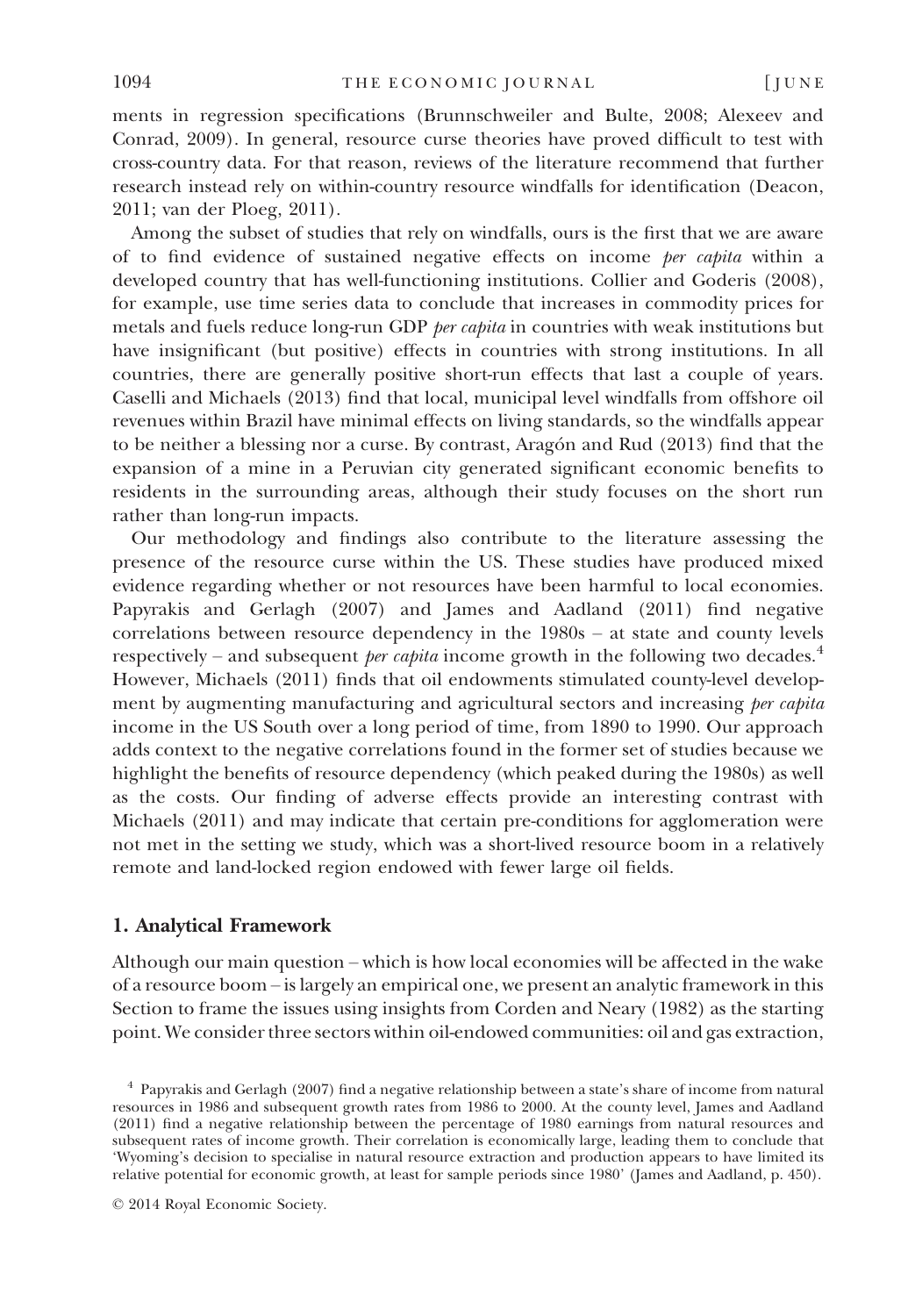tradable goods and non-tradable goods.<sup>5</sup> The starting point, prior to the boom, is a local economy in equilibrium. The pre-boom equilibrium is characterised by transitional unemployment but, otherwise, labour is fully employed and competitive firms are earning zero economic profits. Our main objective is to describe why the amount of local income generated in a post-bust economy could deviate from the amount of local income generated in the pre-boom equilibrium.

## 1.1. The Boom

Whether triggered by an unanticipated shock to the world price of oil or an improvement in drilling technology, the initial effect of an oil boom is an increase in the demand for local prospecting and extraction. To enable extraction or exploration from beneath private land, drilling companies must pay landowners for leasing the land and provide royalties from oil extraction. Therefore, we expect one initial effect of the boom to be an increase in local income from land rent payments.

To attract labour for drilling, the booming extraction sector must offer higher wages. If extraction requires specialised labour, or if demand for extraction is high relative to the pre-boom population of the local economy, then the booming sector will attract an influx of migrant labour from outside the community. Thus, during the boom, we expect expansion of wages and employment in the extraction sector, and possibly local population growth.

The influx of land rental income, and the expansion of employment and wages in the booming sector, will raise the demand for non-tradable goods and services in construction, services and retail industries. Therefore, we expect wages and employment in the non-tradable sector to rise during the boom period. Much of the existing literature has emphasised this spillover expansion in its estimates of 'multiplier effects'.<sup>6</sup>

We expect the set of competitive firms operating at the onset of the boom in the extraction sector (e.g. drilling businesses) and in the non-tradable sector (e.g. local restaurants and hotels) to earn windfall profits during the early part of the boom due to the positive demand shock and short-run constraints on the entry of competitor firms. Over time, however, the entry of competing firms should push profits for each firm back down towards equilibrium levels. Importantly, proprietors of firms must make site and industry-specific investments in capital before entering (e.g. equipment to service mobile home facilities, vehicles to transport drilling equipment, capital to operate bars or restaurants). We expect firms to enter as long as potential proprietors expect the boom to last long enough to justify the specific investments.

Turning to models of Dutch Disease, consider the impact of the boom on the tradable goods sector (i.e. manufacturing and commercial agriculture). Like the nontradable sector, firms in the tradable sector must also pay higher wages during the

<sup>5</sup> The tradable sector produces goods sold in the larger, non-local economy. The non-tradable sector produces goods and services sold locally. In the tradable sector, output prices are determined by aggregate (non-local) supply and demand. In the non-tradable sector, prices are determined by local supply and demand.<br><sup>6</sup> The extent of positive employment and wage spillover from the extraction sector into the non-tradables

sector is an empirical matter that has been found to vary across settings (Carrington, 1996; Black et al., 2005; Marchand, 2012).

<sup>©</sup> 2014 Royal Economic Society.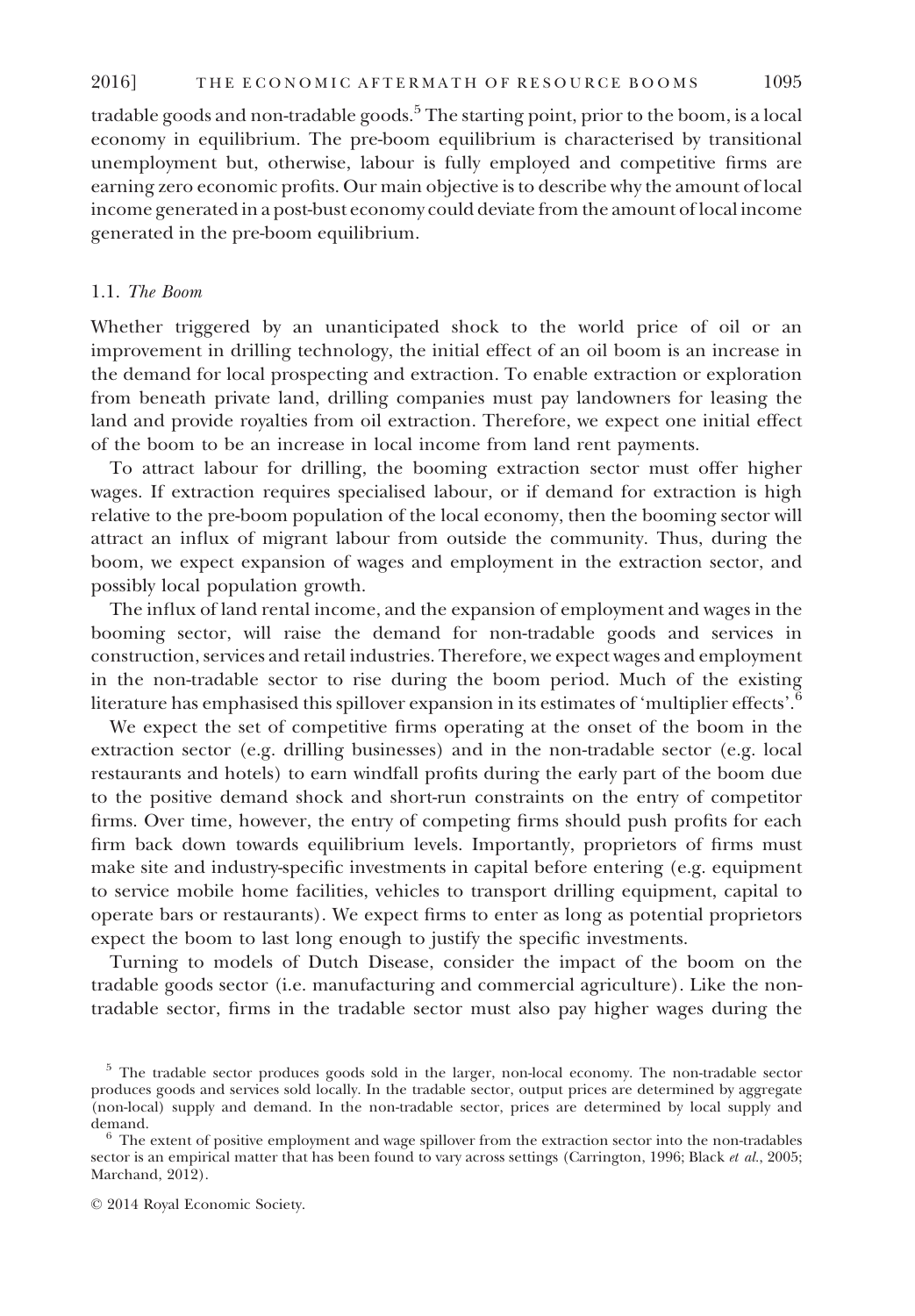boom. Unlike the non-tradable sector, firms producing tradables cannot pass on the higher wages to consumers through higher output prices because tradable goods are sold in large, non-local markets (Corden and Neary, 1982). Hence, profits in tradable sectors will fall during the boom unless there are offsetting positive effects. One offsetting effect could come from agglomeration benefits. The oil boom could stimulate the building of new roads and public infrastructure for example, and this could lower production costs in agriculture and manufacturing (Michaels, 2011).

## 1.2. The Bust and Aftermath

When triggered by an unanticipated decline in the world price of oil, as in our empirical setting, the bust is characterised by a sharp decline in drilling and extraction. We expect the effects to be first felt in declining lease income and in declining extraction sector employment and wages. Next, we expect the effects of the bust to reverberate into the non-tradable sectors (i.e. construction, services and retail) in the form of falling employment and falling wages due to multiplier effects.7

If labour and capital are not fully mobile, or if there are strong transitional frictions, then the post-bust local economy may not return to its pre-boom equilibrium. There are three main reasons why post-bust incomes may be lower than pre-boom incomes, at least on a per-labourer or per-unit-of-capital basis. First, if the boom caused the tradable sector to contract, or if it redirected growth in this sector to non-booming areas, then the tradable sector may remain relatively contracted after the bust. Firms in tradable sectors that located or expanded elsewhere due to the high wages associated with the boom may be hesitant to shift new production to the boom counties due to economies of scale from expanding production at their present locations or concerns about a future boom occurring in the formerly booming area.

Second, firms in the extraction and non-tradable sectors may be rendered less profitable post-bust due to a combination of contracted demand and difficulties in shedding excessive industry and site-specific capital that was sunk by the bust. Exit from industries with sunk capital tends to be slow, because firms can often earn a higher return on sunk capital by staying in business (Caves and Porter, 1977; Siegfried and Evans, 1994).<sup>8</sup> The end result is an overcapitalised extraction and non-tradable sector with low earnings per unit of capital when compared to the pre-boom equilibrium.

Third, in spite of the contracted demand for labour during and after the bust, outward migration of labour may be constrained by personal or financial ties to the community (e.g. family commitments, mortgages, etc.), or by limited employment opportunities elsewhere. Outside employment opportunities will be limited if workers in boomtowns acquired skills during the boom era that are mismatched with

 $7$  To the extent that wages are sticky and are slow to drop, we expect the employment effects of the bust to be more dramatic than the wage effects.

 $8$  Low-earning firms in the extraction and non-tradable sectors might also stay in business in hopes that a future upturn in oil prices would create another local oil boom. Theoretical and empirical work suggests that uncertainty about the prices of natural resources is a deterrent to firm entry or exit in resource-based economies (Barham et al., 1989; Foltz, 2004).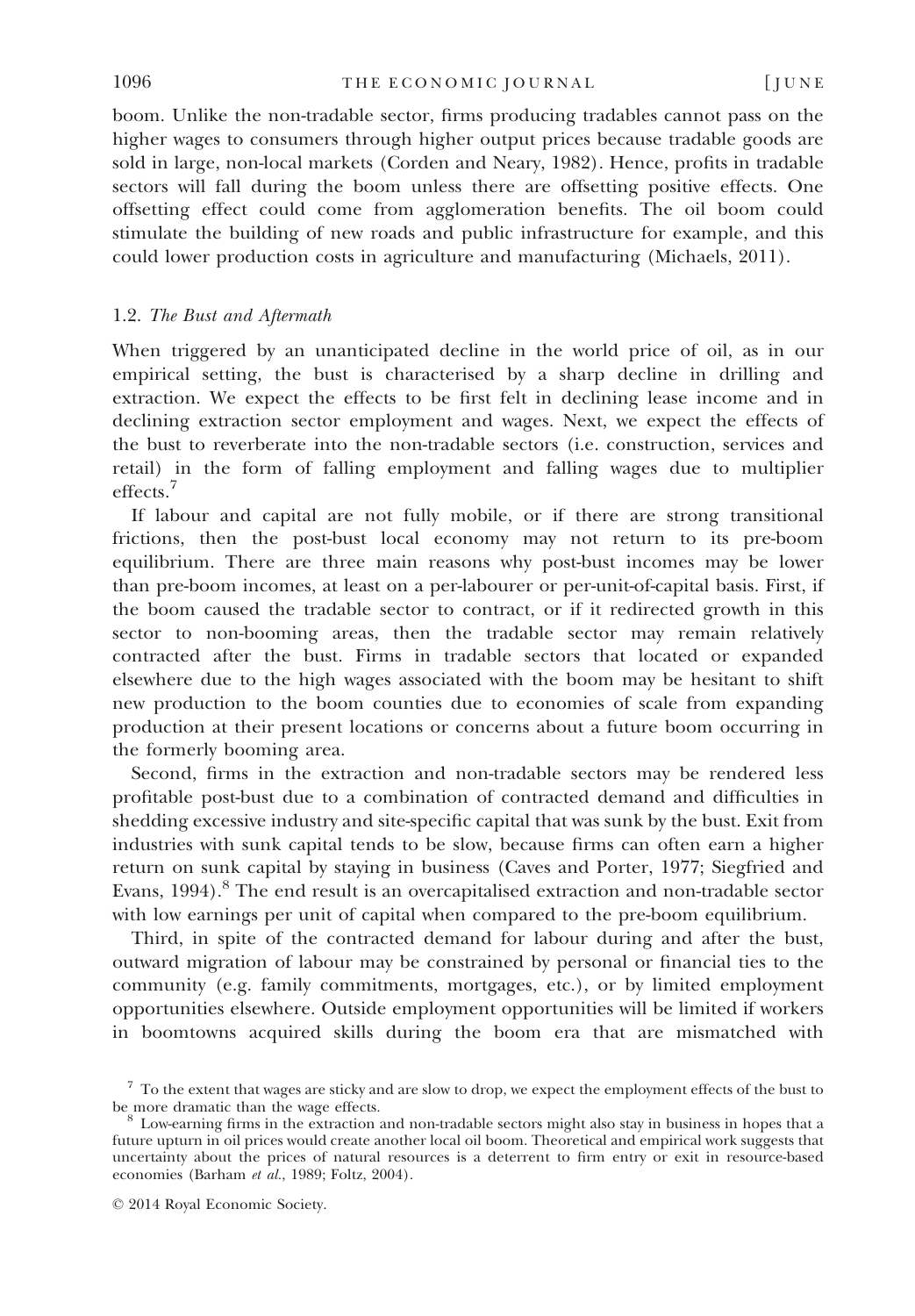opportunities in economies that are not experiencing an energy boom.<sup>9</sup> Stagnant outward migration would raise local unemployment relative to pre-boom conditions. While these impacts are caused in part by the influx of migrants, the weaker labour market conditions that result would also negatively affect long-term community residents in the labour market.

In the Sections that follow, we subject this theoretical reasoning to empirical tests by tracking the economic outcomes of western US boom-and-bust communities. Although we are not able to test precisely for each of the mechanisms through which community income was affected due to data limitations, we are able to estimate the overall impact of the boom-and-bust cycle and identify some channels through which it operated.

## 2. The Western Region Boom and Bust

Our empirical analysis focuses on a unique period of rapid US energy development in the American West. Figure 1 displays the annual number of new oil and gas wells from 1960 to 1998 in the 'Rocky Mountain' region, which includes Arizona, Colorado, Idaho, Montana, North Dakota, South Dakota, Utah, Wyoming and most of New Mexico.<sup>10</sup> Drilling activity was relatively stable from 1960 to 1974, ranging from 2,645 to 3,526 new wells with no obvious trend. Drilling began to trend upwards beginning in 1975, about one year after the first major world oil price spike in decades. Drilling peaked in 1981 with 7,426 new wells but crashed to 2,477 by 1986. From 1987 to 1998, drilling ranged from 2,780 to 4,475 new wells. A smaller regional boom in natural gas drilling began in about 1999–2000 and continued through much of the 2000s (Weber, 2012), which is why we conclude our analysis in 1998.

Based on Figure  $1(a)$  we can see that the full boom-and-bust cycle roughly spanned 1975 to 1985, although oil prices first spiked in 1973. Importantly, the post-bust level of drilling was comparable to the level of pre-boom drilling. This enables a clean comparison of pre-boom and post-bust outcomes because energy development had settled back to its pre-boom state.

Although the boom-and-bust cycle affected other US regions, we focus on the western region because it has not yet been examined in the boom-bust literature, and because media portrayals of 1970s western boomtowns resemble media accounts of oilfracking boomtowns today. Media outlets at the time were reporting on the high wages and surplus of available jobs in western boomtowns but also on the social disruptions taking place.<sup>11</sup> By 1976, US governmental agencies indicated that many Rocky Mountain communities were at risk of having their public infrastructure systems overwhelmed by the influx of incoming labour to support surging oil or gas development (Mountain Plains Federal Regional Council, 1976). Media writings also

 $9$  See Pissarides and Wadsworth (1989) and Manacorda and Petrongolo (2006) for related analysis of regional labour markets, skill mismatch and worker mobility.

 $^{10}$  The omitted New Mexico counties are Roosevelt, Lea, Eddy and Chaves.<br><sup>11</sup> Scholars were cautioning that booms could afflict communities with increased pollution, crime, congestion and other ills (Jacquet, 2009), in part because public services might be stretched too thin (Cummings and Schulze, 1978). This is why Gilmore (1976, p. 535) asserted that the 'energy boom town in western US is apt to be a bad place to live'. These concerns are broadly expressed in a large sociology literature on energy booms. See, for example, Freudenburg (1992) and Jacquet (2009).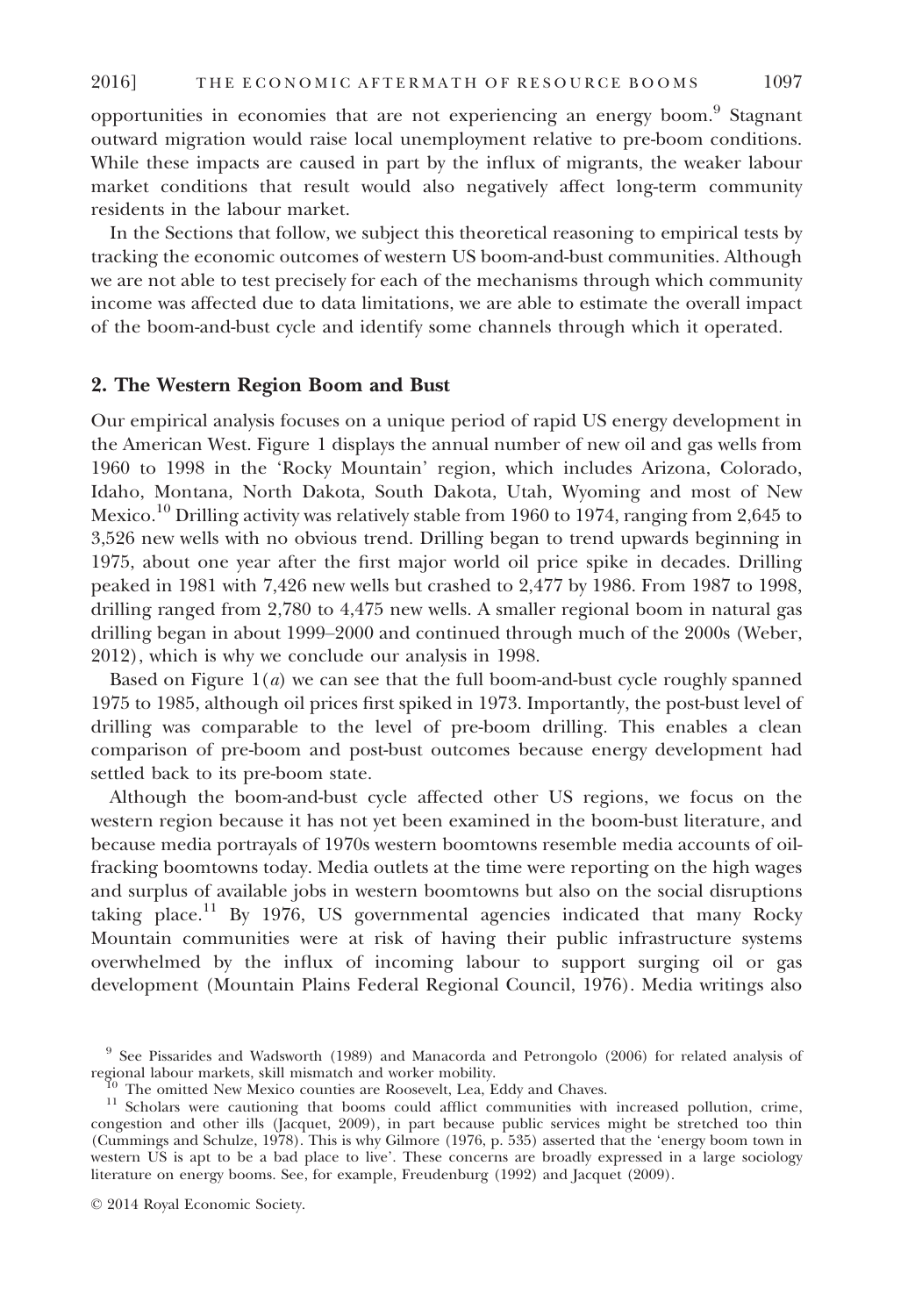

# Fig. 1. Trends in Drilling and Oil Prices

Notes. The top panel presents the total number of wells spudded, oil prices and the predicted number of wells that would have been drilled absent the boom. The bottom panel presents the mean number of wells drilled in boom and non-boom counties.

hinted at how the energy boom was affecting agriculture through increased wage rates, which is consistent with Corden and Neary's (1982) Dutch Disease analysis.<sup>12</sup>

To put our later empirical estimates into context, it is important to emphasise that the western boom differed from earlier booms in other parts of the US in that it was characterised by fewer major discoveries. Although 1,849 new fields were discovered in

An article in National Geographic, for example reported that hourly wages for unskilled labour in the energy sector of a Wyoming boomtown exceeded cowhand ranching wages by about 4 to 1, which created incentives for cowboys to work in the energy sector and presumably put upward pressure on cowhand wages (Richards and Psihoyos, 1981).

<sup>©</sup> 2014 Royal Economic Society.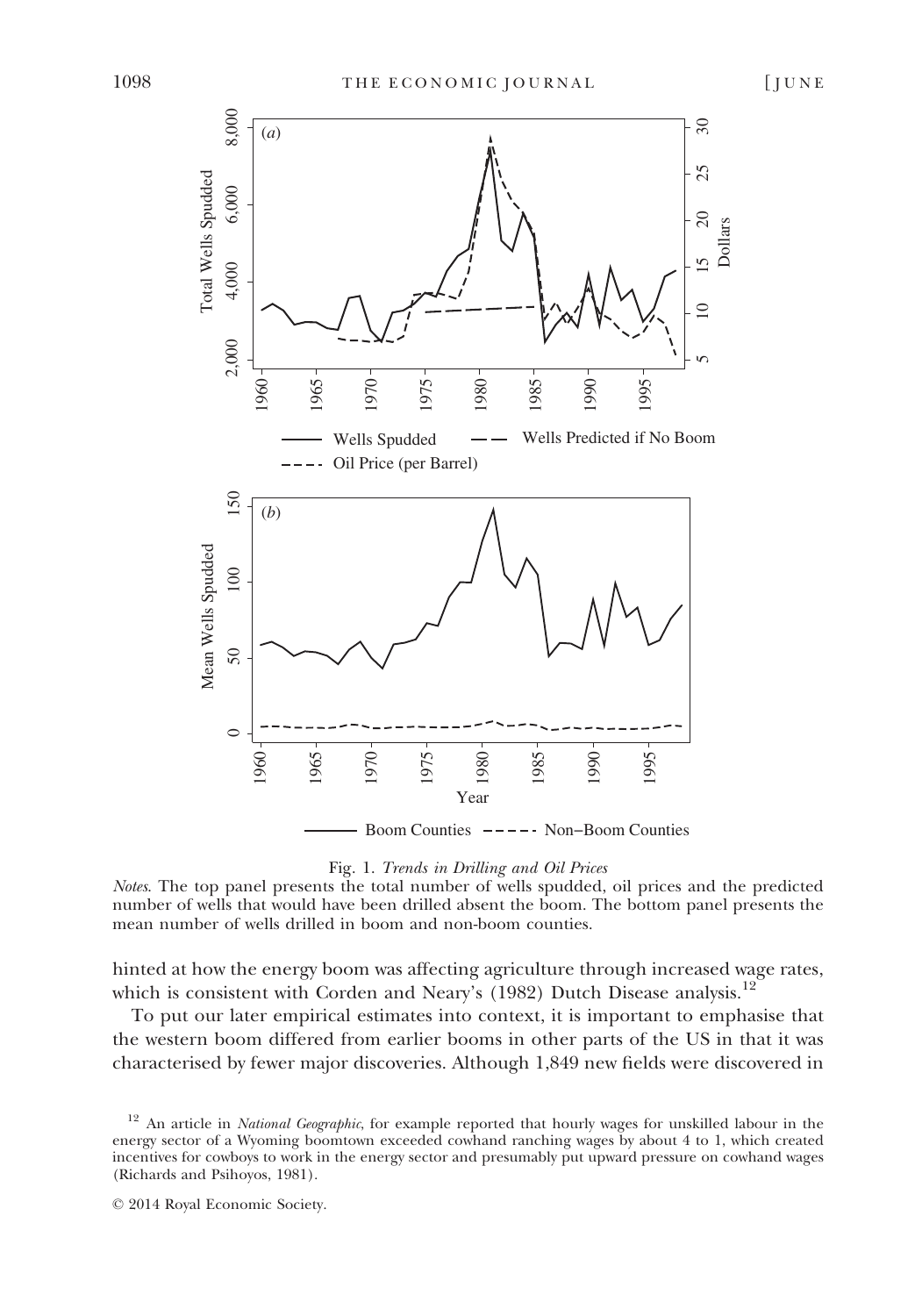the western region during 1975–85, only one of these fields – Wyoming's Hartzog Draw – is among the list of large US oil fields with ultimate recoveries exceeding 100 million barrels. By contrast, the early 1900s oil boom in the southern US involved the discovery of 69 large oil fields in the state of Texas alone.<sup>13</sup> Additionally, the southern oil boom was triggered by a series of successful discoveries (e.g. the gigantic Spindletop oil field), whereas the western boom of the 1970s and 1980s was brought about by a price spike that made an increased development and exploration in the west temporarily profitable. The sharp decline in world prices in the 1980s is likely to have caused a sharper and more dramatic bust than occurred in other booms that ended due to the declining probability of a new major field discovery.

## 3. Defining Boom Counties

To identify 'boom counties' that were exposed to unanticipated demand shocks for local extraction and prospecting, we use data from the iHS proprietary database on gas and oil wells in the western region. The database includes information on every well drilled in the region dating back to the beginning of the 1900s, including the well's location, permit date and spud date. We aggregate these data such that each observation reports the number of wells spudded in a county in a given year.

We focus on the number of new wells drilled, rather than the production of oil and gas, because drilling triggers the influx of capital and labour most often associated with boomtowns. A recent case study in Wyoming describes the labour requirements of a typical drilling rig, which are summarised in Table 1 ( Jacquet, 2006). A typical drilling rig required 30 days of around-the-clock operation by 18–24 general labourers who alternated week-on/week-off scheduling. Another 8–10 engineers, managers and other specialised workers remained at the drilling site at all times, living in on-site mobile homes. On average, ten support workers fulfilled the remaining miscellaneous site needs. After drilling, there is a short, labour intensive completion stage before the well enters a less labour intensive production stage, which continues for the life of the well. As Jacquet (2006, p. 7) notes, the production tasks 'are relatively simple [and] a small number of workers can service a large number of wells', which is why we measure booms and busts based on the number of new wells drilled instead of the flow of oil and gas extracted. Overall, a typical well requires about 900 worker days to complete. Hence, the drilling of 200 wells, which is the primary threshold that we use to classify 'boom' counties (as we described below) would require approximately 180,000 worker days.

Our approach to defining a set of 'boom counties' is based on estimating the number of 'extra wells' drilled in each county as a result of the boom.<sup>14</sup> To estimate the

<sup>&</sup>lt;sup>13</sup> Information on the number of field discoveries by county was obtained from the US Energy Information Administration's Oil and Gas Field Code Master List. Information on the number of large oil fields was reported in the 1999 Oil and Gas Journal (Petzet and Beck, 1999) and has provided the basis for subsequent

We use the 'extra wells' measure for defining boom counties because it captures the extent to which a county experienced a sudden and dramatic increase in drilling activity during the boom–bust era. Our main results, however, are robust to relying on measures of oil endowments to separate boom and non-boom counties.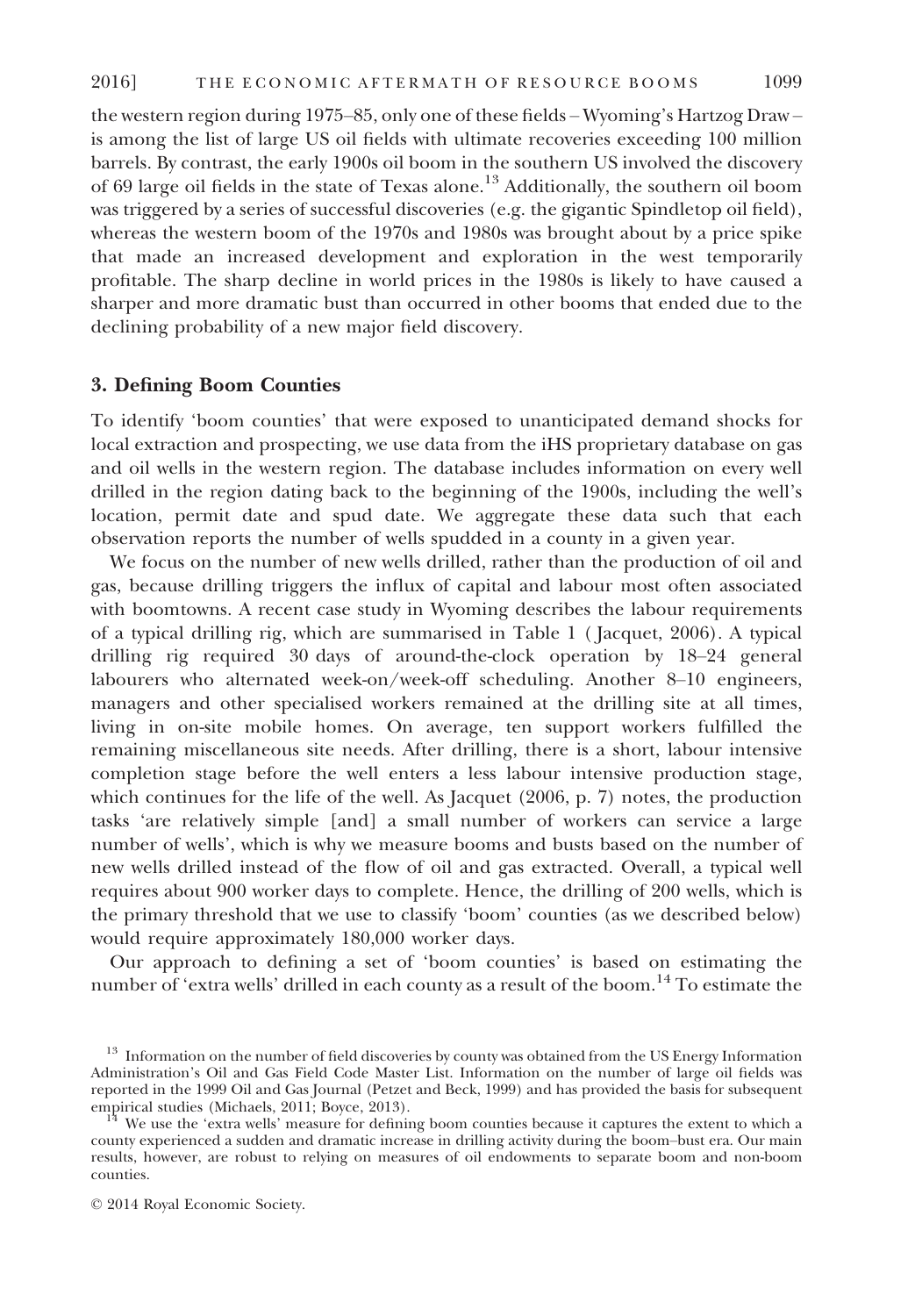|                                       | Days  | Workers | Worker-days |
|---------------------------------------|-------|---------|-------------|
| Well construction                     |       |         |             |
| Well pad and access road construction | 4.00  | 4.00    | 16.00       |
| Rig transportation and setup          | 5.00  | 15.00   | 75.00       |
| Drilling                              |       |         |             |
| Roughnecks                            | 31.75 | 12.00   | 381.00      |
| Tool-pushers and supervisors          | 31.75 | 9.00    | 285.75      |
| Completion                            |       |         |             |
| Cementing                             | 2.00  | 6.00    | 12.00       |
| Stimulation                           | 6.00  | 13.00   | 78.00       |
| Perforating                           | 3.00  | 5.00    | 15.00       |
| Logging                               | 1.00  | 3.00    | 3.00        |
| Pipeline construction                 | 4.00  | 6.00    | 24.00       |
| Total per well                        | 88.50 | 73.00   | 889.75      |

Table 1 Average Estimated Workforce Requirements for a New Well in Wyoming

Source. Jacquet (2006).

'extra wells', we first produce a counterfactual estimate of how many wells would have been drilled in a county during the boom–bust period (1975–85) if the boom had not occurred. To generate the counterfactual estimates, we regress the actual number of wells drilled on a set of fixed effects for each county and a yearly linear time trend using only the data from the periods of relatively stable drilling that surrounded the boom period (i.e. 1960–74 and 1986–98), as shown in the following equation,

$$
Wells \; Spudded_{it} = \alpha_i + \delta year_t + \varepsilon_{it}.\tag{1}
$$

where *i* indexes counties, *t* indexes year and  $\alpha_i$  represents the set of county fixed effects. We use these estimates to predict the level of drilling in each county during the boom– bust period if the boom had not occurred. The counterfactual number of wells in a county in a given year is calculated using the following equation,

Counterfactual Drilling<sub>it</sub> = Predicted drilling in 1974<sub>i</sub> × 
$$
(1 + \hat{\delta})^{t-1974}
$$
, (2)

where predicted drilling in 1974 and  $\hat{\delta}$  are both produced from the initial regression. The  $\hat{\delta}$  estimate is positive and statistically significant but small in magnitude, at 0.04 additional wells per year.<sup>15</sup> The dashed line in Figure  $1(a)$  shows our estimate of the total number of wells that would have been drilled between 1975 and 1985 if there had not been a boom.

We calculate 'extra wells' by subtracting the counterfactual estimate from the actual wells drilled such that Extra Wells<sub>it</sub> = Wells Spudded<sub>it</sub> - Counterfactual Drilling<sub>it</sub>. We then define 'boom counties' as the set for which the total number of extra wells during the boom period exceeds 200. This cut point corresponds to 35 of 356 of counties being classified as boomtown; these 35 counties clearly had much higher mean levels of drilling during 1975–85, as displayed in Figure  $1(b)$ .

<sup>&</sup>lt;sup>15</sup> Our results are robust to alternative methods of computing counterfactual drilling, including the use of a more flexible model that allows counties with large oil endowments have different time trends than counties lacking such endowments.

<sup>©</sup> 2014 Royal Economic Society.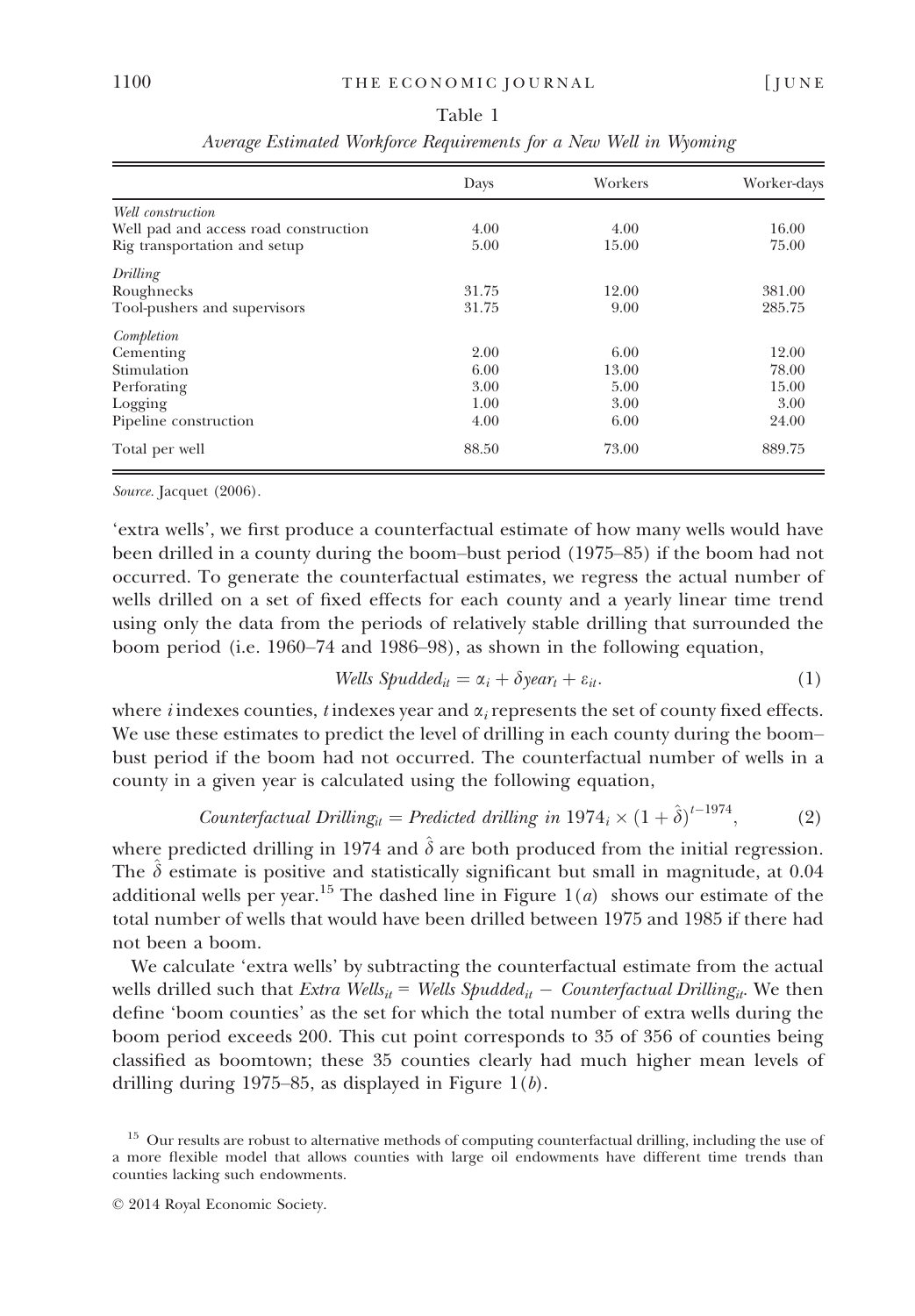Although this binary measure of 'boom' and 'non-boom' status sacrifices detail relative to basing the analysis on the continuous number of estimated extra wells, the binary-variable approach has advantages. First, it makes it easier to study the dynamic effects of the boom-and-bust cycle using transparent, graphical comparisons of boom and non-boom counties. Second, our approach avoids making subjective decisions about how to model non-linear effects of drilling on outcomes. Third, our approach is consistent with the literature on booms and busts, which also relies on binary indicators of boom locations (Black et al., 2005; Marchand, 2012; Weber, 2012).

Because the choice of 200 wells as the boom threshold is subjective, we examine alternative definitions of boom counties as Figure 2 illustrates. As the threshold required to be classified as a boom county increases, the number of counties identified as boom counties naturally decreases. As we will discuss in Section 5, our main empirical results are robust to these alternative thresholds for boom counties and to a continuous definition of boom status, in addition to thresholds that normalise for a county's population and land area.

Whether or not a county exceeds a boom threshold is closely related to its exogenous geologic endowments as shown in Figure 3. Figure  $3(a)$  compares the presence of a large oil field with ultimate oil recovery exceeding 100 million barrels across boom and non-boom counties. About 37% of boom counties overlaid large oil fields compared to  $9\%$  for the non-boom counties. Figure  $3(b)$  compares the mean number of oil and gas fields, which is more than thirteen times larger for the boom counties. These comparisons are consistent with other studies, which also show that boom 'treatment' is largely determined by geologic endowments (Black et al., 2005;



Fig. 2. Boom Counties

Notes. Extra wells refers to the estimated number of wells drilled in a county over the 1975–85 boom-and-bust period. The darkly shaded counties are the counties that exceed the corresponding thresholds of extra wells, as indicated by the labels. The counties without shading are omitted from the sample.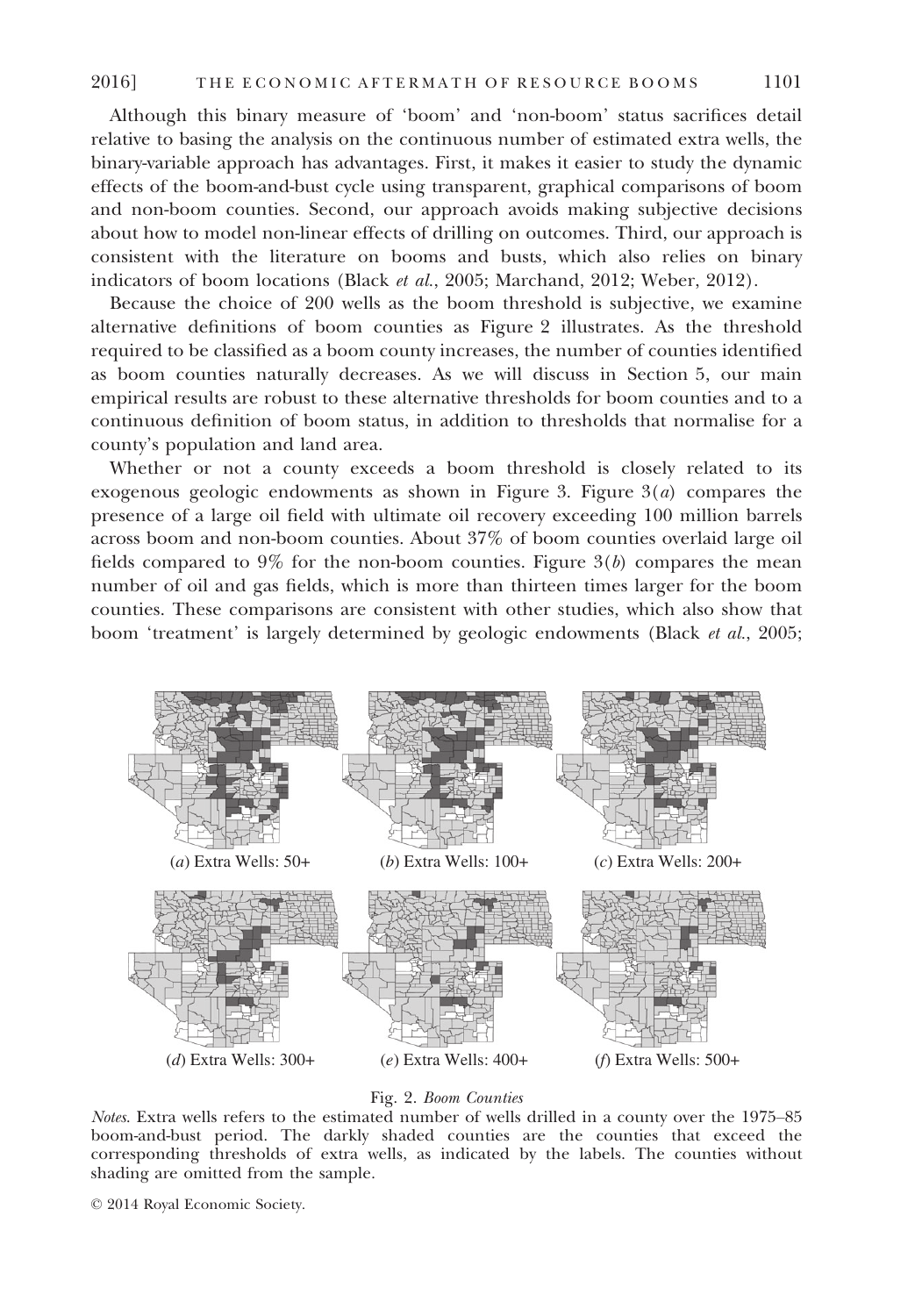

Fig. 3. Comparison of the Presence of a Large Oil Field and the Number of Oil and Gas Fields across Boom and Non-boom Counties

Notes. The data on the presence of oil fields exceeding 100 million barrels of ultimate recovery come from the 1998 Oil and Gas Journal. The fields data express the cumulative number of oil and gas fields discovered since the 1800s and come from the US Energy Information's Oil and Gas Field Code Master List.

Weber, 2012). In our case, the 1970s and 1980s world oil price spikes interacted with local endowments to generate local drilling booms. We examine the impacts on local economies in the following Sections.

## 4. Economic Variables and Descriptive Statistics

The county-level data on economic activity come from the Bureau of Economic Analysis (BEA) and include information on population, and various employment and income measures. For all measures, data are available from 1969 to 1998. In addition to being the time period that best isolates the effects of the 1970s and 1980s boom, focusing on these years is convenient because sector data based on the Standard Industrial Classification (SIC) system, which was the system employed in government record keeping through the mid-1990s, are available primarily during the range that we have selected.<sup>16</sup>

We merge the well data with the economic data to form the county-level annual panel dataset. The entire dataset consists of 11,730 total observations and includes information on 391 counties in the Rocky Mountain region over 30 years.<sup>17</sup> However, we omit 35 urban counties from the analysis which reduces the number of observations to  $10,680$ <sup>18</sup> We omit the urban counties because they may not be good counterfactuals

<sup>&</sup>lt;sup>16</sup> Industrial classification is currently based on the North American Industry Classification System (NAICS), which began in 1997. 17 We exclude Lapaz, AZ and Yuma, AZ, from the sample because Lapaz was formed by separating from

Yuma in 1983. We exclude Cibola, NM and Valencia, NM, from the sample because Cibola was formed by separating from Valencia in 1981.

Data on whether a county is an urban or rural area were obtained from the National Center for Health Statistics' Urban-Rural Classification Scheme for Counties. We code any county classified as a medium or large metropolitan as an urban area. These counties overlap the Reno, Las Vegas, Boise, Salt Lake, Phoenix, Denver and Albuquerque metropolitan areas.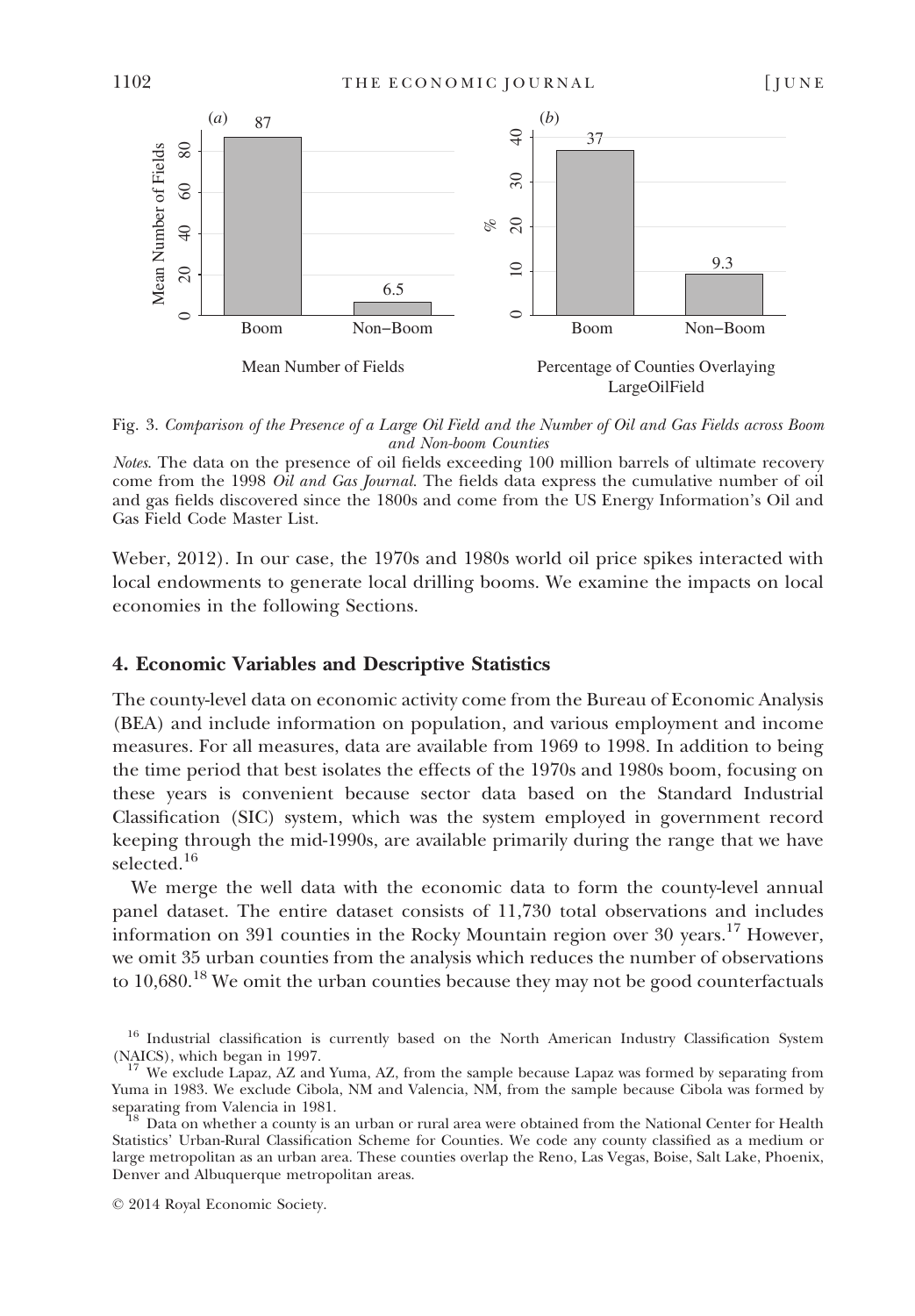for rural boom counties and to follow precedent from other boom-and-bust studies (Black et al., 2005; Marchand, 2012; Weber, 2012). We convert all income and earnings measures to 1980 dollars using the CPI for the western region of the US.

Summary statistics are presented in Table 2. The variables fit in four basic categories, which are drilling and endowments, employment, proprietors and income. In terms of drilling and endowments, 11 wells were spudded during the average year in the average county and we estimate that, during the boom, the average county spudded two 'extra' wells per year (the majority spudded zero). The time variation in wells spudded arises

| Variable                             | Mean    | <b>SD</b> | Minimum          | Maximum   | Observation |
|--------------------------------------|---------|-----------|------------------|-----------|-------------|
| Panel (a): drilling and endowment    |         |           |                  |           |             |
| Wells spudded                        | 11.19   | 47.62     | $\boldsymbol{0}$ | 1,473     | 10,680      |
| Extra wells                          | 1.81    | 14.26     | $-148$           | 446       | 10,680      |
| Boom county                          | 0.10    | 0.30      | $\theta$         | 1         | 10,680      |
| Overlays large oil field             | 0.06    | 0.25      | $\boldsymbol{0}$ | 1         | 10,680      |
| Number of oil and gas fields         | 14.39   | 39.06     | $\theta$         | 445       | 10,680      |
| $Panel(b)$ : employment              |         |           |                  |           |             |
| Population                           | 16,133  | 22,525    | 202              | 172,057   | 10,680      |
| Total employment                     | 8,050   | 11,860    | 80               | 121,913   | 10,680      |
| Mining employment                    | 348     | 774       | $\theta$         | 10,331    | 6,701       |
| Agricultural employment              | 111     | 167       | $\theta$         | 2,404     | 8,658       |
| Construction employment              | 491     | 811       | $\theta$         | 6,567     | 10,106      |
| Manufacturing employment             | 625     | 1,223     | $\boldsymbol{0}$ | 13,704    | 9,607       |
| Retail employment                    | 1,388   | 2,260     | 12               | 22,173    | 10,634      |
| Service employment                   | 1,872   | 3,324     | 10               | 37,948    | 10,174      |
| Transportation employment            | 415     | 708       | 10               | 7,444     | 9,705       |
| Panel $(c)$ : proprietors            |         |           |                  |           |             |
| Number of farm proprietors           | 499     | 360       | $\theta$         | 3,904     | 10,680      |
| Number of NF proprietors             | 1,347   | 2,029     | 14               | 18,963    | 10,680      |
| Panel (d): Income                    |         |           |                  |           |             |
| Total income $(1,000s)$              | 148,905 | 222,070   | 1,145            | 2,021,509 | 10,680      |
| Total income per captia              | 9,023   | 2,193     | 2,492            | 28,458    | 10,680      |
| Total wages $(1,000s)$               | 75,799  | 126,491   | 372              | 1,361,466 | 10,680      |
| Total wages per capita               | 4,037   | 3,704     | 889              | 96,954    | 10,680      |
| Wage earn. per wage job              | 10,943  | 2,522     | 6,179            | 26,318    | 10,680      |
| $Div/Int/Rent$ Inc. $(1,000s)$       | 29,220  | 45,149    | 207              | 538,515   | 10,680      |
| Div/Int/Rent Inc. per capita         | 1,928   | 849       | 131              | 13,573    | 10,680      |
| Pers. Curr. trans. $(1,000s)$        | 19,993  | 30,792    | 98               | 355,638   | 10,680      |
| Pers. Curr. trans. per capita        | 1,266   | 429       | 237              | 3,165     | 10,680      |
| Unemployment compensation (1,000s)   | 820     | 1,210     | $\boldsymbol{0}$ | 19,156    | 9,218       |
| Unemployment compensation per capita | 47      | 37        | $\theta$         | 541       | 9,218       |
| Farm proprietor income $(1,000s)$    | 6,266   | 10,495    | $-30,968$        | 185,948   | 10,680      |
| Farm proprietor income per capita    | 861     | 1,401     | $-4,492$         | 15,968    | 10,680      |
| Average farm proprietor income       | 10,966  | 15,749    | $-52,082$        | 770,559   | 10,584      |
| NF proprietor income $(1,000s)$      | 13,362  | 19,788    | 49               | 213,783   | 10,680      |
| NF proprietor income per capita      | 864     | 412       | 77               | 4,177     | 10,680      |
| Average NF proprietor Inc.           | 10,523  | 4,431     | 1,051            | 51,133    | 10,680      |

Table 2 Summary Statistics

Notes. The data sources for panel (a) are the iHS wells database, the 1998 Oil and gas journal and the US energy information's 2013 oil and gas field code master list. The data source for panels  $(b)$ ,  $(c)$  and  $(d)$  is the Bureau of Economic Analysis.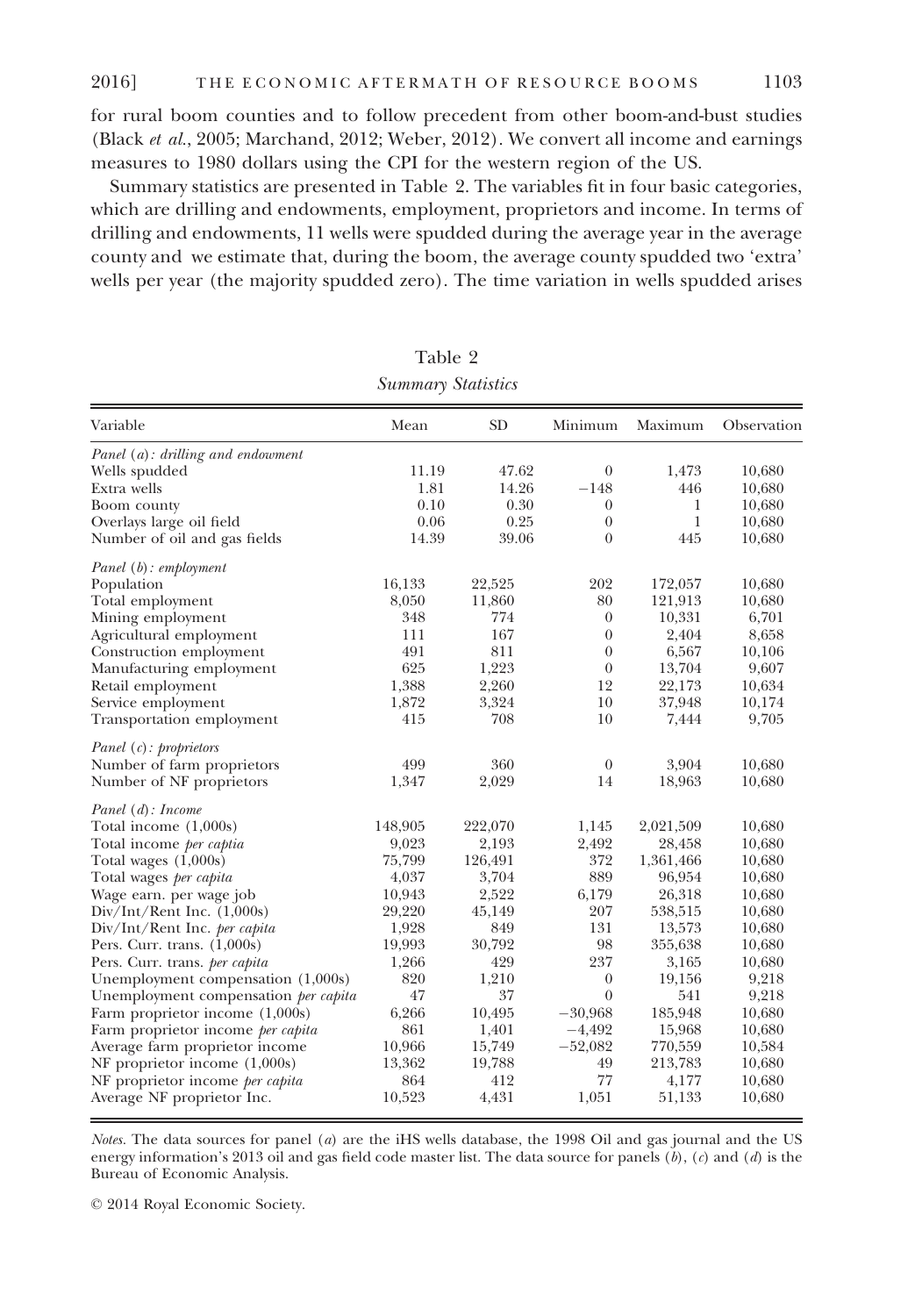almost exclusively from boom counties as shown in Figure  $1(b)$ . The statistics on endowments relate to Figure 3 and indicate that 23 out of 356 counties overlay large oil fields and the number of all fields averaged 14 with a maximum of 445.

Turning to panel  $(b)$ , we note that population ranges from a minimum of 252 to maximum of 172,057 with a mean of 16,133 demonstrating the relatively rural nature of our sample. Because the population range is large, we include robustness checks that exclude counties in the lower and upper tail of the population distribution, as we describe in Section 3. For some observations, the BEA did not report employment for some sectors to avoid disclosure of confidential information or for other reasons. The omission of data results in an unbalanced panel for some variables, with the mining sector having the lowest number of observations at 6,701. Of the sectors, mining sector employment should be most directly impacted by oil and gas drilling because this sector comprises establishments that extract and/or explore for liquid minerals, such as crude petroleum, and gases, such as natural gas.<sup>19</sup> The other sectors can be divided into those that produce 'non-tradable' goods and services that are primarily consumed locally, and those that produce 'tradable' goods that are primarily consumed non-locally. The non-tradable sectors include services, retail, construction and transportation and the tradable sectors are manufacturing and agriculture.

Panel  $(c)$  shows the number of local proprietors that are sole proprietors, partnerships and tax-exempt cooperatives. These are predominantly small businesses, and are distinct from corporations, which are typically much larger. The BEA divides the number of proprietors into non-farm (NF Proprietors) and farm (Farm Proprietors). These categories are convenient for our analysis because farm output is tradable but many non-farm proprietors produce non-tradable goods (e.g. restaurant owners, construction companies etc.). On average, there were many more non-farm proprietors – 1,347 compared to 499 – but farm proprietors comprise a large part of economic activity in some farm-based counties in our sample.

Panel  $(d)$  shows statistics for income, both in total and per capita, for the main categories reported by the BEA.<sup>20</sup> Wage and salary earnings (Total Wages) comprise the largest proportion of overall earnings followed by dividend, interest and rental income. The latter category includes royalties received by persons for rights to natural resources, including oil and gas. The other components of income are personal current transfers, which includes unemployment compensation, social security and welfare payments, and proprietor net earnings or profits. We highlight the unemployment compensation in our study as a proxy for unemployment data, which are not available at the county-level for our full study period.<sup>21</sup> The final component of

<sup>&</sup>lt;sup>19</sup> Some government datasets, such as the County Business Patterns data, report information on employment in the oil and gas subsector but the data are not reported in a large number of cases due to data disclosure policies, making it unusable for our purposes.

 $\frac{20}{20}$  In the BEA data, wages and salaries are recorded by place of work but overall incomes – and the other components of incomes – are recorded by place of residence. In a few isolated instances, this can lead to

County-level unemployment data are available from 1975 to 1996 from Haines (2010). During this period, the annual correlation between total unemployment and total unemployment compensation across counties in our sample ranges from 0.87 to 0.94. The annual correlation between unemployment rates and unemployment compensation per person ranges from 0.53 to 0.71.

<sup>©</sup> 2014 Royal Economic Society.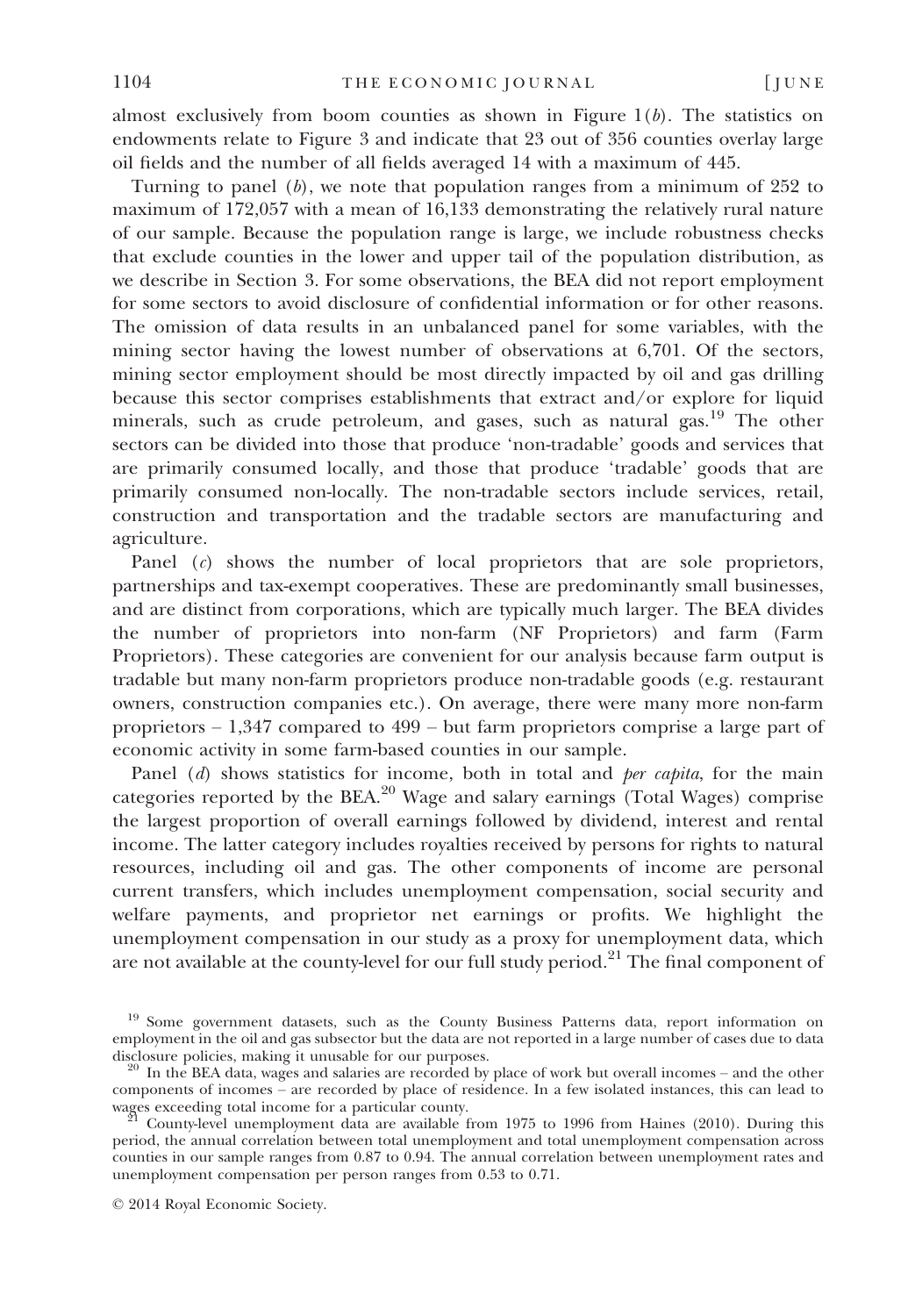income is proprietor profits, which can be negative and often are for farm proprietors.<sup>22</sup>

Figure 4 presents initial evidence on the effects of the boom-and-bust cycle by comparing trends in the means of key outcomes across boom and non-boom counties. For most outcomes, the pre-boom trends in means are similar across the two types of counties. The pre-boom trends were similar for income per capita and the unemployment compensation variables, even though the pre-boom movement in means was erratic on a year-to-year basis. In the case of *per capita* income, the gap between the two means did not begin to grow until about 1975 and the 1972–3 increase was experienced region wide. $^{23}$ 

The post-1974 time paths of the means shown in Figure 4 preview some of our main empirical findings. During the boom period, as drilling increased, the boom counties experienced a relative expansion across all the population, employment and income outcomes. After the peak of the boom, which occurred in the early 1980s, the boom counties experienced a relative contraction across these measures and, by the late 1990s, the mean differences between the two groups returned to levels close to those of the pre-boom period. The means for unemployment compensation trended similarly across the two sets of counties until the bust, after which the boom counties experienced a relative increase in unemployment compensation that persisted through the end of the sample. Focusing on income *per capita*, the boom county economies appeared to be only equally as healthy as those of the non-boom counties in 1998, despite starting from a healthier relative position pre-boom.

## 5. Empirical Estimation and Results

## 5.1. Estimation Strategy

We estimate a series of regressions to evaluate the differences between boom and nonboom counties formally across time. All regressions are based on a fixed effects model of the general form,

$$
Outcome_{it} = \alpha_i + \gamma_t + \lambda_t \text{Room County}_i \times \text{Time Period}_t + \varepsilon_{it}
$$
\n(3)

where *i* indexes counties; *t* indexes years;  $\alpha_i$  is a vector of county-specific intercepts that control for time-invariant differences across counties;  $\gamma_t$  is a vector of year effects that control for the time shocks experienced uniformly by all counties;  $\lambda_i$  is a set of coefficients on the interaction terms of the boom county indicator variable and a dummy variable corresponding to a year, or grouping of years; and  $\varepsilon_u$  is a normally distributed error term.

The set of outcome variables include each variable in Table 2, with the exception of extra wells, the boom county indicator and our two measures of endowments. For all outcome variables except wells spudded and proprietor income, we employ a log-linear

<sup>&</sup>lt;sup>22</sup> Proprietor income represents current production income and is not, strictly speaking, a pure measure of economic profits because it includes the imputed earnings of small business owners who live off the proceeds without paying themselves a salary or charging interest on funds they have loaned to their

 $b<sup>3</sup>$  The mean *per capita* incomes in both sets of counties spiked during 1972–3, due to a general boom in the prices of several commodities ranging from agricultural outputs (food and fibres) to metals but generally pre-dating the oil price spike of late 1973 (Cooper et al., 1975).

<sup>©</sup> 2014 Royal Economic Society.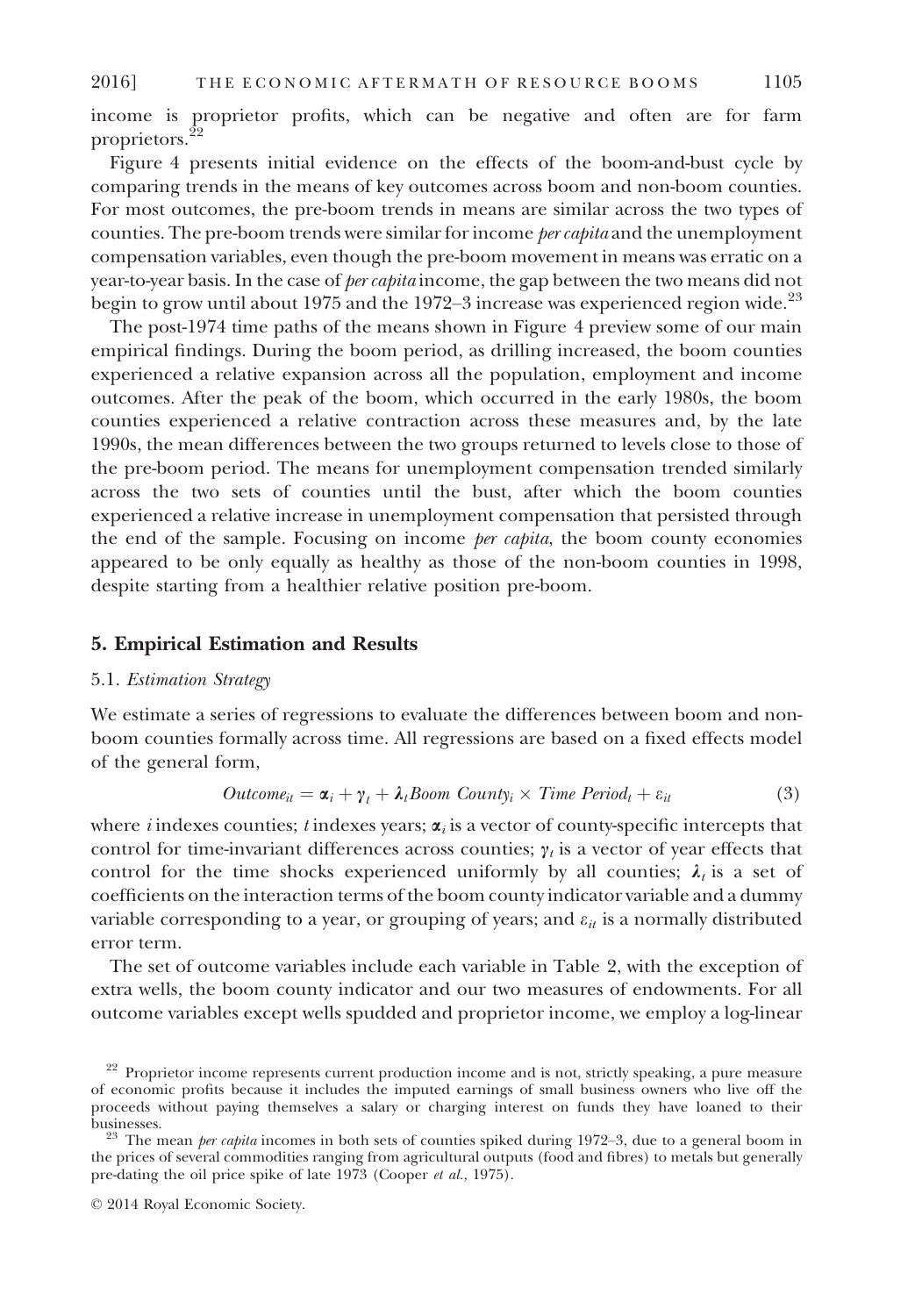

Fig. 4. Mean Values of Key Outcomes by County Type, 1969–98 Note. The solid lines represent boom counties and the dashed lines represent non-boom counties.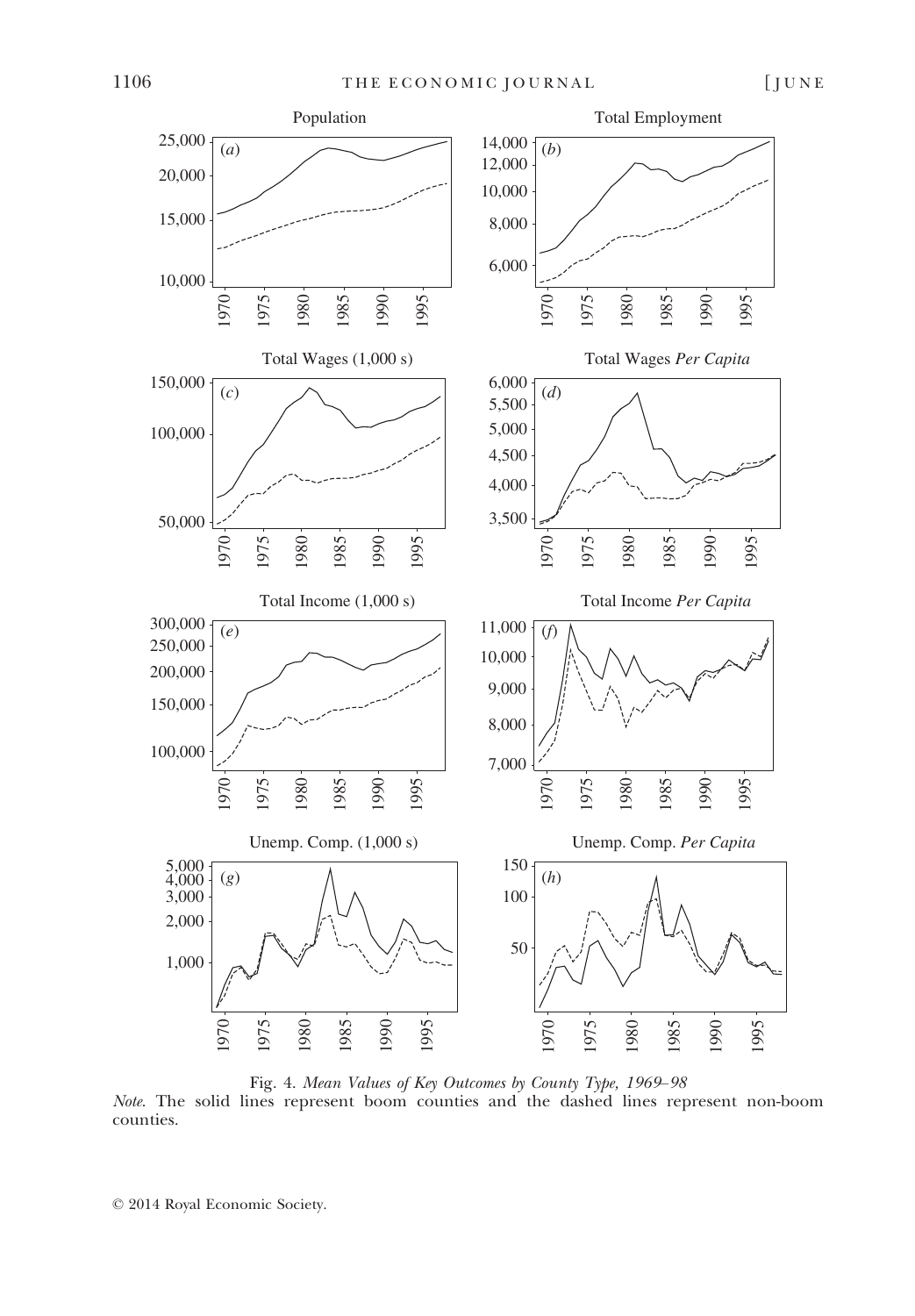specification which enables the best fit of the data. We do not log the wells spudded variable because it often takes a value of zero, and we do not log proprietor income because it takes a negative value in 2,029 occurrences.<sup>24</sup> We cluster the standard errors at the county level to correct for the possibility that serial correlation in within-county errors has overstated the precision of our estimates (Bertrand et al., 2004; Cameron and Miller, 2013).

We estimate two versions of (3), and these models differ only in the time periods included in the set of interaction terms. In the 'annual' model, we include interaction terms for each year except 1969. In this model, the coefficients on the interaction terms indicate the average difference between boom counties and non-boom counties in the corresponding year relative to the difference in 1969. In the 'time-period' model, we consider five time periods based on different stages of the boom-bust era: the pre-boom  $(1969-74)$ , the early boom  $(1975-9)$ , the peak boom  $(1980-1)$ , the bust (1982–5) and the post-bust (1986–98). We omit the pre-boom era interaction term from the regression estimates. Hence, each coefficient indicates the average difference between boom and non-boom counties in each time period, relative to the pre-boom era. The annual model highlights the dynamics of the boom-and-bust cycle in detail, which facilitates graphical presentation (we present results for primary outcomes in Figure 3 and for other outcomes in Figures A1, A2, A3 and A4 in the Appendix). The time period model enables more concise presentation of results and we report these estimates in Table 3.

The validity of the difference-in-differences approach depends on the assumption that economic trends in non-boom counties provide a valid counterfactual for the trends that would have occurred in boom counties absent the boom. This assumption is questionable if boom and non-boom county economies were on different trajectories prior to the boom, or if trends in non-boom counties were affected by the boom and bust, due to supplying boom counties with labour and capital. The evidence in Figure 4 allays concerns about pre-boom trends. It shows that outcomes in boom and non-boom counties were on similar trajectories until at least 1973, when the boom was triggered by the spike in oil prices (see Figure  $1(a)$ ).<sup>25</sup> With respect to the possibility that the boom impacted economic trends in non-boom counties, it is worth noting that boom counties comprised only 35 of 356 counties in our sample and only 12% and 14% of the region's 1969 and 1980 population base respectively. The relatively small size of the booming areas implies that any impact of the boom on non-boom counties is limited, even if one assumes that the entire influx of labour and capital into boom counties came from within the Rocky Mountain region rather than from elsewhere in the US Turning to evidence on this issue, Figure 4 shows no indication that

<sup>&</sup>lt;sup>24</sup> Farm proprietor income is often negative but non-farm proprietor income is always positive. We log neither in order to enable clearer comparisons across the two types of business profit measures. Unemployment compensation is only zero for 21 observations, so we log it at the expense of losing 21

 $5$  For most of our empirical analysis, we assume the boom started in 1975 rather than 1973 because 1975 marks the first year during which the number of wells spudded first began an obvious upward trend on a region-wide basis. There is some evidence that certain outcomes diverged as early as 1973 and our robustness checks show that the main results are equivalent if we instead assume the boom began in 1973 rather than 1975 as we discuss below.

<sup>©</sup> 2014 Royal Economic Society.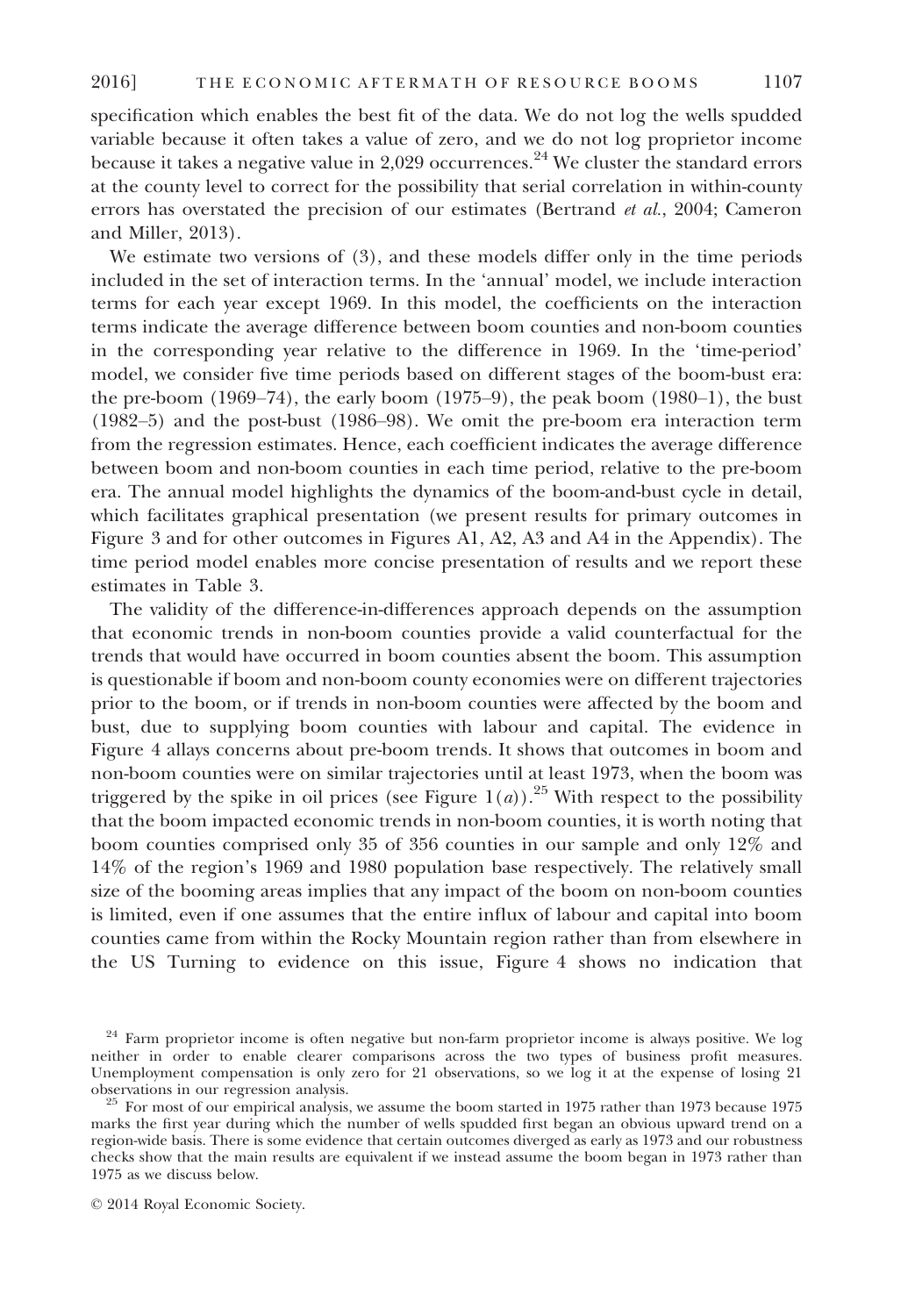|                                                                                                  | ln(trans<br>emp.)         | $\begin{array}{c} 0.06^{***} \\ 0.06^{***} \\ (0.03) \\ 0.24^{***} \\ (0.05) \\ (0.05) \\ (0.06) \\ (0.00) \\ (0.00) \\ (0.00) \\ (0.00) \\ (0.01) \\ (0.01) \\ (0.01) \\ (0.02) \\ (0.01) \\ (0.02) \\ (0.03) \\ (0.01) \\ (0.02) \\ (0.03) \\ (0.03) \\ (0.01) \\ (0.01) \\ (0.01) \\ (0.01) \\ (0.03) \\ (0.03) \\ (0.03) \\ (0.0$<br>9,705 | curr. trans.<br>In(pers                                                     | $\begin{array}{r} \left( \begin{array}{c} 0.03\ \pm\ 0.01\ 0.01\ 0.02\ 0.000\ 0.000\ 0.000\ 0.000\ 0.000\ 0.000\ 0.000\ 0.000\ 0.000\ 0.000\ 0.000\ 0.000\ 0.000\ 0.000\ 0.000\ 0.000\ 0.000\ 0.000\ 0.000\ 0.000\ 0.000\ 0.000\ 0.000\ 0.000\ 0.000\ $                                                                 |
|--------------------------------------------------------------------------------------------------|---------------------------|------------------------------------------------------------------------------------------------------------------------------------------------------------------------------------------------------------------------------------------------------------------------------------------------------------------------------------------------|-----------------------------------------------------------------------------|-------------------------------------------------------------------------------------------------------------------------------------------------------------------------------------------------------------------------------------------------------------------------------------------------------------------------|
|                                                                                                  | $ln(s$ ervice<br>emp.)    | $\begin{array}{c} (0.03)\\0.18^{***}\\ 0.18^{***}\\ 0.05)\\ 0.05)\\ 0.06\\ 0.03\\ 0.03\\ 0.63 \end{array}$<br>$0.06***$                                                                                                                                                                                                                        | ln(div., int.,<br>per capita<br>rent, inc                                   | $\begin{array}{l} 0.01 \\ 0.02 \\ 0.03 \\ 0.03 \\ 0.03 \\ 0.03 \\ 0.03 \\ 0.03 \\ 0.03 \\ 0.03 \\ 0.03 \\ 0.03 \\ 0.03 \\ 0.03 \\ 0.03 \\ 0.03 \\ 0.03 \\ 0.03 \\ 0.03 \\ 0.03 \\ 0.03 \\ 0.03 \\ 0.03 \\ 0.03 \\ 0.03 \\ 0.03 \\ 0.03 \\ 0.03 \\ 0.03 \\ 0.03 \\ 0.03 \\ 0.03 \\ 0.03 \\ 0.03 \\ 0.03 \\ 0.$<br>10,680 |
|                                                                                                  | ln (retai<br>emp.         | $\begin{array}{c} 0.05* \\ (0.03) \\ (0.03) \\ (0.13*** \\ (0.04) \\ (0.05) \\ (0.05) \\ (0.05) \\ (0.06) \\ (0.03) \\ \end{array}$                                                                                                                                                                                                            | $ln(\text{div.}, \text{int.})$<br>rent, Inc.                                | $\begin{array}{l} 0.03 \\ 0.02) \\ 0.02) \\ 0.07^{***} \\ 0.03 \\ 0.03 \\ 0.03 \\ 0.03 \\ 0.05 \\ 0.05 \\ 0.05 \\ 0.05 \\ 0.05 \\ 0.05 \\ 0.05 \\ 0.05 \\ 0.05 \\ 0.03 \\ 0.03 \\ 0.03 \\ 0.03 \\ 0.03 \\ 0.03 \\ 0.03 \\ 0.03 \\ 0.03 \\ 0.03 \\ 0.03 \\ 0.03 \\ 0.03 \\ 0.03 \\ 0.03 \\ 0.03 \\ 0.03 \\ 0.0$          |
|                                                                                                  | $\ln(\text{man})$<br>emp. | $-0.02$<br>$(0.06)$<br>$-0.06$<br>$(0.08)$<br>$-0.01$<br>$(0.09)$<br>$\begin{array}{c} 0.02 \\ 0.10 \\ 0.16 \end{array}$<br>9,438                                                                                                                                                                                                              | wage job)<br>earn, pei<br>ln (wage                                          | $\begin{array}{c} 0.04**\\ 0.01)\\ (0.01)\\ (0.02)\\ (0.02)\\ (0.03)\\ (0.00)\\ (0.00)\\ (0.01)\\ (0.02)\\ (0.03)\\ (0.03)\\ (0.33)\\ \end{array}$<br>10,680                                                                                                                                                            |
|                                                                                                  | n (cons)<br>emp.          | $\begin{array}{c} 0.13**\\ 0.66)\\ 0.06)\\ 0.31***\\ 0.08\\ 0.08\\ 0.08\\ 0.00\\ 0.00\\ 0.00\\ 0.00\\ 0.00\\ 0.01\\ 0\\ 0.23 \end{array}$                                                                                                                                                                                                      | $per\; capita)$<br>wages<br>ln(tot                                          | $\begin{array}{c} 0.11**\\ 0.03\\ 0.26***\\ 0.06\\ 0.06\\ 0.05\\ 0.005\\ 0.02\\ 0.03\\ 0.03\\ 0.15 \end{array}$<br>10,680                                                                                                                                                                                               |
|                                                                                                  | ln(ag)<br>emp.)           | $\begin{array}{l} 0.05 \\ 0.07 \\ 0.06 \\ 0.07 \\ 0.08 \\ 0.09 \\ 0.09 \\ 0.00 \\ 0.00 \\ 0.00 \\ 0.00 \\ 0.00 \\ 0.00 \\ 0.00 \\ 0.00 \\ 0.00 \\ 0.00 \\ 0.00 \\ 0.00 \\ 0.00 \\ 0.00 \\ 0.00 \\ 0.00 \\ 0.00 \\ 0.00 \\ 0.00 \\ 0.00 \\ 0.00 \\ 0.00 \\ 0.00 \\ 0.00 \\ 0.00 \\ 0.00 \\ 0.00 \\ 0.00 \\ 0.$<br>8,614                         | wages)<br>ln(tot                                                            | $\begin{array}{r} 0.13**\\ (0.03)\\ (0.05)\\ (0.05)\\ (0.07)\\ (0.07)\\ (0.007)\\ (0.006)\\ (0.06)\\ (0.006)\\ (0.019)\\ \end{array}$                                                                                                                                                                                   |
|                                                                                                  | ln (mining<br>emp.        | 5,759                                                                                                                                                                                                                                                                                                                                          | per capita<br>income<br>ln (tot.                                            | $\begin{array}{r} 0.05^{***} \\ 0.02) \\ 0.10^{***} \\ 0.10^{***} \\ 0.03) \\ 0.01 \\ 0.01 \\ 0.02) \\ 0.03^{***} \\ 0.02 \\ 0.02 \\ 0.02 \\ 0.03 \\ 0.03 \\ \end{array}$<br>0.39<br>10,680                                                                                                                             |
| Estimated Difference Between Boom Counties and Non-boom Counties Relative to Pre-boom Difference | ln(tota<br>emp.)          | $\begin{array}{c} 0.07***\\ (0.02)\\ (0.19***\\ 0.19***\\ (0.04)\\ (0.04)\\ (0.04)\\ (0.04)\end{array}$<br>$0.05$<br>$0.05$<br>$0.34$<br>10.680                                                                                                                                                                                                | income<br>ln(tot                                                            | $0.06$ <sup>*</sup><br>$0.03$ <sup>*</sup><br>$0.06$<br>$0.06$<br>$0.06$<br>$0.06$<br>$0.06$<br>$0.06$<br>$0.06$<br>$0.06$<br>$0.06$<br>$0.06$<br>$0.06$<br>$0.06$<br>$0.06$<br>$0.06$<br>10,680                                                                                                                        |
|                                                                                                  | ln (pop.)                 | $\begin{array}{c} 0.02 \\ (0.02) \\ (0.10^{***} \\ (0.04) \\ (0.04) \\ (0.04) \\ (0.04) \\ (0.04) \end{array}$<br>$0.05$<br>$0.05$<br>$0.12$<br>0,680                                                                                                                                                                                          | $\begin{array}{c} \hbox{ln(no,}\\ \hbox{of NF}\\ \hbox{prop.}) \end{array}$ | $0.06***$<br>(0.02)<br>0.10***<br>$(0.03)$<br>0.15***<br>$\begin{array}{c} (0.04) \\ 0.02 \\ 0.02 \\ (0.06) \\ 0.55 \\ 10,680 \end{array}$                                                                                                                                                                              |
|                                                                                                  | spudded<br>Wells          | $(7.50)$<br>72.17***<br>$23.98***$<br>41.95***<br>(12.53)<br>(9.36)<br>(12.42)<br>8.09<br>0.07<br>0.680                                                                                                                                                                                                                                        | of farm<br>ln(no.<br>prop.)                                                 | $\begin{array}{c} 0.02 \\ 0.02 \\ 0.04 \\ 0.05 \\ 0.05 \\ 0.05 \\ 0.07 \end{array}$<br>(0.05)<br>0.02<br>0.04<br>10,584                                                                                                                                                                                                 |
|                                                                                                  | Dependent<br>ranable      | Boom × post-<br>boom period<br>Boom $\times$ early<br>boom period<br>Boom × peak<br>Boom $\times$ bust<br>Observations<br>bust period<br>$R^2$ (within)<br>$\rm period$                                                                                                                                                                        | Dependent<br>variable                                                       | boom period<br>Boom $\times$ early<br>Boom × peak<br>boom period<br>Boom $\times$ post<br>Boom $\times$ bust<br>Observations<br>bust period<br>$R^2$ (within)<br>period                                                                                                                                                 |

Table 3

© 2014 Royal Economic Society.

## 1108 THE ECONOMIC JOURNAL [JUNE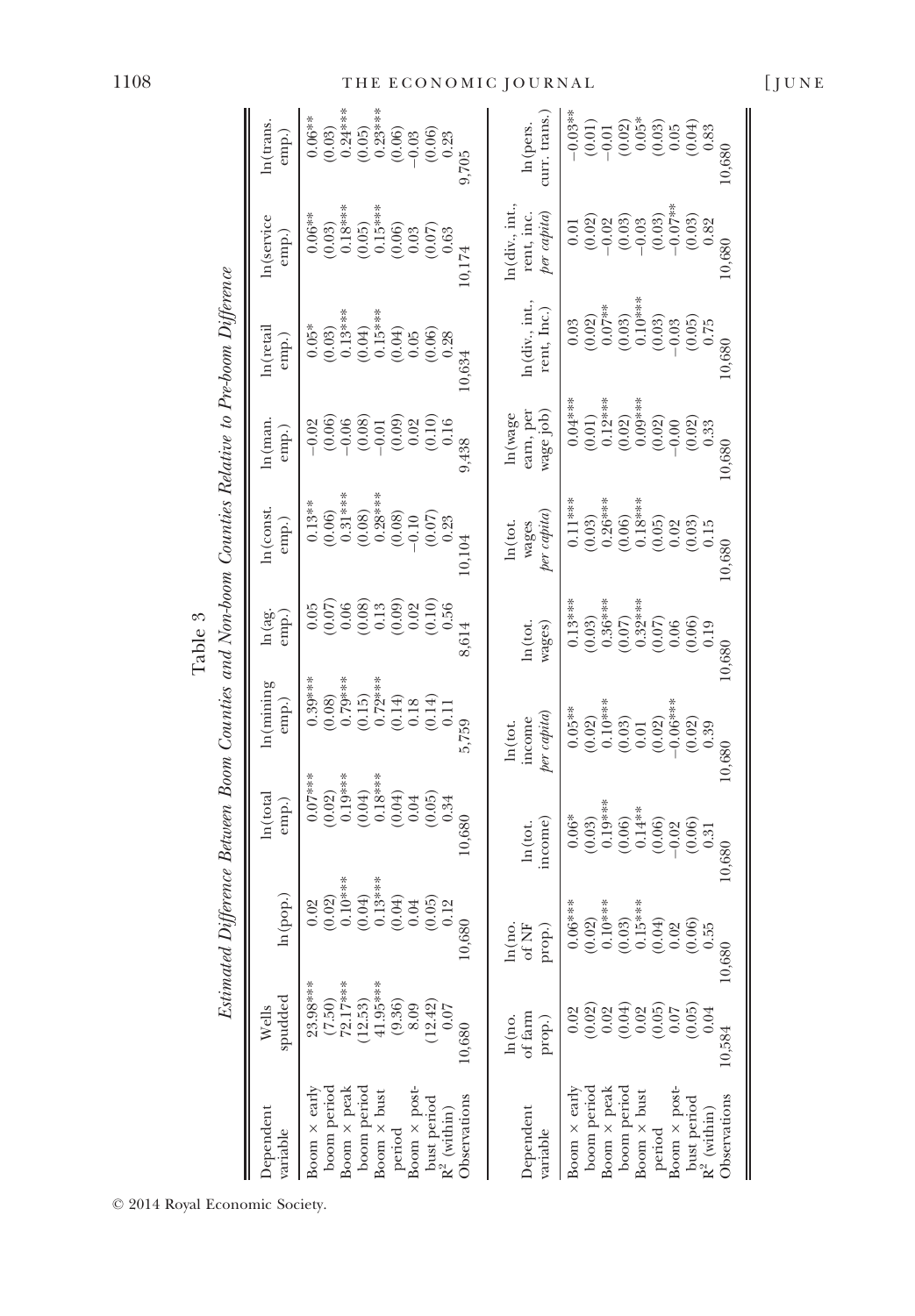|             | Avg. NF prop.<br>inc (100s).<br>5.74*<br>(2.98)<br>(2.98)<br>-1.81<br>(3.54)<br>-32****<br>-30.00<br>-0.66<br>-0.66<br>0,680                                                                                                                                                                                                                                                                                                                                                                                                                       |
|-------------|----------------------------------------------------------------------------------------------------------------------------------------------------------------------------------------------------------------------------------------------------------------------------------------------------------------------------------------------------------------------------------------------------------------------------------------------------------------------------------------------------------------------------------------------------|
|             | $0.89***$<br>$(0.35)$<br>$-1.62***$<br>$(0.51)$<br>$0.36$<br>NF prop.<br>inc. per<br>capita (100s)<br>$\begin{array}{c} (0.28) \\ 0.07 \\ 0.30) \\ (0.30) \\ -0.66^{*} \end{array}$<br>0,680                                                                                                                                                                                                                                                                                                                                                       |
|             | $\begin{array}{l} \mbox{ \begin{tabular}{l} $3,51$}\\ $3,57$\\ $(-67)$\\ $0,07$\\ $1,09$\\ $1,09$\\ $0,000$\\ $0,000$\\ $0,000$\\ $0,000$\\ $0,000$\\ $0,000$\\ $0,000$\\ $0,000$\\ $0,000$\\ $0,000$\\ $0,000$\\ $0,000$\\ $0,000$\\ $0,000$\\ $0,000$\\ $0,000$\\ $0,000$\\ $0,000$\\ $0,000$\\ $0,000$\\$<br>NF prop. inc<br>(millions)<br>0,680                                                                                                                                                                                                |
|             | $\begin{array}{l} -27.80^{\circ\ast} \\ -27.88) \\ \hline (14.89) \\ -29.03^{\circ\ast} \\ -29.12^{\circ\ast} \\ -1.19) \\ \hline (17.19) \\ -53.12^{\circ\ast} \\ -21.56 \\ \end{array}$<br>prop.<br>inc. (100s)<br>Avg. farn<br>0,584                                                                                                                                                                                                                                                                                                            |
| (Continued) | inc. per<br>capita (100s)<br>Prop<br>$\begin{array}{r} -1.23 \\ -1.57 \\ -1.05 \\ -1.05 \\ -2.80 \\ -3.80 \\ -2.0 \\ 0.31 \\ -2.0 \\ 0.31 \\ \end{array}$<br>0,680                                                                                                                                                                                                                                                                                                                                                                                 |
|             | inc. (millions<br>Farm prop<br>$\begin{array}{l} \left( \begin{array}{c} 2 \\ 4 \\ 3 \\ 7 \end{array} \right) \end{array} \begin{array}{l} \left( \begin{array}{c} 2 \\ 1 \\ 2 \\ 3 \end{array} \right) \end{array} \begin{array}{l} \left( \begin{array}{c} 2 \\ 1 \\ 2 \\ 3 \end{array} \right) \end{array} \begin{array}{l} \left( \begin{array}{c} 2 \\ 1 \\ 2 \\ 3 \end{array} \right) \end{array} \begin{array}{l} \left( \begin{array}{c} 2 \\ 1 \\ 2 \\ 3 \end{array} \right) \end{array} \begin{array}{l} \left( \begin{array}{$<br>0,680 |
|             | $\begin{array}{r} -0.20**\\ -0.20**\\ (0.06)\\ -0.21**\\ (0.09)\\ (0.08)\\ (0.08)\\ (0.07)\\ (0.007)\\ (0.007)\\ (0.010)\\ (0.010)\\ (0.010)\\ (0.011)\\ (0.011)\\ (0.011)\\ (0.011)\\ (0.012)\\ (0.012)\\ (0.013)\\ (0.011)\\ (0.012)\\ (0.013)\\ (0.013)\\ (0.014)\\ (0.011)\\ (0.012)\\ (0.01$<br>ln(unemp<br>comp.~per~correlator<br>0.197                                                                                                                                                                                                     |
|             | $\begin{array}{r} -0.19**\\ -0.19**\\ (0.07)\\ -0.11\\ (0.09)\\ 0.57**\\ (0.10)\\ (0.03)\\ (0.00)\\ (0.00)\\ 0.000\\ (0.00)\\ 0.01 \end{array}$<br>$n$ (unemp<br>comp.<br>197                                                                                                                                                                                                                                                                                                                                                                      |
|             | n(pers. curr.<br>$-0.05$ ***<br>$-0.02$ )<br>$-0.11$ ***<br>$-0.02$ )<br>$-0.08$ ***<br>$-0.08$<br>$-0.02$ )<br>$-0.01$<br>$\begin{array}{cc}\text{trans}, \, per\\ \text{capita)}\end{array}$<br>$\frac{(0.02)}{0.87}$<br>0.680                                                                                                                                                                                                                                                                                                                   |
|             | $\text{oom} \times \text{early}$<br>boom period<br>boom period<br>Boom $\times$ bust period period boom $\times$ post-bust period bust period $\mathbb{R}^2$ (within)<br>soom × peak<br><b>bservations</b><br>bependent<br>uriable                                                                                                                                                                                                                                                                                                                 |

Table 3

© 2014 Royal Economic Society.

Notes. Estimates are based on equation (3). The coefficients represent the estimated difference between boom counties and non-boom counties relative to difference over the pre-boom era, defined here as 1969–74. The early boom is 1975–9. The peak boom is 1980–1. The bust is 1982–5. The post-bust is 1986–98. Standard errors<br>are reported in parentheses and clustered by county. \*, \*\*, a Notes. Estimates are based on equation (3). The coefficients represent the estimated difference between boom counties and non-boom counties relative to difference over the pre-boom era, defined here as 1969–74. The early boom is 1975–9. The peak boom is 1980–1. The bust is 1982–5. The post-bust is 1986–98. Standard errors are reported in parentheses and clustered by county. \*, \*\*\*, and \*\*\* indicate significance at the  $10\%$ , 5% and  $1\%$  levels respectively.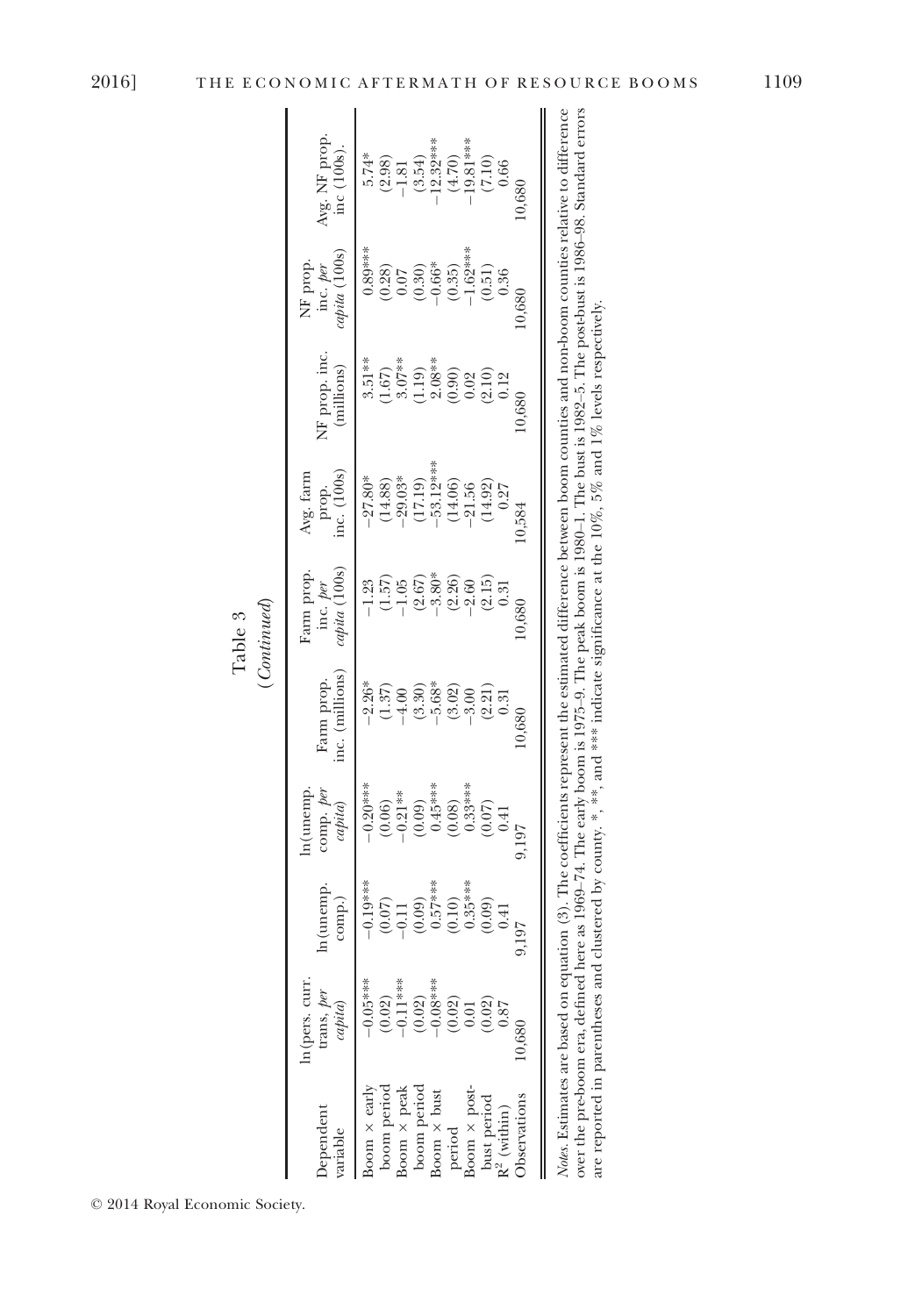populations in non-boom counties broke substantially from their pre-boom trends during the boom-and-bust cycle. Although these indications suggest the impacts of the boom on non-boom counties were diffuse and minor, we also include a robustness check in our empirical analysis that omits the subset of non-boom counties that were most likely to be impacted by the boom (i.e. the set of non-boom counties that are spatially adjacent to the booming counties).

## 5.2. Boom Period Estimates

To give context to the estimates, recall our boom-period predictions from the analytical framework of Section 1. First, boom counties will be characterised by rising wages, population and employment in extraction and non-tradable sectors and increased landowner lease income. Second, firms operating in extraction and nontradable sectors at the onset of the boom will earn increased profits initially but entry of new firms will dissipate excessive profits over time. Third, profits in the tradable sector may be negatively impacted, due to Dutch Disease forces, if rising wage costs dominate any agglomeration benefits.

With respect to the first set of predictions, Figure 5 shows that wages, population and employment in boom counties increased with the boom. Wages per person were relatively high from 1975 until 1986, peaking in 1981 at a 31% increase. Based on the point estimates, population first increased in 1976, temporally lagging behind the wage increases by one year and peaking in 1983 at 15%. This dynamic suggests that higher wages were offered to attract labour to booming areas. Employment followed a pattern similar to population, peaking in 1981 at 24%. The empirical results also show a relative increase in dividend, interest and rental income during the peak boom period. The increased income from these sources is likely to have resulted from oil and gas royalties but also from increased demand for land for housing.

Other results indicate that the employment expansion was driven by augmented labour demand in the extraction (i.e. mining) and non-tradable goods sectors. Relative employment in the mining sector increased immediately in 1975 (by 29%) and peaked in 1981 at 89%. The construction, services, retail and transportation sectors also experienced increased relative employment but to a lesser degree (see Table 3) and with somewhat of a temporal lag behind mining sector employment increases (see Figures A1 and A2). In summary, the boom most directly impacted the extraction sector but it also had positive multiplier effects on non-tradable sectors.

With respect to the second set of predictions, Table 3 shows how the relative average income of non-farm proprietors (which mainly consist of small firms in the nontradable and extraction sectors) briefly expanded during the early boom period but contracted to pre-boom levels by the peak boom period. By 1976, the windfall profits per non-farm proprietor had vanished (see Figure  $A4(c)$ ), probably due to a combination of entry by competing businesses and rising wages that had to be paid to labour. With respect to competing businesses, the number of non-farm proprietors was elevated throughout the entire boom-and-bust periods, peaking at 18% above preboom conditions by 1983 (see Figure  $A2(d)$ ).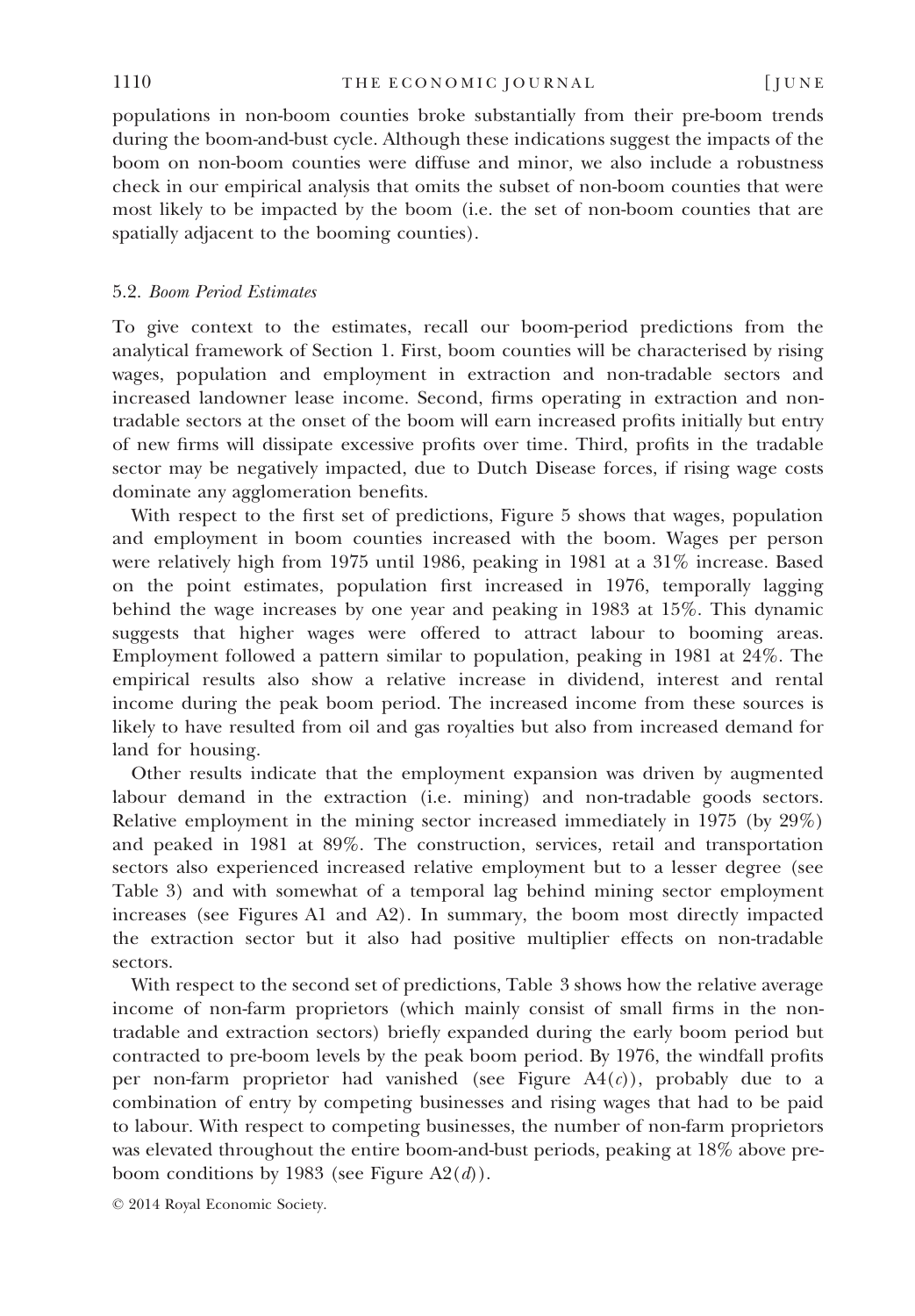

Fig. 5. Estimated Difference Between Boom Counties and Non-boom Counties Relative to Difference in 1969 Notes. Estimates are based on equation (3). The black lines represent the coefficients on the interaction terms and the gray lines represent the 95% confidence intervals.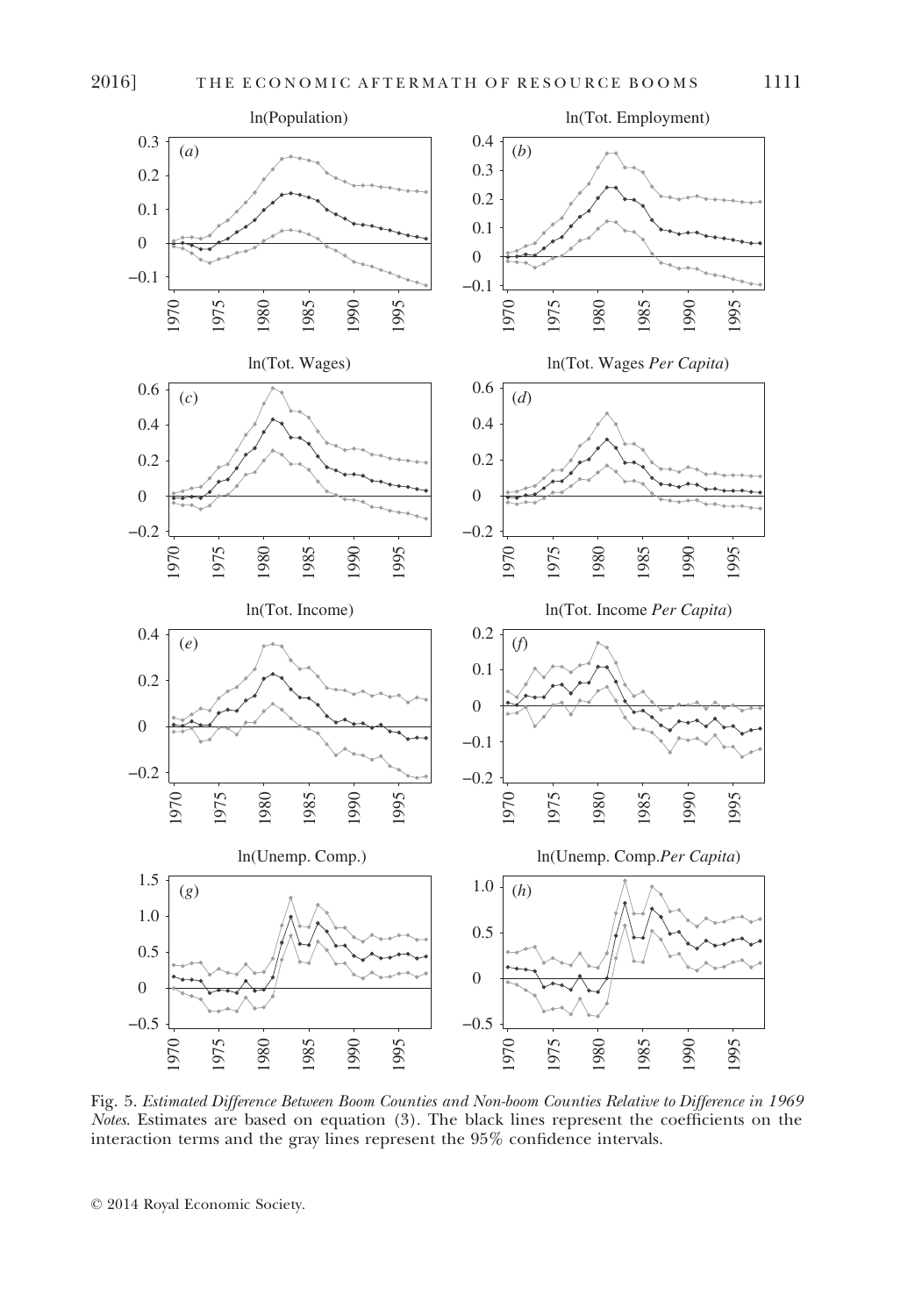To test whether or not the profits of firms producing tradable goods fell during the boom, we focus on the agricultural sector rather than manufacturing because we have data on farm proprietor profits but not on manufacturing profits. Table 3 shows that income per farm proprietor declined during the boom years, for example, by an average of  $-\frac{2}{3}$ ,903 per year during the peak boom period. This loss is economically significant, as it is relative to the \$22,296 mean level of average proprietor income during the pre-boom years.<sup>26</sup> An explanation for these results that is consistent with Corden and Neary's (1982) model of Dutch Disease is as follows:

- $(i)$  the boom increased the wage rate that had to be paid for farm labour (including the wages of outside contractors); and
- (*ii*) the higher input costs could not be passed to consumers because farm output was sold in non-local markets.

Evidence of the first condition is found in our estimates of rising wages per wage job during the boom, and the second condition was likely met for most farmers and ranchers in the Rocky Mountain region during the 1970s and 1980s. This explanation may seem difficult to reconcile with our other finding that agricultural employment did not fall during the boom (see Table 3 and Figure  $A1(c)$ ) but the finding is compatible if demand for farm labour is wage inelastic in the short run, which is generally what a meta-study of elasticities concludes (Espey and Thilmany,  $2000$ ).<sup>27</sup>

In summary, the results show the boom positively affected wages, employment and the profits of firms in non-tradable and extraction sectors and it increased rental income. The boom negatively affected farm profits. The net effects on total and per capita income were positive. Total incomes increased by an average of 6% and 19% during the early and peak boom periods respectively (see Table 3). Per capita income increased to a lesser extent – by  $5\%$  and 10  $\%$  during the same periods – because the boom induced in-migration.

#### 5.3. Bust and Post-bust Period Estimates

According to the analytical framework, the bust should first be felt in declining extraction sector employment and wages and then reverberate into the non-tradable sectors (i.e. construction, services and retail) in the form of falling employment due to multiplier effects. The empirical estimates bear out this dynamic. Mining employment began to decline from 1981–2 but employment in construction, retail, services and transportation did not begin to fall until 1982–3 (Figures A1 and A2 in the Appendix). Total employment receded through the rest of the bust period, along with total wages and wages *per capita* (see Table 3 and Figure  $5(c)$  and  $(d)$ ).

<sup>&</sup>lt;sup>26</sup> We scale some of the proprietor variables slightly differently than they are presented in the summary statistics so that the coefficients can all be presented on a page. To avoid confusion, units are reported in Table 3 in parenthesis with the variable names.

<sup>&</sup>lt;sup>27</sup> Table 3 and Figure A1(e) in the Appendix, also indicate the boom did not affect employment in manufacturing, which is a sector that produces tradable goods. This result is similar to Carrington (1996) and Black et al. (2005) who also find small or no effects of booms on manufacturing employment in their studies of the Alaskan Pipeline and the Appalachian coal boom, respectively.

<sup>©</sup> 2014 Royal Economic Society.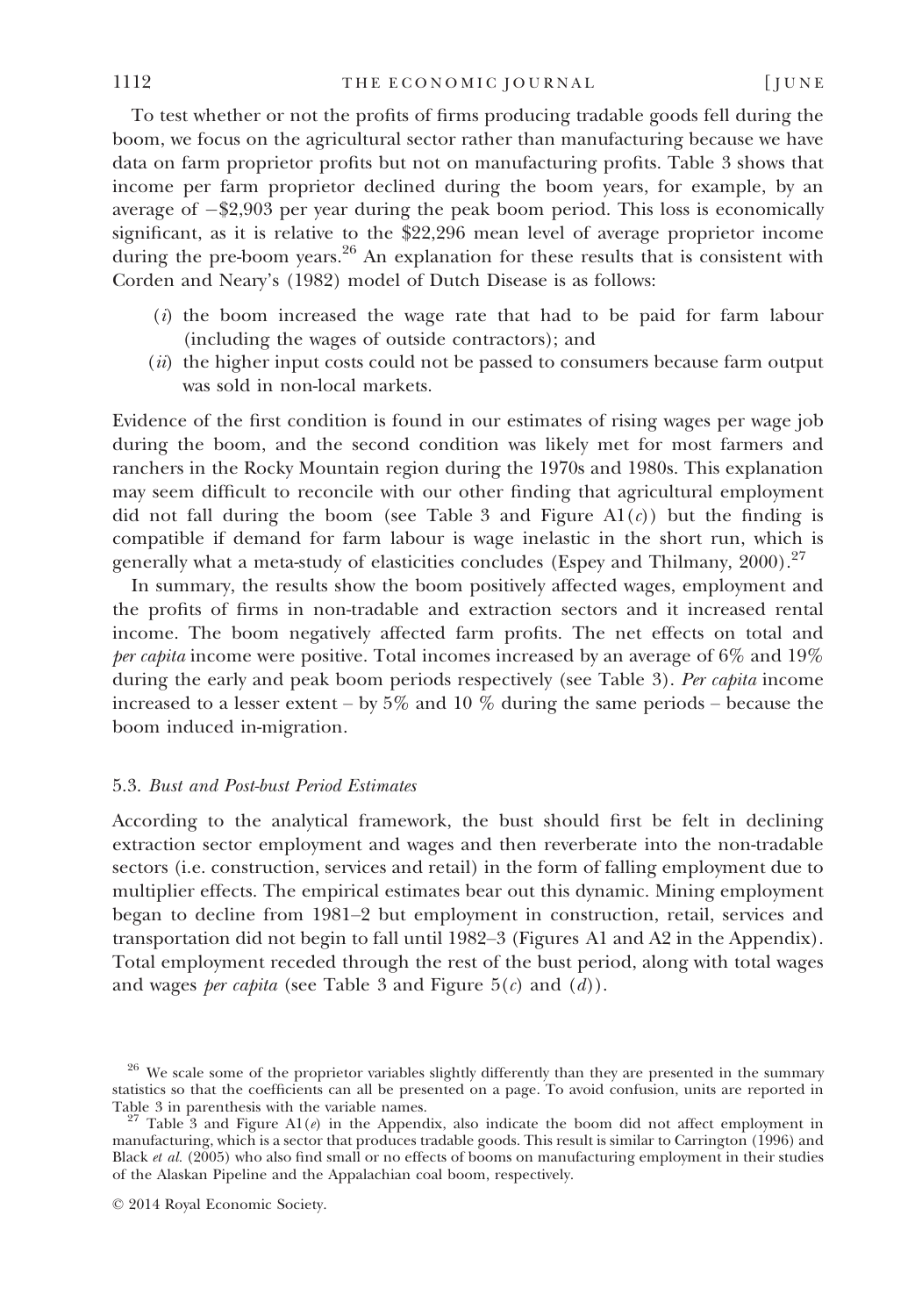During the bust, population and employment levels started to decline but remained elevated relative to their pre-boom levels. However, the early signs of negative consequences that persisted beyond the bust were already emerging. Unemployment compensation spiked dramatically during the first year of the bust in 1981 (see Figure  $5(g \text{ and } h)$ ). Meanwhile, while the number of non-farm proprietors remained elevated, average proprietor income fell below pre-boom levels. The downturn in profits is probably best explained by over-entry and over-capitalisation in boom-specific capital by local business proprietors who inaccurately anticipated that conditions experienced at the peak of the boom would persist for a longer time period.

Focusing now on the aftermath of the boom and bust (i.e. 1986–98), we turn to our most prominent findings, which are the effects on income *per capita* and unemployment compensation throughout the post-bust period. As Figure  $5(f)$  indicates, per capita incomes continued to fall after the bust period and stayed at depressed levels throughout the post-bust era. Averaged over the entire 1986–98 period, the Table 3 coefficient indicates that incomes *per capita* fell  $6\%$  below relative pre-boom levels.<sup>28</sup> Over the same period, relative unemployment payments averaged 33% above preboom differences in *per capita* terms.<sup>29</sup> We expected a short-run transition period of weakened labour market conditions after the bust but the 17-year period of persistently high unemployment payments is surprising (see Figure  $5(h)$ ).

## 5.4. Robustness of Key Findings

Because these results on per capita income and unemployment compensation best summarise the persistent negative consequences of the boom, we subject each to a series of robustness checks before examining possible mechanisms. Table 4 shows results from 32 separate regression estimates of the time period model to evaluate the extent to which our key results are robust to different definitions of boom and nonboom counties, different sub-samples and different estimation techniques. For robustness checks that investigate different definitions of boom and non-boom counties, the thresholds used for classifying boom counties were chosen, in part, to make comparable the number of counties designated as boom counties under each model.<sup>30</sup>

Panels  $(1)$ – $(3)$  present results based on different thresholds of boom and nonboom counties. Panels  $(1)$  and  $(2)$  employ thresholds of 100 and 300 extra wells respectively, which differs from our baseline threshold of 200 extra wells. Our results are qualitatively similar under these alternative definitions. Panel  $(3)$  employs

<sup>&</sup>lt;sup>28</sup> Estimates from the annual model, which we present in Figure  $5(f)$  show no signs that income *per capita* was recovering even at the end of the sample. Additionally, income *per capita* remained depressed during the smaller, though non-negligible, increase in drilling in boom counties that occurred during the early 1990s (see Figure 1 $(b)$ ).

<sup>&</sup>lt;sup>99</sup> Although the unemployment compensation coefficients may seem out of sync with the positive employment coefficients in Table 3, the two sets of results are compatible because unemployment compensation is driven by changes in employment, or increased employee turnover, as opposed to the

 $^{\circ}$  The 100 well threshold (panel (1) of Table 4) yields the greatest number of counties classified as boom (54 counties), and the 300 well threshold (panel (2) of Table 4) yields the smallest number (20 counties). The number of boom counties under the baseline definition of 200 wells is 35.

<sup>©</sup> 2014 Royal Economic Society.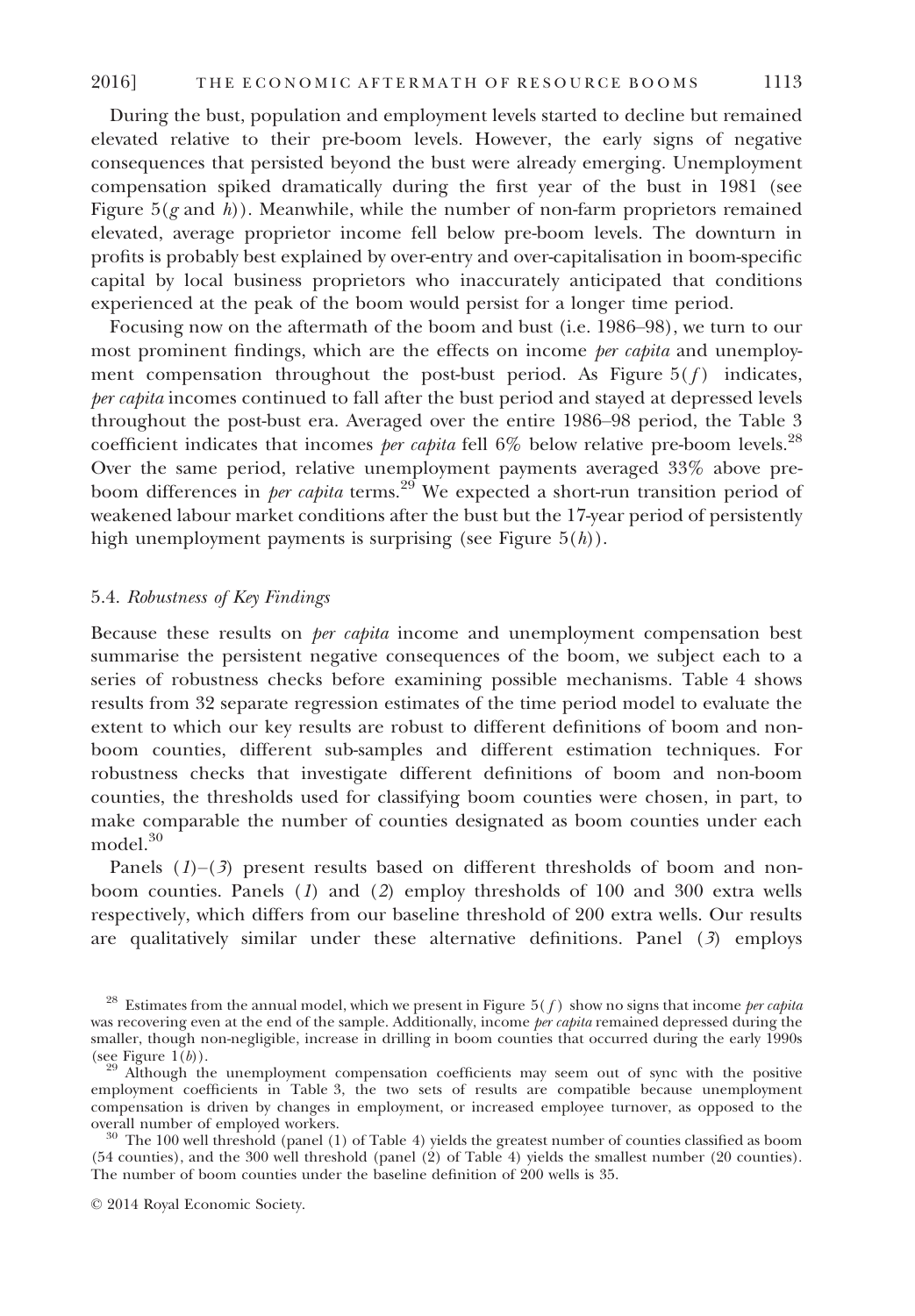|                                                                                      |                             | Table 4                       |                                                                                       |                               |                               |
|--------------------------------------------------------------------------------------|-----------------------------|-------------------------------|---------------------------------------------------------------------------------------|-------------------------------|-------------------------------|
|                                                                                      |                             | Robustness Checks             |                                                                                       |                               |                               |
|                                                                                      | Inc. per capita             | UE compensation<br>per capita |                                                                                       | Inc. per capita               | UE compensation<br>per capita |
| Panel $(I)$ : threshold = 100 wells<br>Boom x early boom period                      | (0.02)<br>0.03              | (0.06)<br>$-0.06$             | Panel $(2)$ : threshold = 300 wells<br>Boom x early boom period                       | $0.07***$                     | $-0.23**$<br>(0.09)           |
| Boom $\times$ peak boom period                                                       | $0.08***$<br>(0.03)         | (0.08)<br>$-0.05$             | Boom x peak boom period                                                               | $(0.03)$<br>0.15***<br>(0.03) | (0.13)<br>$-0.21$             |
| Boom $\times$ late boom period                                                       | (0.02)<br>0.00              | $0.49***$<br>(0.07)           | Boom x late boom period                                                               | (0.03)<br>0.02                | $0.39***$<br>(0.12)           |
| Boom x bust period                                                                   | $-0.07***$                  | $0.44***$<br>(0.07)           | Boom $\times$ bust period                                                             | (0.03)<br>$-0.05$             | $0.37***$                     |
| Observations                                                                         | (0.02)<br>10,680            | 9,197                         | Observations                                                                          | 10,680                        | (0.10)<br>9,197               |
| 100s<br>Panel (3): total number of extra wells (<br>Wells (100s) × early boom period | 0.01                        | $-0.03**$                     | Panel $(4)$ : threshold = 1 well per 100 population<br>Boom x early boom period       | 0.01                          | $-0.11*$                      |
| Wells $(100s) \times$ peak boom period                                               | $0.02***$<br>(0.00)         | $-0.03\mathrm{*}$<br>(0.01)   | Boom × peak boom period                                                               | $0.06**$<br>(0.02)            | (0.06)<br>$-0.13$             |
| Wells $(100s) \times$ late boom period                                               | (0.00)<br>(0.00)<br>$-0.00$ | $0.06**$<br>(0.02)<br>(0.03)  | Boom x late boom period                                                               | (0.03)<br>(0.02)<br>$-0.01$   | $0.40***$<br>(0.09)<br>(0.08) |
| Wells (100s) $\times$ bust period                                                    | $-0.01*$                    | $0.06**$                      | Boom $\times$ bust period                                                             | $-0.08***$                    | $0.36***$                     |
| Observations                                                                         | (0.01)<br>10,680            | (0.03)<br>9,197               | Observations                                                                          | (0.02)<br>10,680              | $^{16}$<br>(9.08)<br>(80.0)   |
| Panel $(5)$ : threshold = 1 well per 15 square miles<br>Boom x early boom period     | (0.02)<br>0.01              | (0.08)<br>$-0.11$             | Panel (6): threshold = 1 well per 10 private square miles<br>Boom x early boom period | $0.04*$<br>(0.02)             | $-0.17**$<br>$(0.07)$         |
| Boom x peak boom period                                                              | (0.03)<br>0.05              | (0.11)<br>$-0.16$             | Boom x peak boom period                                                               | $0.07***$<br>(0.03)           | $-0.22**$<br>(0.10)           |
| Boom x late boom period***                                                           | (0.03)<br>$-0.01$           | $0.40***$<br>(0.09)           | Boom x late boom period                                                               | (0.03)<br>$-0.00$             | $0.39***$<br>(0.09)           |
| Boom $\times$ bust period                                                            | $-0.09***$                  | $0.34***$                     | Boom $\times$ bust period                                                             | $-0.08***$                    | $0.31***$                     |
| Observations                                                                         | (0.03)<br>10,680            | (0.10)<br>9.197               | Observations                                                                          | (0.03)<br>10,680              | (0.09)<br>9,197               |

1114 THE ECONOMIC JOURNAL [JUNE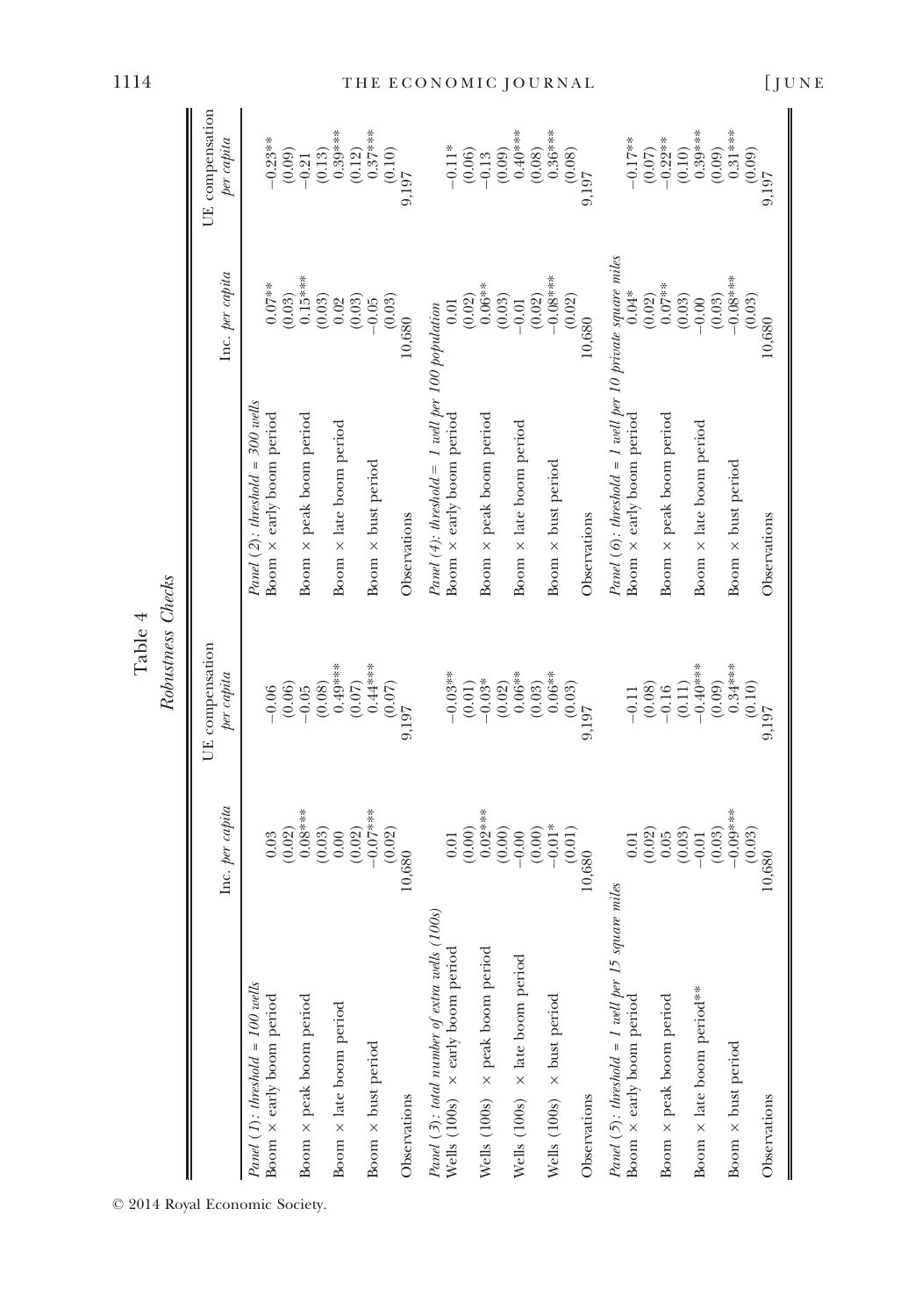|                                                                             |                              | (Continued)                   |                                                                           |                               |                               |
|-----------------------------------------------------------------------------|------------------------------|-------------------------------|---------------------------------------------------------------------------|-------------------------------|-------------------------------|
|                                                                             | Inc. per capita              | UE compensation<br>per capita |                                                                           | Inc. per capita               | UE compensation<br>per capita |
| Panel (7): drop quasi-boom (100–200 wells)<br>Boom x early boom period      | $0.04*$<br>(0.02)            | $-0.12*$<br>(0.07)            | Panel (8): drop boom-adjacent counties<br>Boom x early boom period        | $0.04*$<br>(0.02)             | $-0.14**$<br>(0.07)           |
| Boom $\times$ peak boom period                                              | $0.10***$<br>(0.03)          | (0.10)<br>$-0.12$             | Boom x peak boom period                                                   | $0.11***$<br>(0.03)           | (0.10)<br>$-0.13$             |
| Boom x late boom period                                                     | (0.02)<br>$-0.00$            | $0.52***$<br>(0.09)           | Boom x late boom period                                                   | (0.02)<br>0.00                | $0.54***$<br>(0.09)           |
| Boom x bust period                                                          | $-0.07***$<br>(0.03)         | $0.43***$<br>(0.08)           | Boom x bust period                                                        | $-0.07$ ***<br>(0.03)         | $0.45***$<br>(0.09)           |
| Observations                                                                | 10,110                       | 8,701                         | Observations                                                              | 8,010                         | 6,958                         |
| Panel (9): drop 1st and 10th population deciles<br>Boom × early boom period | 0.04                         | $-0.14**$<br>(0.07)           | Panel (10): boom = overlays large field<br>Boom x early boom period       | $0.08***$<br>(0.03)           | $-0.19***$<br>(0.06)          |
| Boom x peak boom period                                                     | $(0.03)$<br>0.09**<br>(0.04) | (0.10)<br>$-0.12$             | Boom × peak boom period                                                   | $0.17***$<br>(0.03)           | (0.09)<br>$-0.09$             |
| Boom x late boom period                                                     | (0.03)<br>$-0.01$            | $0.48***$<br>(0.09)           | Boom x late boom period                                                   | (0.03)<br>$0.03\,$            | $0.52***$<br>(0.08)           |
| Boom $\times$ bust period                                                   | $-0.06**$<br>(0.03)          | $0.39***$<br>(0.09)           | Boom x bust period                                                        | $-0.04*$<br>(0.02)            | $0.44***$<br>(0.06)           |
| Observations                                                                | 8,550                        | 7,596                         | Observations                                                              | 10,680                        | 9,197                         |
| Panel $(11)$ : threshold = 40+ fields<br>Boom x early boom period           | $0.04*$<br>(0.02)            | (0.07)<br>$-0.11$             | Panel (12): instrument = overlays large field<br>Boom × early boom period | $0.15***$                     | $-0.38***$<br>(0.09)          |
| Boom × peak boom period                                                     | $0.10***$<br>(0.03)          | (0.10)<br>$-0.05$             | Boom × peak boom period                                                   | $(0.03)$<br>0.35***<br>(0.04) | (0.12)<br>$-0.17$             |
| Boom x late boom period                                                     | $0.04***$<br>(0.02)          | $0.49***$<br>(0.08)           | Boom $\times$ late boom period                                            | $0.07***$<br>(0.03)           | $0.94***$<br>(0.10)           |
| Boom x bust period                                                          | $-0.05**$<br>(0.02)          | $0.43***$                     | Boom $\times$ bust period                                                 | $-0.08***$<br>(0.03)          | $0.79***$<br>(0.08)           |
| Observations                                                                | 10,680                       | $(0.08)$<br>9,197             | Observations                                                              | 10,680                        | 9,197                         |

© 2014 Royal Economic Society.

Table 4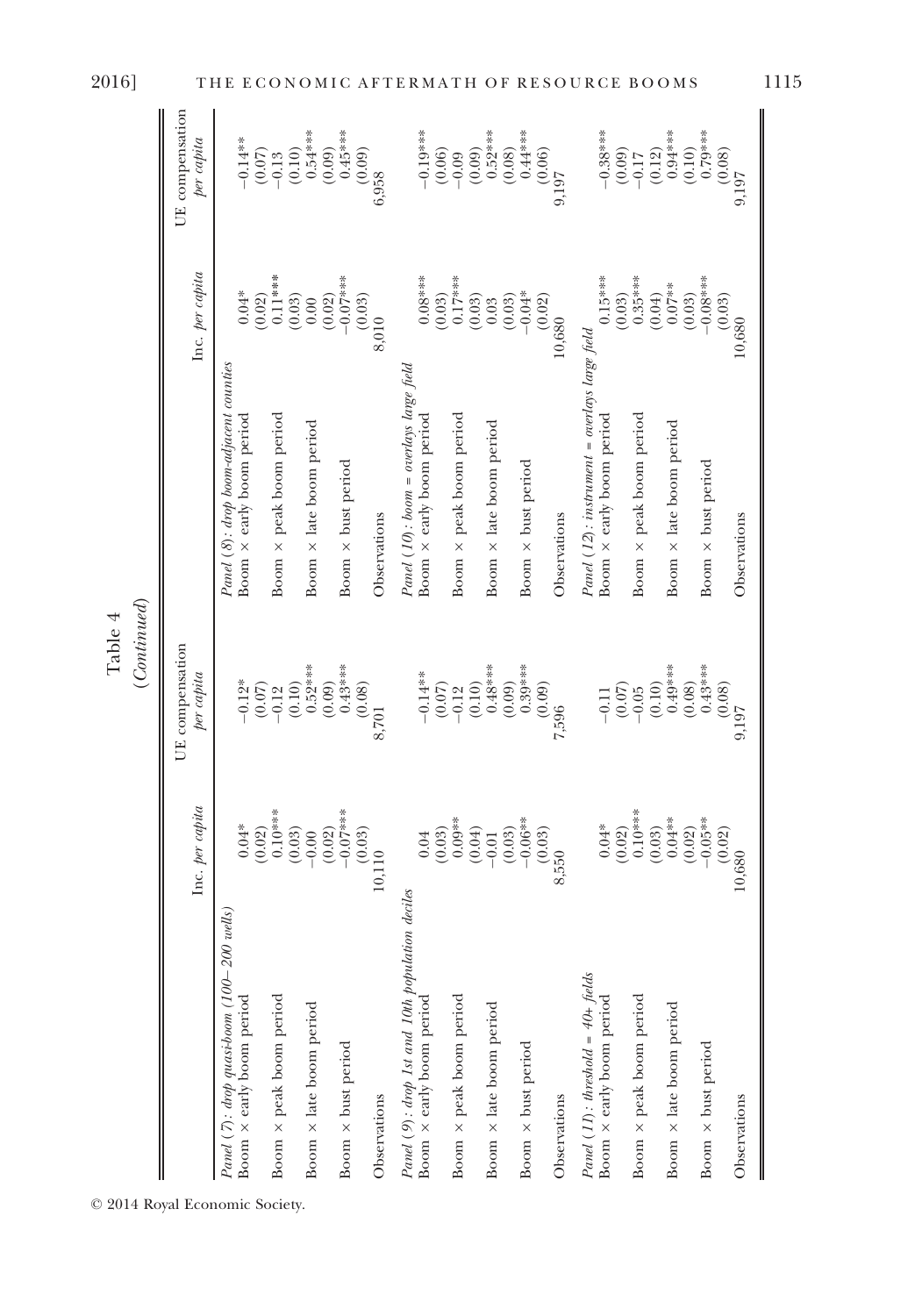|                                                     | Inc. per capita     | UE compensation<br>per capita |                                                 | Inc. per capita    | UE compensation<br>per capita                  |
|-----------------------------------------------------|---------------------|-------------------------------|-------------------------------------------------|--------------------|------------------------------------------------|
| Panel $(13)$ : instrument = number of fields        |                     |                               | Panel (14): state-year effects; 200 extra wells |                    |                                                |
| Boom x early boom period                            | $0.06***$<br>(0.02) | $-0.17***$<br>(0.06)          | Boom x early boom period                        |                    | $-0.09$                                        |
| Boom × peak boom period                             | $0.16***$           | $-0.13*$                      | Boom × peak boom period                         | $^{(0.02)}_{0.04}$ | $(0.06)$<br>$-0.24***$                         |
| Boom x late boom period                             | $0.07***$<br>(0.03) | $0.75***$<br>(0.08)           | Boom $\times$ late boom period                  | $-0.04*$<br>(0.03) | $0.27***$<br>(0.10)                            |
|                                                     | (0.02)              | (0.06)                        |                                                 | (0.02)             | (0.08)                                         |
| Boom x bust period                                  | $-0.08***$          | $0.66***$                     | Boom $\times$ bust period                       | $-0.00$            | $0.20***$                                      |
|                                                     | (0.02)              | (0.05)                        |                                                 | (0.03)             | (0.08)                                         |
| Observations                                        | 10,680              | 9,197                         | Observations                                    | 10.680             | 9,197                                          |
| a wells<br>Panel (15): state-year effects; 300 extr |                     |                               | Panel (16): boom starts in 1973 (not 1975)      |                    |                                                |
| Boom $\times$ early boom period                     | 0.03                | $-0.12$                       | Boom x early boom period                        | $0.04*$            | $-0.14**$                                      |
|                                                     | (0.03)              | (0.08)                        |                                                 | (0.02)             | $\begin{array}{c} (0.07) \\ -0.16 \end{array}$ |
| Boom x peak boom period                             | $0.07**$            | $-0.26**$                     | Boom x peak boom period                         | $0.10***$          |                                                |
|                                                     | (0.03)              | (0.12)                        |                                                 | (0.03)             | (0.10)                                         |
| Boom x late boom period                             | $-0.03$             | $0.17*$                       | Boom $\times$ late boom period                  | 0.00               | $0.46***$                                      |
|                                                     | (0.03)              | (0.09)                        |                                                 | (0.02)             | (0.09)                                         |
| Boom x bust period                                  | $-0.08***$          | $0.18*$                       | Boom $\times$ bust period                       | $-0.06***$         | $0.37***$                                      |
|                                                     | (0.03)              | (0.09)                        |                                                 | (0.02)             | (0.08)                                         |
| Observations                                        | 10,680              | 9,197                         | Observations                                    | 10,680             | 9,197                                          |

dependent variable is logged. The coefficients represent the estimated difference between boom counties and non-boom counties relative to the pre-boom difference. Panels (1)–(6) and panels (10)–(11) differ from the baseline specifications reported in Table 3 in terms of how boom counties are defined. Panels (6)– (9) differ from the baseline specifications because some counties are dropped from the main sample in each of these panels. Panels (12)–(13) employ instrumental variable estimation. Panels  $(14)-(15)$  add state–year interactions to baseline specification. Panel  $(16)$  treats  $1969-72$  as the omitted category instead of the baseline

dependent variable is logged. The coefficients represent the estimated difference between boom counties and non-boom counties relative to the pre-boom 9) differ from the baseline specifications because some counties are dropped from the main sample in each of these panels. Panels  $(12)-(13)$  employ instrumental variable estimation. Panels  $(14)$  (15) add state-year interactions to baseline specification. Panel (16) treats 1969-72 as the omitted category instead of the baseline difference. Panels (1)–(6) and panels (10)–(11) differ from the baseline specifications reported in Table 3 in terms of how boom counties are defined. Panels (6)–

omitted category of 1969–74. \*, \*\*, and \*\*\* indicate significance at the 10%, 5%, and 1% levels respectively.

omitted category of 1969-74. \*, \*\*, and \*\*\* indicate significance at the 10%, 5%, and 1% levels respectively.

Table 4 (Continued)

 $(Continued)$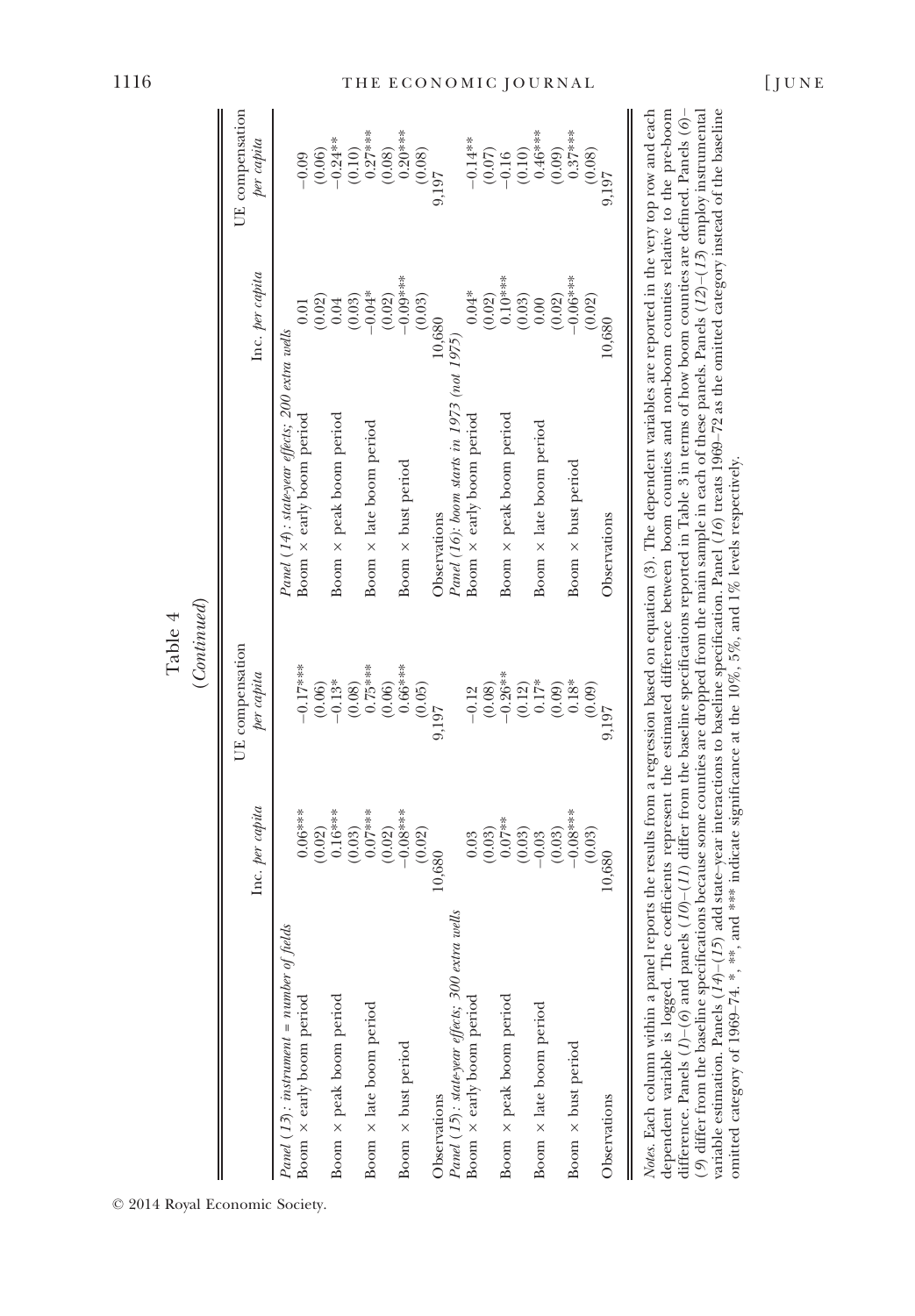continuous, rather than discrete, boom county categorisation by interacting the number of extra wells drilled during the boom period with the five different time periods indicators. The results reinforce what we find using binary boom measures: more drilling has positive effects during the boom and negative effects after the bust. The post-bust coefficient of  $-0.01$  in panel (3), for example, indicates that each additional 100 wells drilled is associated with a  $1\%$  decline in *per capita* income following the bust.

Panels  $(4)$ – $(6)$  indicate the key findings are generally robust to definitions of boom counties that normalise the number of new wells by a county's population or land area. In panel (4), boom counties are defined as those with more than one extra well per 100 people, based on 1969 populations, provided the counties also had at least 100 extra wells drilled over the boom period. Panel (5) defines boom counties based on extra wells per square mile, whether publicly or privately owned, and panel (6) defines boom counties based on extra wells per privately owned square mile.<sup>31</sup>

Panels  $(7)-(9)$  employ sub-samples that omit certain counties from the set of counterfactual, non-boom counties. Panel (7) drops 'quasi-boom' counties from the sample; these are counties with substantial extra wells (100) but still fewer than our main threshold of 200. Panel  $(8)$  drops counties that are geographically adjacent to boom counties, which is an approach employed by the other county-level analyses of resource booms to mitigate spatial spillover effects from boom into non-boom counties (Black et al., 2005; Michaels, 2011; Marchand, 2012; Weber, 2012).<sup>32</sup> This robustness check removes from the control group the set of non-boom counties whose labour and capital were most likely to have been re-allocated as a result of expansions in boom county economies. Panel (9) drops the two deciles with the least and most populated counties in our sample based on 1970 population. The resulting sub-sample is more uniform in population levels and hence less susceptible to outliers when compared to the entire sample.

Panels  $(10)$ – $(13)$  estimate the model by distinguishing boom and non-boom counties based on raw endowments of oil and gas rather than drilling patterns. Panel (10) replicates the method of Michaels (2011), by classifying a county as a boom county if it overlays an oil field estimated to contain over 100 million bbl. of oil. In panel  $(11)$ , boom counties are those overlaying at least 40 oil and gas fields, regardless of size. Panels (12) and (13) employ a two-stage least squares (2SLS) procedure. In panel (12), the first stage uses the presence of a large oil field to predict boom county status and panel (3) uses the number of fields. The first stage generates large F-statistics in both cases, because endowments are a good predictor of whether or not a county had 200 extra wells (see Figure 3). Panels  $(10)$ – $(13)$  show that our key findings are robust to

 $31$  Between panels (5) and (6), the private land normalisation procedure is likely to be more appropriate because some government owned land tends to be more difficult and costly to access for drilling (and because drilling on some public lands is prohibited). Cross-sectional regression of the amount of federally owned land and the amount of private land in a county on the number of extra wells drilled during the boom–bust era indicate drilling is significantly increasing in the amount of private land and is not related to the amount of government land. We find the same results if we change dependent variable to the number of wells ever drilled in a county. For these regressions, we employ 1984 data on federal government land<br>holdings from the US Department of Interior, through its Payment in Lieu of Taxes (PILT) records.

 $\frac{1}{32}$  Marchand (2012) uses Canadian data and his spatial unit of observation is a Census division rather than a county.

<sup>©</sup> 2014 Royal Economic Society.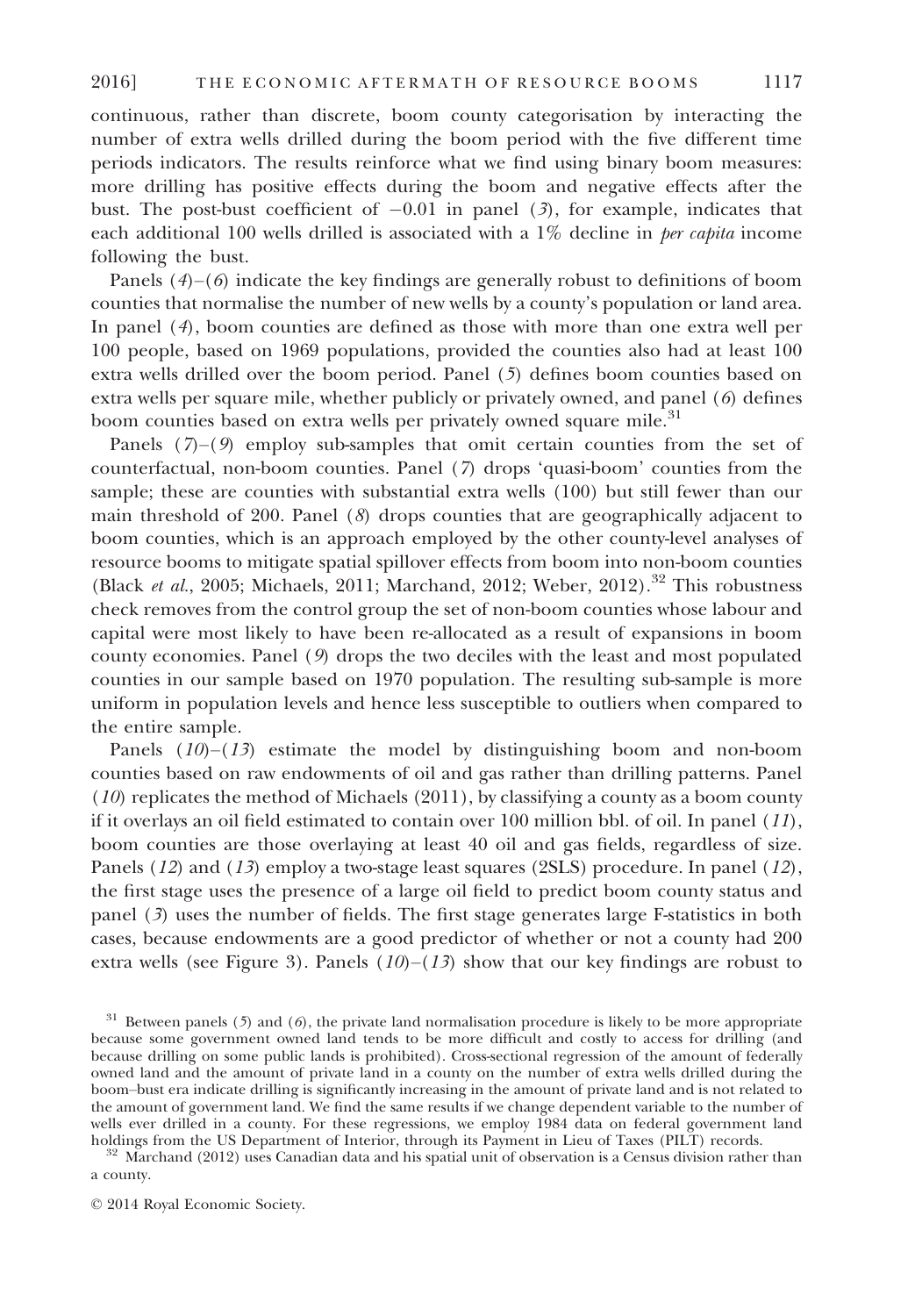estimation based on raw endowments, either in reduced form or through standard instrumental variable techniques.<sup>33</sup>

Panels (14) and (15) present results from a less restricted version of 3 that includes state-by-year effects. The state-by-year effects control for temporal shocks that are experienced commonly by all counties in a state, such as changes in state tax or spending policies, or state-wide shifts in demographics. We present results based on both the 200 and 300 extra wells threshold in panels  $(14)$  and  $(15)$  respectively. In this case, we favour the 300 wells threshold because it enables relatively more within-state variation in boom county status, particularly for the state of Wyoming (see Figures 2  $(c \text{ and } d)$ ). The estimates indicate that boom counties experienced increases in income *per capita* during the boom era and decreases in income *per capita* after the bust, reinforcing our main findings.<sup>34</sup>

Finally, panel (16) shows that our key findings are robust to assuming the boom started in 1973, when oil prices first spiked, instead of in 1975 when drilling first expanded (see Figure 1). Panel  $(16)$  constitutes an important robustness finding because the comparative trends in boom and non-boom counties for some outcomes began to deviate around 1973 (see Figure 4), and the panel (16) results should reduce concern that our results are driven by contamination of the pre-boom control period (1969–74) used for Table  $3^{35}$  Overall, the robustness checks indicate that the key inferences are generally insensitive to changes in specifications, samples and boom county definitions.

#### 5.5. Possible Mechanisms

Our analytical framework highlights three channels that could have caused lower per capita incomes and high unemployment to persist through the post-bust period. These are:

- (i) tradable sectors contracted during the boom and remained relatively contracted after the bust;
- $(ii)$  the boom induced local residents to over-specialise their investments towards boom-specific capital and skills; and
- (*iii*) the boom induced selective migration of specialised labour and firms that did not exit after the bust.

Although we cannot precisely test each mechanism, our empirical results shed light on the relative contribution of each. With respect to tradable sectors, we note that farm profits did not remain statistically below pre-boom levels during the post-bust period (see Table 3), presumably because farm labour wages contracted back to pre-boom levels. Moreover, neither agricultural nor manufacturing employment contracted

<sup>&</sup>lt;sup>33</sup> Counties overlaying large oil fields experienced a 17% peak boom period expansion in income *per capita* (panel (10)) compared to a 10% expansion for our primary set of boom counties (see Table 3).

<sup>&</sup>lt;sup>4</sup> The coefficient on income *per capita* and the peak boom time period is not significant in panel (14), reflecting the reduced power of the estimation from the inclusion of a large number of non-parametric

controls. <sup>35</sup> This issue is less of a concern for the estimates from the annual specification presented in Figure 3 because all differences are relative to 1969.

<sup>©</sup> 2014 Royal Economic Society.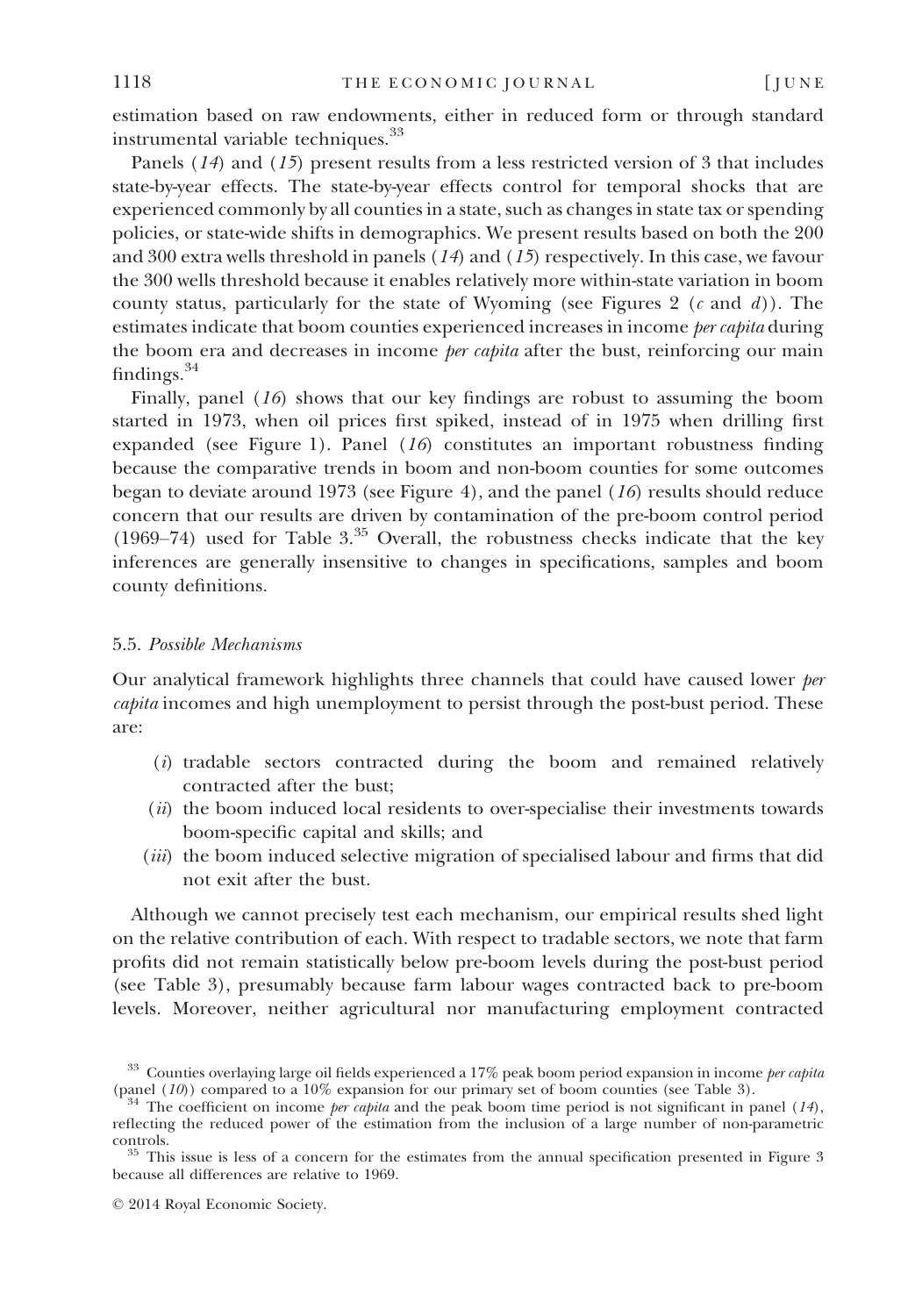during the post-bust period. We conclude that the boom did not in general crowd-out tradable sectors in the post-bust period.

By contrast, our results suggest that boom counties did become overcapitalised with boom-specific capital and skills in the non-tradable and extraction sectors. The per capita profits of non-farm businesses dropped on average to \$166 below pre-boom differences during the post-bust era (Table 3). This contraction probably resulted from two forces. First, per capita demand for extraction sector services and non-tradable goods contracted – in the latter case, because income per person was falling from sources such as oil royalties and mining sector wages, and because the bust may have triggered more cautious consumption of non-tradables. Second, the skill and capital acquired by the pool of local proprietors during the boom (e.g. operating boomtown restaurants, owning equipment to service mobile home parks, organising the transportation of drilling equipment etc.) became sunk and this limited the extent to which proprietors could change practices or relocate their businesses during the post-bust era.36 The increases in unemployment compensation also suggest increased joblessness or job loss due to local workers acquiring boom-specific skills that became mismatched with employment opportunities in post-boom economies.<sup>37</sup>

The third possibility – that the poor economic performance of boom counties after the bust simply reflects selective migration – seems inconsistent with the finding that the overall population of boom counties eventually returned to pre-boom levels during the post-bust period while income *per capita* and unemployment payments did not (see Table 3 and Figure 5). It is possible, however, that some people who were local residents prior to the boom departed, while other immigrants stayed, causing a new demographic composition of boom counties.

To further assess the 'selective migration' explanation, we examine changes in the demographic composition of boom counties during and after the boom using data on age and gender composition that are available by decade, for 1970, 1980, 1990 and 2000 from Haines (2010). Table 5 shows the decadal differences in median age and the percent of males in boom and non-boom counties, relative to the differences in 1970, based on the following model,

$$
Demographic_{it} = \alpha_i + \gamma_t + \lambda_t BoomCounty_i \times Decade_t + \varepsilon_{it}, \qquad (4)
$$

where  $i$  indexes counties,  $t$  indexes the four decades and the omitted decade is 1970. The results suggest that the boom attracted young males to boom counties, a clear form of selective migration. Near the peak of the boom, in 1980, relative median age in boom counties had fallen by one year and the relative percentage of males had increased by 0.44 percentage points. For perspective, the median age in boom counties prior to the boom was 28.2 years and the mean percentage of males was 50.2%. By 1990, however, the age and gender demographics were not statistically different than pre-boom differences. We consider these results to be evidence against the selective migration explanation: it does not appear to have

<sup>36</sup> Proprietors may have invested in boomtown-specific capital and skills if they lacked perfect foresight about when the bust would happen or because they rationally anticipated but discounted future declines in

 $37$  See Pissarides and Wadsworth (1989) and Manacorda and Petrongolo (2006) for related analysis of regional labour markets, skill mismatch and worker mobility.

<sup>©</sup> 2014 Royal Economic Society.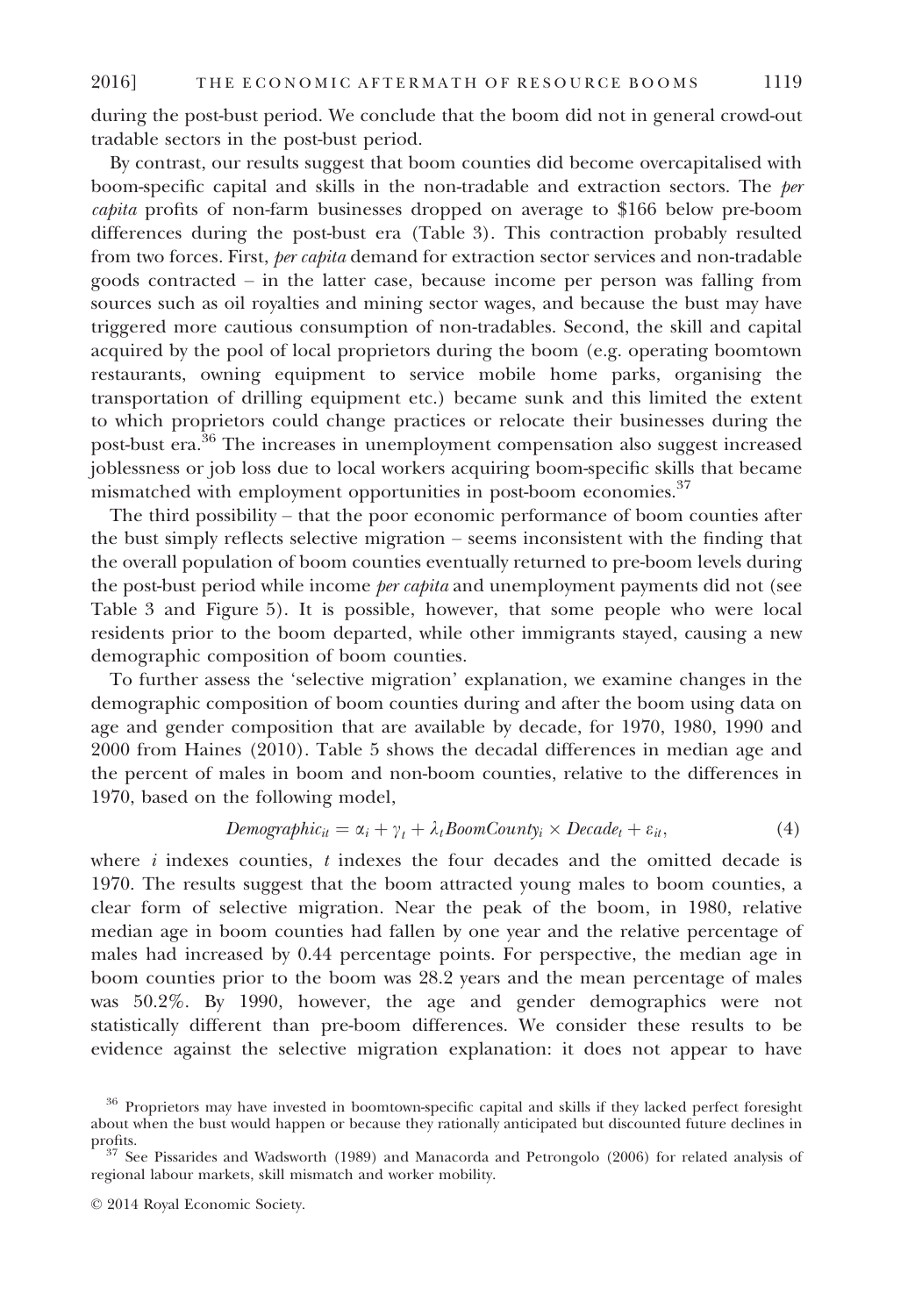|                     | Median age | Percent male |
|---------------------|------------|--------------|
| Boom $\times$ 1980  | $-0.98*$   | $0.44*$      |
|                     | (0.55)     | (0.26)       |
| Boom $\times$ 1990  | $-0.33$    | $-0.39$      |
|                     | (0.55)     | (0.26)       |
| Boom $\times$ 2000  | 0.59       | $-0.30$      |
|                     | (0.55)     | (0.26)       |
| $R^2$ (within)      | 0.78       | 0.03         |
| <b>Observations</b> | 1,424      | 1,424        |

Decadal Differences in Demographics in Boom and Non-boom Counties Relative to Difference in 1970

Notes. Estimates are based on county-level data from the 1970, 1980, 1990 and 2000 census. Each model includes county and year effects. The unit of observation is a county and a year. Standard errors are reported in parentheses. \*, \*\*, and \*\*\* indicate significance at the  $10\%$ ,  $5\%$  and  $1\%$  levels respectively.

played a dominant role in weakening the economies of boom counties during postbust era.

### 5.6. Net Present Value

In order to provide some context for our estimates, we calculate the aggregate effect of the positive short-run and negative longer-run income effects that we document. Table 6 shows the net present value (NPV) calculation of the boom effects on income *per capita* under different discount rates, based on estimates from the annual regression model version of (3) (which generates the Figure 5 coefficient estimates).<sup>38</sup> If we assume the negative post-bust effects would have ended immediately after 1998, then the net effect of the boom on income *per capita* is positive under all reasonable discounting scenarios. However, if we assume the 1998 coefficient of  $-0.06$  would have persisted for a full generation (which we define as 20 years for the 1970s) in the absence of further resource shocks, then the net effect of the boom is negative only when discount rates are low. If we assume the boom would have persisted in perpetuity, then the net effect of the boom remains positive under the 5% discount rate scenario.

The NPV calculations highlight our reluctance to conclude that the boom was a resource curse for western boomtowns and it more broadly points to the benefit of distinguishing between what we call a 'weak resource curse' and what we call a 'strong resource curse'. The resource curse debate has arguably focused too much on the 'weak curse', perhaps because the empirics have relied so heavily on cross-sectional variation in abundance and dependency rather than windfalls. The weak curse occurs

<sup>38</sup> We perform the calculations in four steps. First, we calculate predicted values for each county for ln(income per capita), and then we raise e to the power of the predicted value in order to convert the predicted outcomes to dollars. Second, we calculate the mean values of the transformed predicted values for each year for the boom and non-boom counties. Third, we calculate the annual 'boom' effect as the difference between the two sets of means relative to the difference in means in 1969. Fourth, we sum the annual boom effects across all years, discounting for time as shown in Table 6.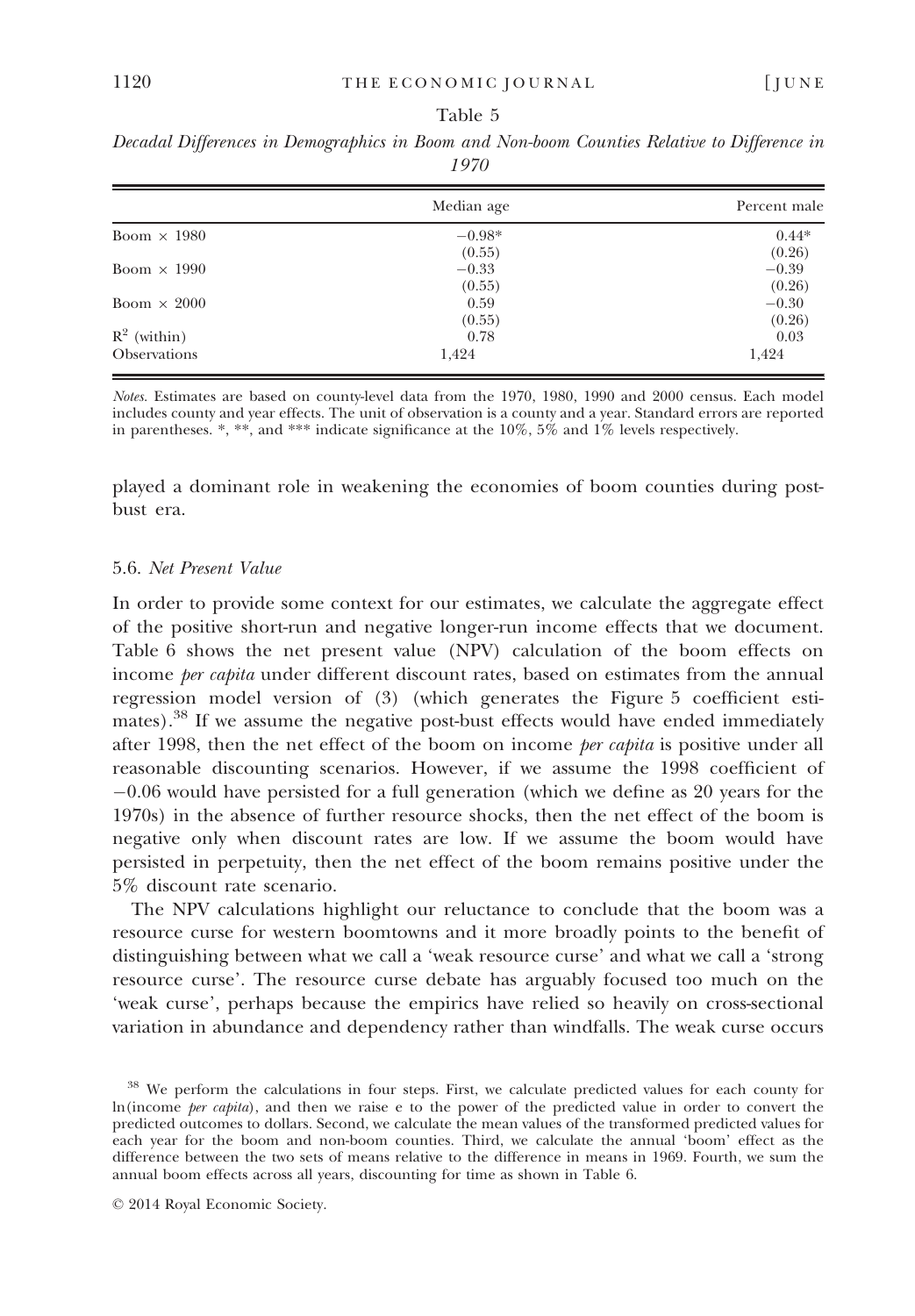|                                                                 |           | Discount rate |       |
|-----------------------------------------------------------------|-----------|---------------|-------|
| <b>Periods</b>                                                  | $1\%$     | $3\%$         | $5\%$ |
| All sample years (1970–98)                                      | 2.861     | 3.322         | 3.425 |
| All sample years $+$ 1998 effect for one generation (20 years)  | $-3.653$  | 220           | 1,908 |
| All sample years $+$ 1998 effect in perpetuity                  | $-33.236$ | $-3.627$      | 991   |
| Significant years (1970–98)                                     | 1.957     | 2.376         | 2.477 |
| Significant years $+$ 1998 effect for one generation (20 years) | $-4.557$  | $-725$        | 961   |
| Significant years $+$ 1998 effect in perpetuity                 | $-34.140$ | $-4.573$      | 43    |

Table 6 Net Present Value Calculations Based on Income per capita Coefficients

Notes. All calculations are generated by converting the annual coefficient estimates illustrated in Figure 5( $f$ ) into dollars (as opposed to percentages), discounting each yearly coefficient using the corresponding discount rate and 1969 as a base year, and summing across all years in the sample. The second row is computed assuming the effects we estimate for 1998 continued for one generation. The third row is computed assuming the effects we estimate for 1998 continued in perpetuity. The rows in the bottom panel are analogous to the top panel, except the calculations disregard years from the sample period in which the coefficient on the interaction between the corresponding year and the boom indicator was insignificant  $(\alpha = 0.10)$ .

when natural resource booms are responsible for lowering long-run incomes per capita.<sup>39</sup> By contrast, 'strong curses' require the NPV of a resource boom to be negative. The strong curse is paradoxical but the weak curse is not, a point seemingly overlooked in the empirical literature but confronted in theoretical work by Matsen and Torvik (2005). In fact, natural resources may actually be economic blessings – even for economies that suffer from the weak curse – once the full accounting is performed. The American western counties that we study might be a case in point but an important caveat is worth noting, which is that the demographic composition of boom counties changed during the boom due to in-migration, implying that the population that benefited from the boom is not exactly the same as the population that bore the costs during the bust and post-bust periods. Because many of the benefits of the boom were likely to have been accrued by temporary migrants, the net effects of the boom-and-bust cycle on long-term residents were likely worse overall than those we calculate in Table 6.

## 6. Conclusion

US communities near endowments of oil and gas are at the epicentre of a new kind of gold rush. New drilling technologies and high energy prices have made their endowments attractive to energy developers, inducing large influxes of labour, capital and revenue and creating new boomtowns. Today's boomtowns are havens for high

 $39$  The precedent set in the resource curse literature is to evaluate the condition of *per capita* income as a bottom-line gauge of whether or not a country or geographic region suffers from the 'resource curse'. The seminal article by Sachs and Warner (1995) focuses on income per capita and most country-level studies thereafter followed suit (Deacon, 2011; van der Ploeg, 2011). Within-country studies of the resource curse also typically assess the curse with a bottom-line measure of income *per capita*. For example, this is the convention used in articles that study the curse within the US (Papyrakis and Gerlagh, 2007; James and Aadland, 2011).

<sup>©</sup> 2014 Royal Economic Society.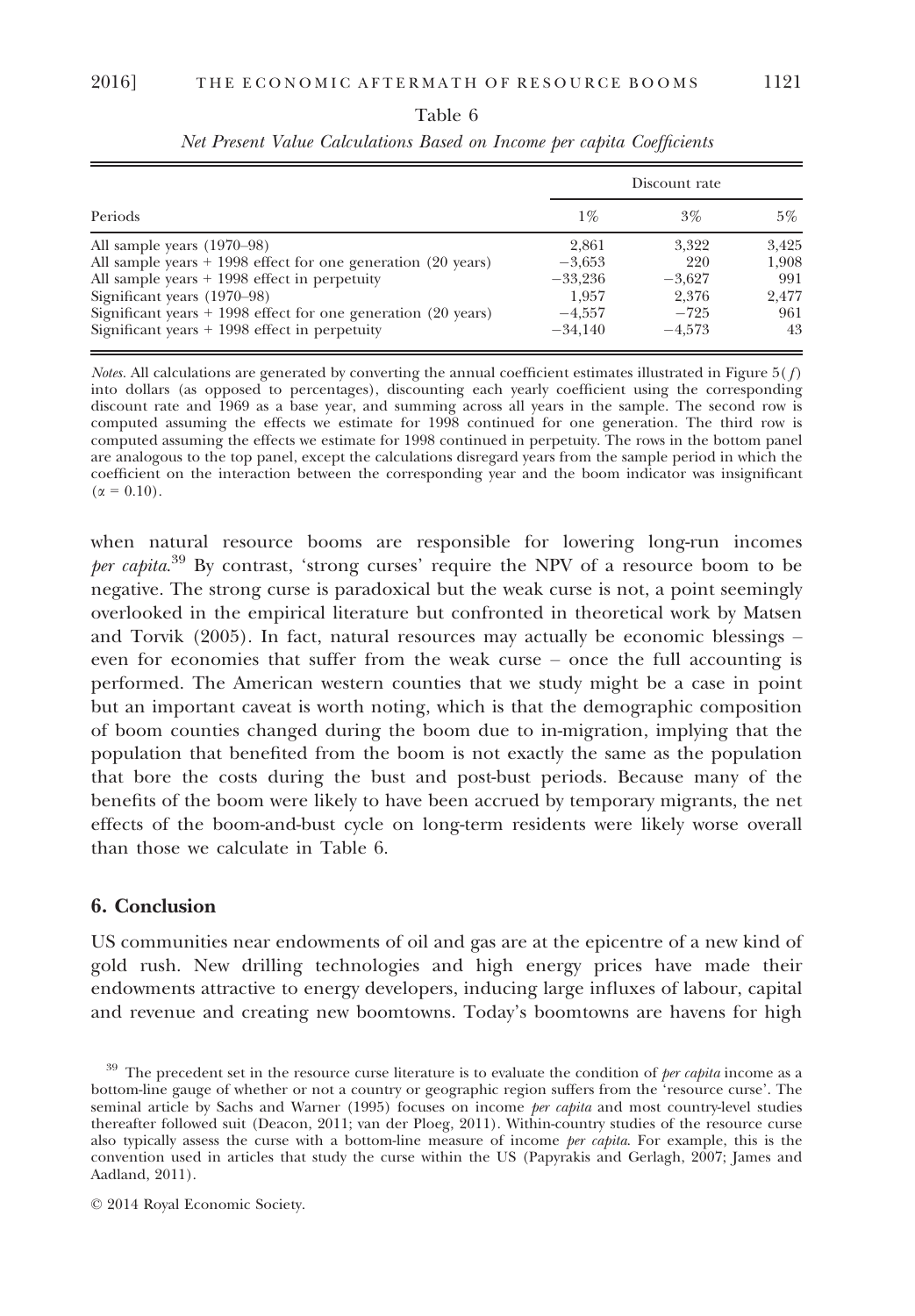wages, business expansions and royalty payments but the media routinely raises questions about the potential downsides and long-run impacts for local communities. Boomtowns also raise several questions of interest to economists. The dominant is: will the boom ultimately prove to be an economic blessing or a curse for local communities?

Our study of the 1970s and 1980s western region oil and gas boom sheds light on this question. The results indicate the boom induced positive short-term effects through relative increases in employment, wages, dividends and non-farm proprietor income, and negative short-term effects through reduced farm proprietor income. In the longer-run, relative *per capita* incomes in boom counties became depressed after the bust and showed no clear signs of recovery at the end of our sample period. We also find persistent depressed earnings per non-farm proprietor and increased joblessness, as indicated by elevated levels of unemployment compensation, which did not appear to be waning during the 1990s, long after the bust.

Do our findings mean the boom was a curse for western US communities located near oil and gas reserves? The answer seems to be 'yes' if we follow precedent set in the resource curse literature and use income *per capita* as our bottom-line gauge of 'resource curse'. After the bust, per capita incomes were lower in boom counties than we would predict them to be if the boom had never occurred. Thought of in this way, our article is the first (that we are aware of) to identify the curse from a resource windfall that occurred within a country that has well-functioning institutions. This conclusion should be qualified, however, because our NPV calculations indicate that increases in incomes during the boom outweighed the losses under reasonable discounting assumptions. The aggregate calculations do not imply that everyone in boom counties made net gains, because some of the longer term costs were not borne by migrants who entered and exited, but the NPV calculations at a minimum imply that one should use the word 'curse' cautiously when referring to this historical episode.

Regardless of interpretation, the negative effects we identify provide an interesting contrast with Michaels (2011), who finds a positive long-run relationship between oil endowments and county-level incomes *per capita* in the US South that he attributes to agglomeration benefits. We speculate that the boom we study was too short and unpredictable in duration to trigger important agglomeration effects in the Rocky Mountain region, in part because the region is relatively less suited for agglomeration benefits due to having fewer large oil fields and being relatively more remote and landlocked. More generally, the distinctions raise questions about the pre-conditions that must be met for a resource boom to trigger agglomeration, which we hope is the subject of further study.

The results and limitation of our study provoke several other immediate questions. First, to what extent did the boom have heterogeneous impacts across different types of individuals, such as, men versus women, educated versus non-educated, landowners versus renters, etc.? Second, how did the boom impact non-monetary outcomes, such as, local crime, education and pollution? Third, should public policies promote the management of windfall earnings to help ease transitions for economies after resource busts? This question is raised by Matsen and Torvik (2005) in the general context of the resource curse and by Cummings and Schulze (1978) in the specific context of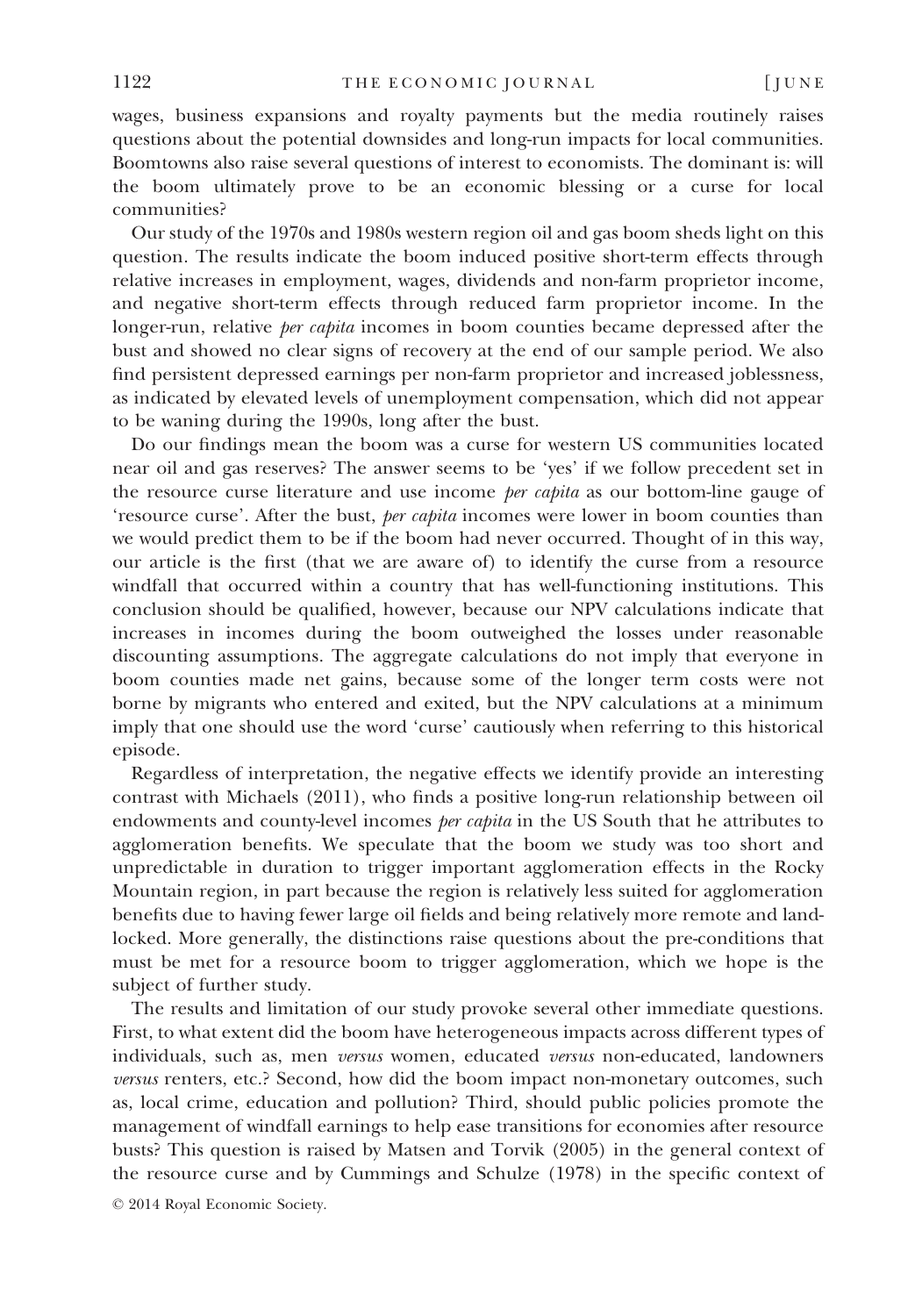boomtowns, and its importance is highlighted by our empirical findings. These questions are beyond the scope of the present article but we hope our study stimulates future research in these areas.

## Appendix A. Figures



Fig. A1. Estimated Difference Between Boom Counties and Non-boom Counties Relative to Difference in 1969

Notes. Estimates are based on equation (3). The black lines represent the coefficients on the interaction terms and the gray lines represent the 95% confidence intervals. Set 1 of 4.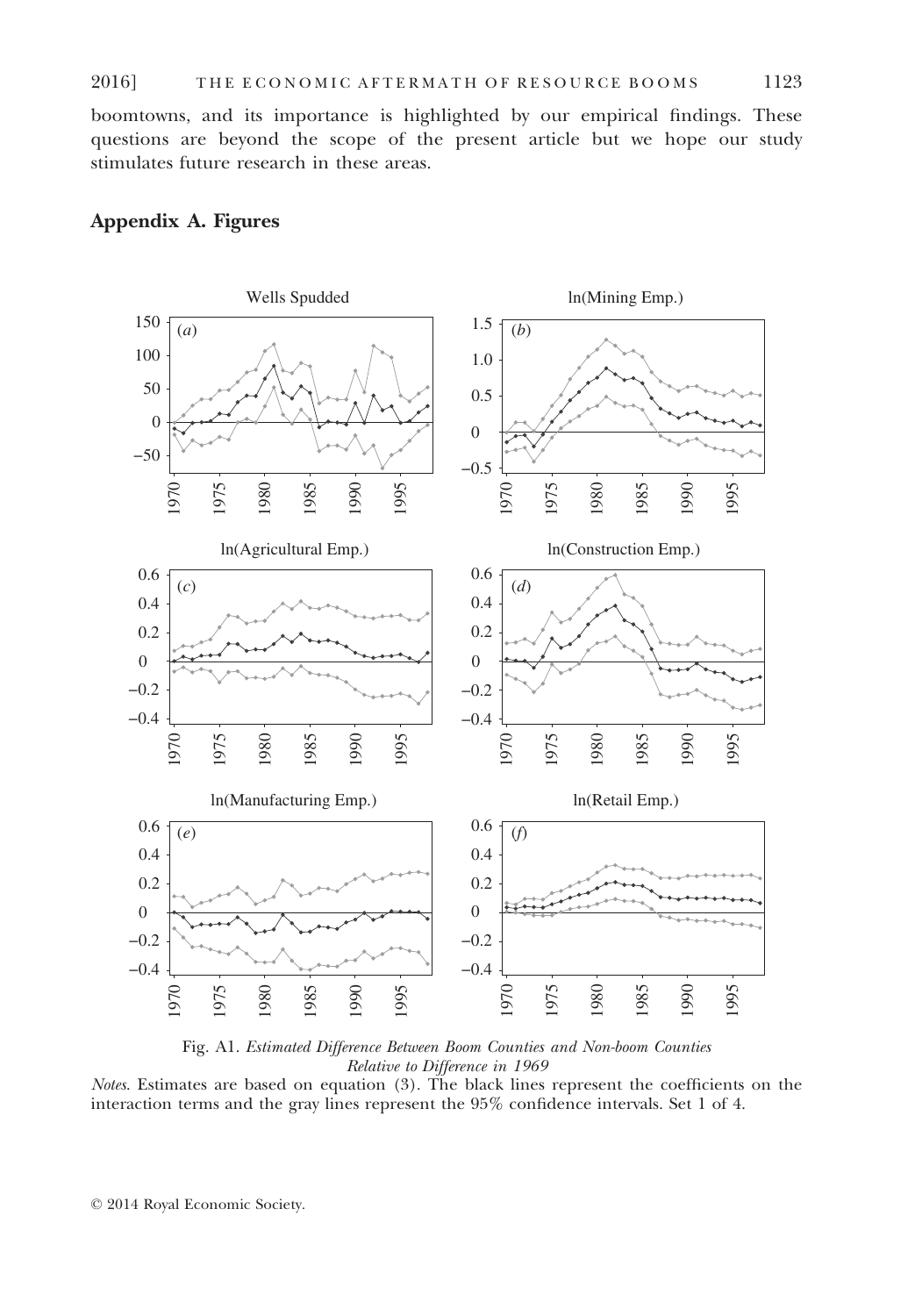

Fig. A2. Estimated Difference Between Boom Counties and Non-boom Counties Relative to Difference in 1969

Notes. Estimates are based on equation (3). The black lines represent the coefficients on the interaction terms and the gray lines represent the 95% confidence intervals. Set 2 of 4.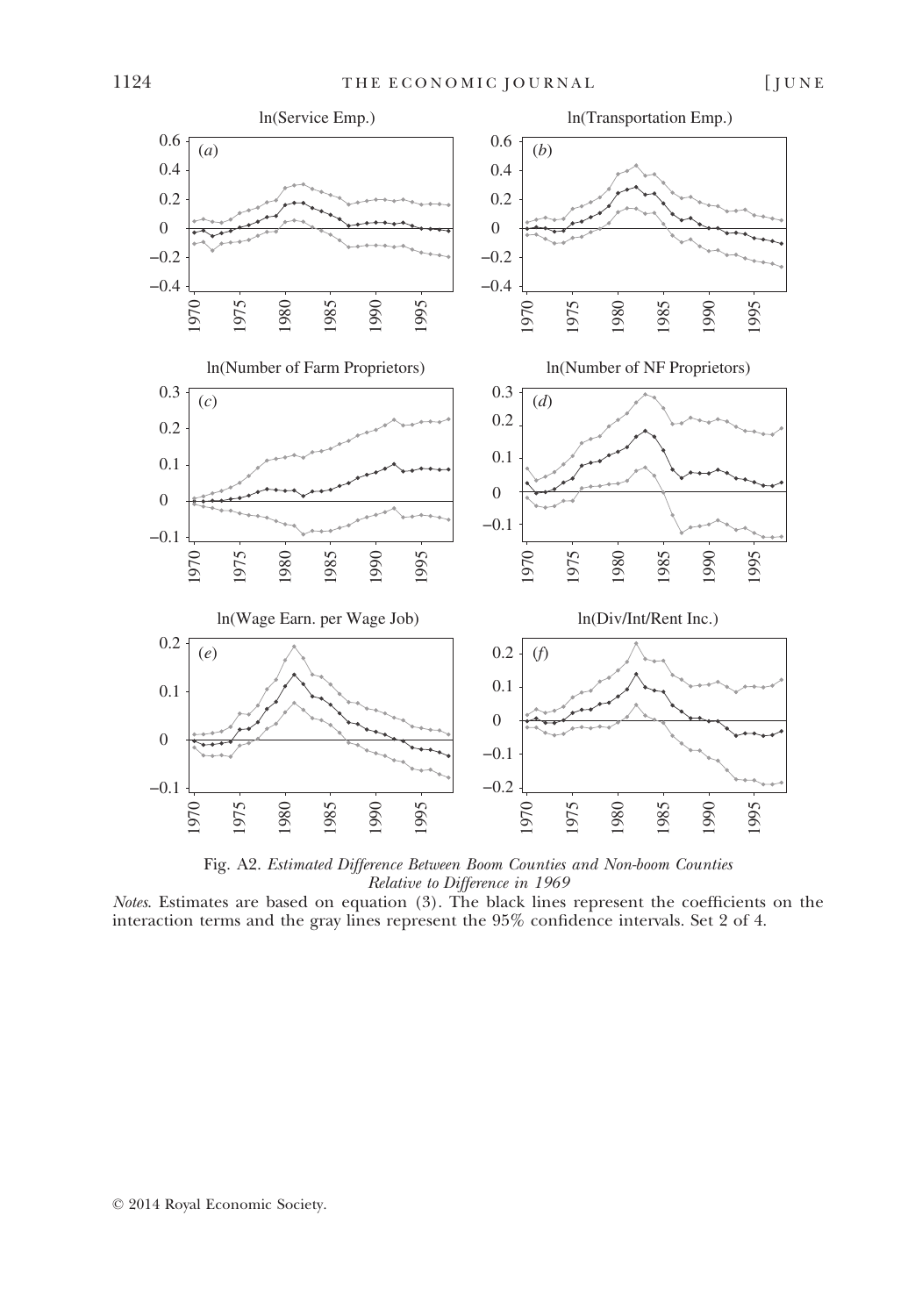

Fig. A3. Estimated Difference Between Boom Counties and Non-boom Counties Relative to Difference in 1969

Notes. Estimates are based on equation (3). The black lines represent the coefficients on the interaction terms and the gray lines represent the 95% confidence intervals. Set 3 of 4.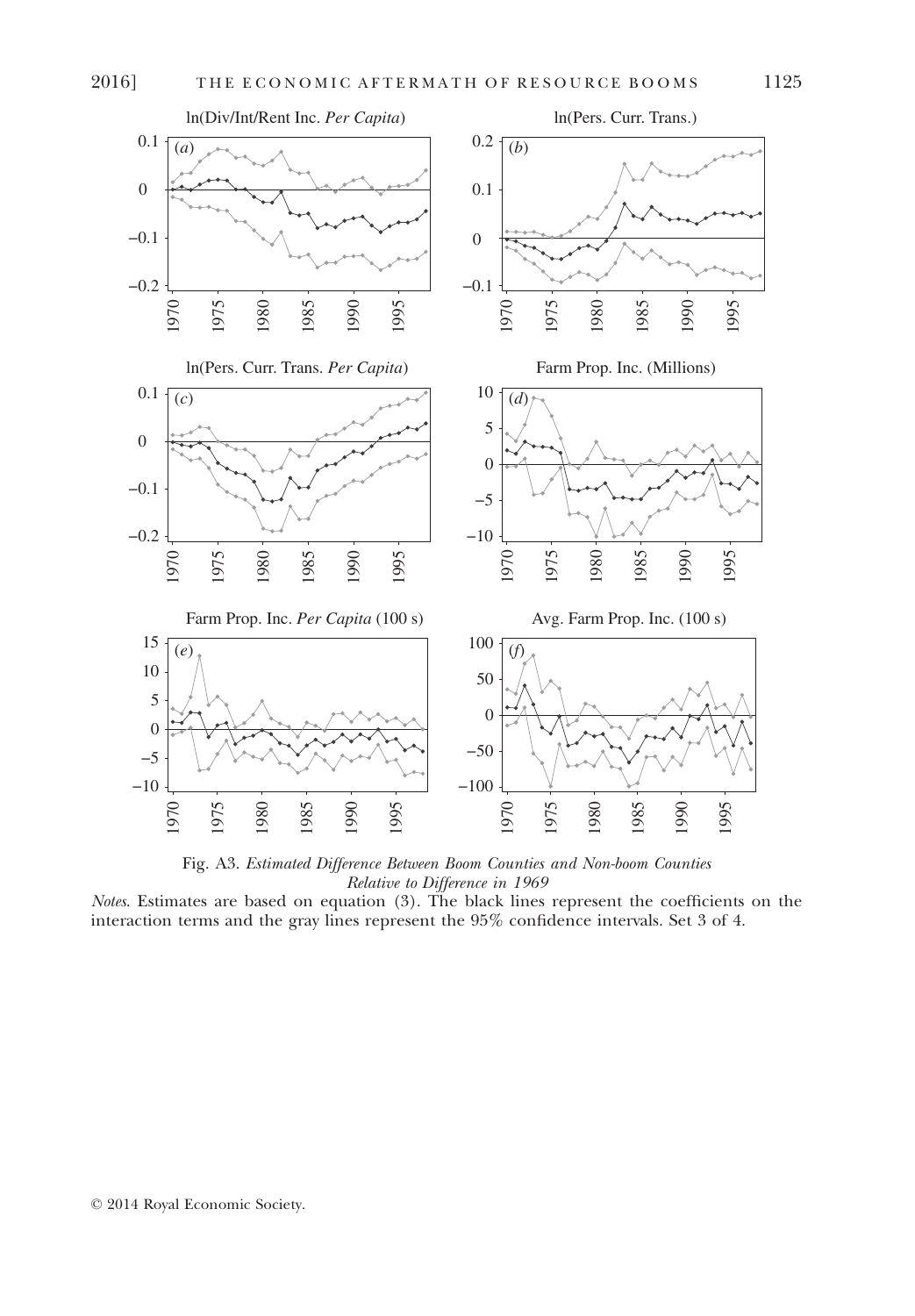

Fig. A4. Estimated Difference Between Boom Counties and Non-boom Counties Relative to Difference in 1969

Notes. Estimates are based on equation (3). The black lines represent the coefficients on the interaction terms and the gray lines represent the 95% confidence intervals. Set 4 of 4.

University of Oregon University of Wisconsin–Madison

Accepted: 14 April 2014

Additional Supporting Information may be found in the online version of this article:

## Data S1.

## References

- Alexeev, M. and Conrad, R. (2009). 'The elusive curse of oil', Review of Economics and Statistics, vol. 91(3), pp. 586–98.
- Aragón, F.M. and Rud, J.P. (2013). 'Natural resources and local communities: evidence from a Peruvian gold mine', American Economic Journal: Economic Policy, vol. 5(2), pp. 1–25.
- Barham, L.B., Chavas, J.P. and Coomes, O.T. (1989). 'Sunk costs and the natural resource extraction sector: analytical models and historical examples of hysteresis and strategic behaviour in the Americas', Land Economics, vol. 74(4), pp. 429–48.
- Bertrand, M., Duflo, E. and Mullainathan, S. (2004). 'How much should we trust differences-in-differences estimates?', Quarterly Journal of Economics, vol. 119(1), pp. 249-75.
- Black, D., McKinnish, T. and Sanders, S. (2005). 'The economic impact of the coal boom and bust', ECONOMIC JOURNAL, vol. 115(503), pp. 449–76.
- Boyce, J.R. (2013). 'Prediction and inference in the Hubbert-Deffeyes peak oil model', *Energy Journal*, vol. 34 (2), pp. 91–144.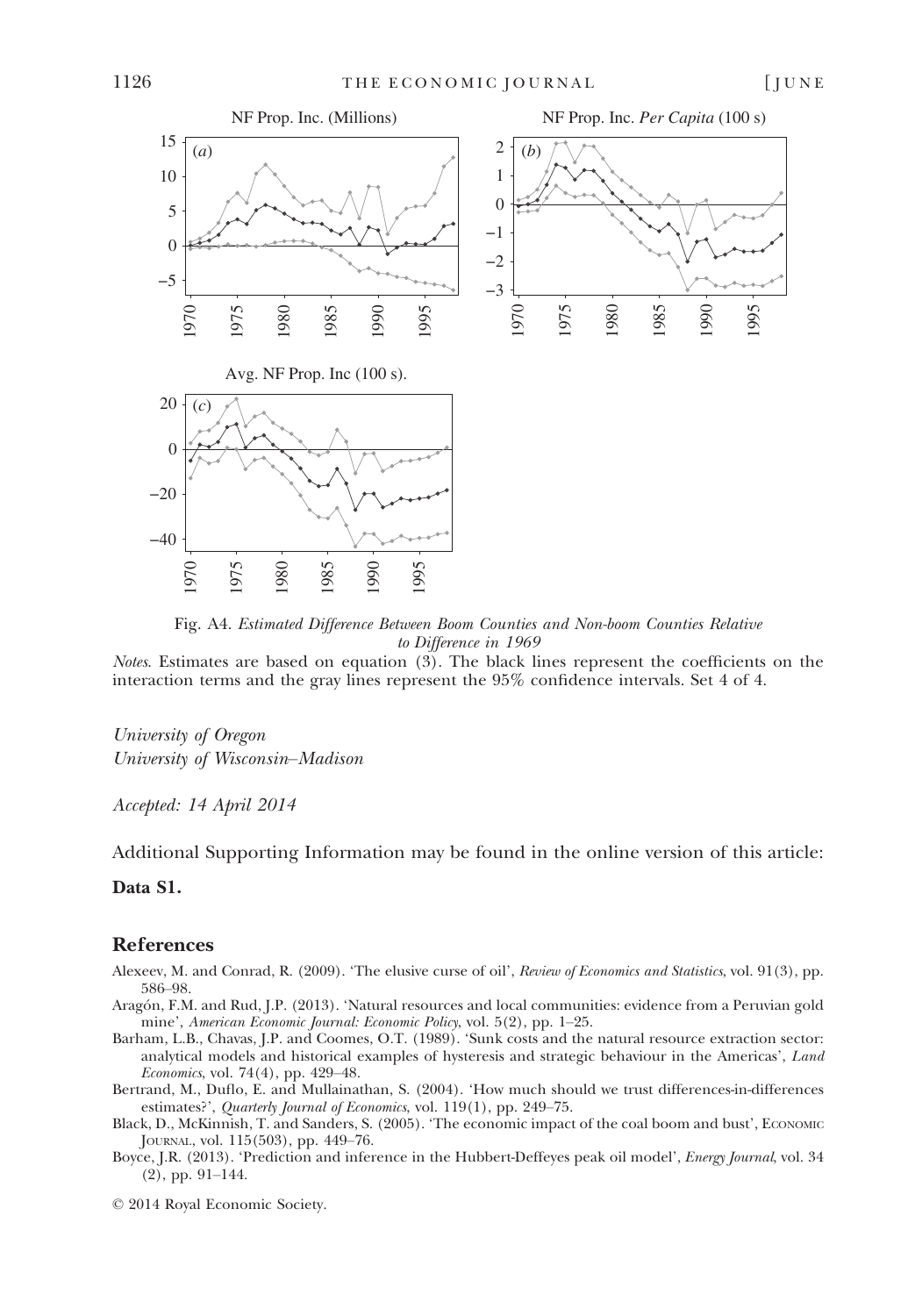- Brunnschweiler, C.N. and Bulte, E.H. (2008). 'The resource curse revisited and revised: a tale of paradoxes and red herrings', Journal of Environmental Economics and Management, vol. 55(3), pp. 248–64.
- Cameron, A.C. and Miller, D.L. (2013). 'A practitioner's guide to cluster-robust inference', mimeo, UC-Davis. Carrington, W.J. (1996). 'The Alaskan labour market during the pipeline era', Journal of Political Economy, vol.

- Caselli, F. and Michaels, G. (2013). 'Do oil windfalls improve living standards? Evidence from Brazil', American Economic Journal: Applied Economics, vol. 5(1), pp. 208–38.
- Caves, R.E. and Porter, M.E. (1977). 'From entry to mobility barriers', Quarterly Journal of Economics, vol. 91(2), pp. 241–61.
- Collier, P. and Goderis, B. (2008). 'Commodity prices, growth, and the natural resource curse: reconciling a conundrum', Working Paper 17315, Munich Personal RePEc Archive, MPRA.
- Cooper, R.N., Lawrence, R.Z., Bosworth, B. and Houthakker, H.S. (1975). 'The 1972–1975 commodity boom', Brookings Papers on Economic Activity, vol. 1975(3), pp. 671–723.
- Corden, W.M. and Neary, J.P. (1982). 'Booming sector and de-industrialization in a small open economy', ECONOMIC JOURNAL, vol. 92(368), pp. 825–48.
- Cummings, R.G. and Schulze, W.D. (1978). 'Optimal investment strategy for boomtowns: a theoretical analysis', American Economic Review, vol. 68(3), pp. 374–85.
- Deacon, R.T. (2011). 'The political economy of the natural resource curse: a survey of theory and evidence', Foundations and Trends in Microeconomics, vol. 7(2), pp. 111–208.
- Deller, S.C., Tsai, T., Marcouiller, D.W. and English, D.B.K. (2001). 'The role of amenities and quality of life in rural economic growth', American Journal of Agricultural Economics, vol. 83(2), pp. 352–65.
- Duranton, G. and Puga, D. (2004). 'Microfoundations of urban agglomeration economies', in ( J. V. Henderson and J. F. Thisse, eds.), *Handbook of Regional and Urban Economics*, vol. 4(48), pp. 2063–117, Amsterdam: Elsevier.
- Espey, M. and Thilmany, D.D. (2000). 'Farm labour demand: a meta-regression analysis of wage elasticities', Journal of Agricultural and Resource Economics, vol. 25(1), pp. 252–66.
- Foltz, J.D. (2004). 'Entry, exit, and farm size: assessing an experiment in dairy price policy', American Journal of Agricultural Economics, vol. 86(3), pp. 594–604.
- Freudenburg, W.R. (1992). 'Addictive economies: extractive industries and vulnerable localities in a changing world economy', Rural Sociology, vol. 57(3), pp. 305–32.
- Gilmore, J.S. (1976). 'Boomtowns may hinder energy resource development', Science, vol. 191 (4227), pp. 535–40.
- Glaeser, E.L. and Gottleib, J.D. (2009). 'The wealth of cities: agglomeration economies and spatial equilibrium in the United States', Journal of Economic Literature, vol. 47(4), pp. 983-1028.
- Haines, M.R. (2010). Historical, demographic, economic, and social data: the United States, 1790–2002. Interuniversity Consortium for Political and Social Research, ICPSR02896-v3.
- Jacquet, J. (2006). 'A Brief History of Drilling 1995–2005', WY: Socioeconomic Analyst Advisory Committee. Available at www.sublettewyo.com/DocumentCenter/Home/View/346 (last accessed: 12 January 2013).
- Jacquet, J. (2009). 'Energy boomtowns and natural gas: implications for Marcellus Shale local governments and rural communities', NERCRD Rural Development Paper 43, Pennsylvania State University.
- James, A. and Aadland, D. (2011). 'The curse of natural resources: an empirical investigation of U.S. counties', Resource and Energy Economics, vol. 33(2), pp. 440–53.
- Manacorda, M. and Petrongolo, B. (2006). 'Regional mismatch and unemployment: theory and evidence', Journal of Population Economics, vol. 19(1), pp. 137–62.
- Marchand, J. (2012). 'Local labour market impacts of energy boom-bust-boom in western Canada', Journal of Urban Economics, vol. 71(1), pp. 165–74.
- Matsen, E. and Torvik, R. (2005). 'Optimal Dutch disease', Journal of Development Economics, vol. 78(2), pp. 494–515.
- Melham, H., Monee, K. and Torvik, R. (2006). 'Institutions and the resource curse', ECONOMIC JOURNAL, vol. 116(508), pp. 1–20.
- Michaels, G. (2011). 'The long term consequences of resource-based specialisation', ECONOMIC JOURNAL, vol. 121(551), pp. 31–57.
- Mountain Plains Federal Regional Council. (1976). 'Compilation of raw data on energy impacted communities for Colorado, Montana, North Dakota'. Denver, Colorado: Utah and Wyoming.
- Papyrakis, E. and Gerlagh, R. (2007). 'Resource abundance and economic growth in the United States', European Economic Review, vol. 51(4), pp. 1011–39.
- Petzet, G.A. and Beck, R.J. (1999). 'US fields with ultimate oil recovery exceeding 100 million bbl.', Oil and Gas Journal, vol. 97(4) (25), pp. 76–7.
- Pissarides, C.A. and Wadsworth, J. (1989). 'Unemployment and the inter-regional mobility of labour', ECONOMIC JOURNAL, vol. 99(397), pp. 739–55.
- Power, T.M. and Barrett, R.N. (2001). Post-cowboy Economics: Pay and Prosperity in the New American West. Washington, DC: Island Press.

<sup>104(1),</sup> pp. 186–218.